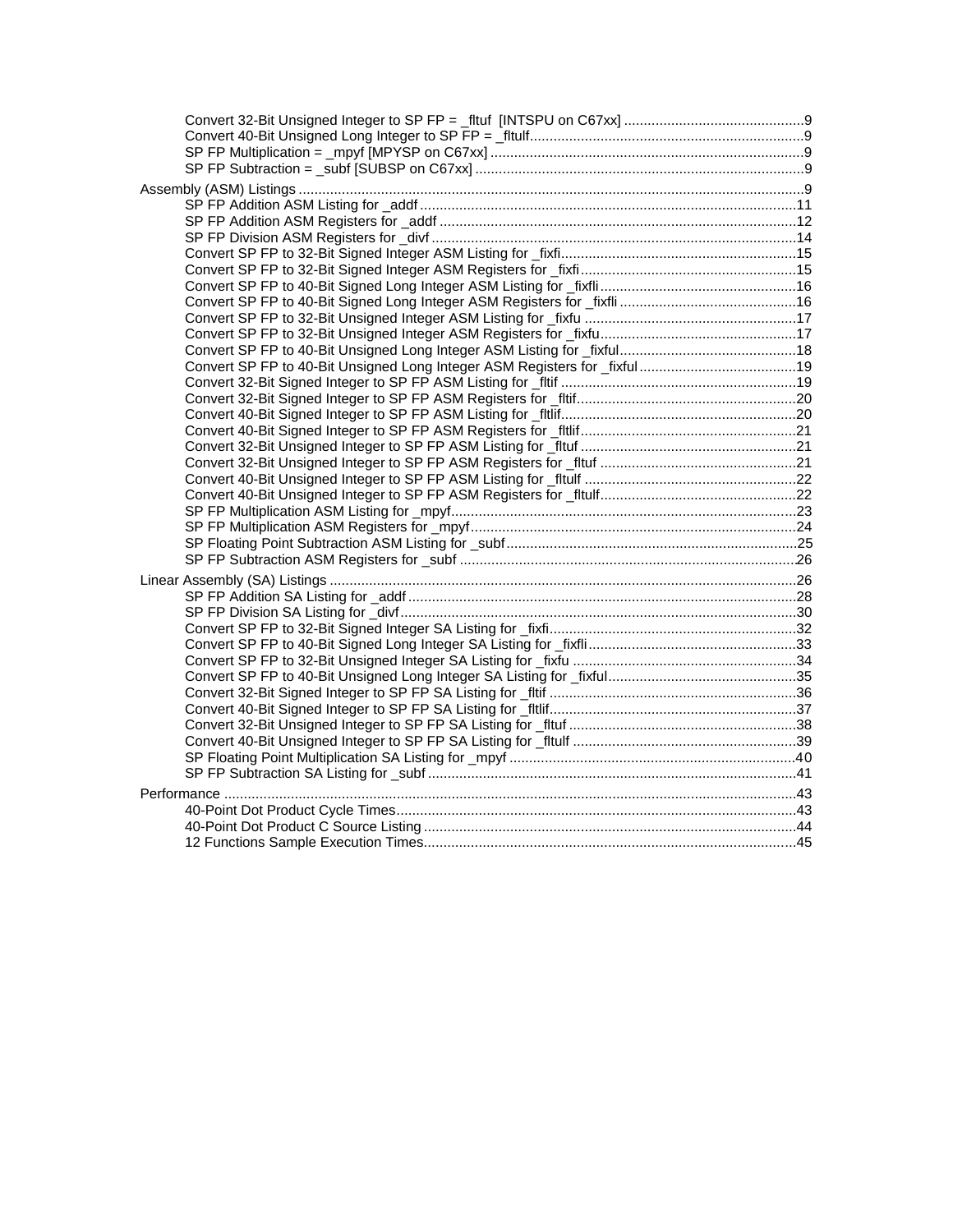#### **Notice**

Creation of derivative works unless agreed to in writing by the copyright owner is forbidden. No portion of this publication may be reproduced, stored in a retrieval system or transmitted in any form or by any means, electronic, mechanical, photocopying, recording or otherwise, without the prior written permission from the copyright holder.

Texas Instruments reserves the right to update this Report to reflect the most current product information for the spectrum of users. If there are any differences between this Report and a technical reference manual, references should always be made to the most current reference manual. Information contained in this publication is believed to be accurate and reliable. However, responsibility is assumed neither for its use nor any infringement of patents or rights of others that may result from its use. No license is granted by implication or otherwise under any patent or patent right of Texas Instruments or others.

Copyright ©1999 by Texas Instruments Incorporated. All rights reserved.

Customer Workshop Team Semiconductor Training Technical Organization Texas Instruments Incorporated 7834 Churchill Way, MS 3984 Dallas, TX 75251-1903 (972) 917-3894

**Revision History**

August, 1998 1<sup>st</sup> release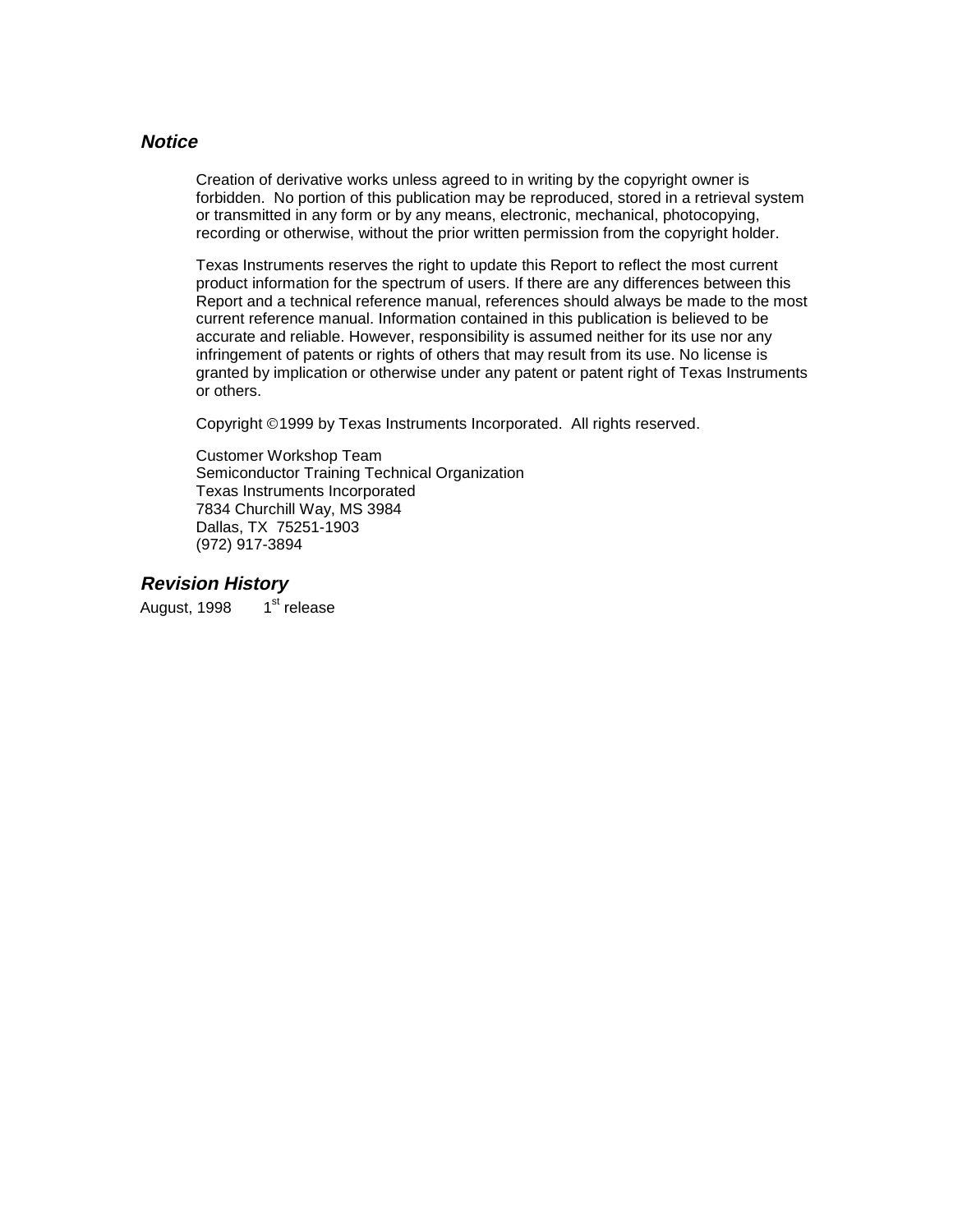

## **Description of Single-Precision Floating-Point Functions**

This section describes the following areas of the single-precision floating-point functions :

- $\Box$  Format
- $\Box$  Special cases
- **D** Rounding
- $\Box$  Conventions for passing input arguments
- $\Box$  Convention for returning answers
- $\Box$  Temporary registers
- $\Box$  Validation

#### **Format**

The 32-bit IEEE-754 standard FP format is used:

- $\Box$  Bit 31 = sign bit (0 = positive, 1 = negative numbers)
- $\Box$  Bits 30–23 = exponent field as a power of 2 with a bias of 127 (exponent of 1.0)
- $\Box$  Bits 22–0 = fractional absolute mantissa that has an implied 1(bit 23) so that the full mantissa is 1.mantissa when the exponent is non-zero and represents about 7 decimal digits (16,777,215 is maximum)
- **D** Number =  $(-1)^{\text{sign }*}$  (1.mantissa)  $* 2^{(\text{exp }-127)}$  for non-zero exponents
- **T** Smallest FP number =  $0 \times 0080$  0000 with exponent of 1 is 1.175494 x 10<sup>-38</sup>  $(1.0 \times 2^{-126})$
- $\Box$  Largest FP number =  $0x7f7f_f$  filled with exponent of 254 is 3.402823 x 10<sup>+38</sup> (2.0 x 2+127)

#### **NOTE:**

The prefix  $0x$  indicates the number is hexadecimal.

### **Special Cases**

FP representation is unique in the following cases:

- $\Box$  Zero—the entire 32-bits are 0 (software never returns –0).
- $\Box$  Underflow—this occurs when the exponent < 1; the answer returned is 0.
- $\Box$  Overflow—this occurs when the exponent > 254; one of two possible answers is returned:
	- Positive infinity =  $0x7fffff$  ffff (exponent and mantissa = 1s)
	- Negative infinity =  $0xfftfft_ffft$  (all fields = 1s)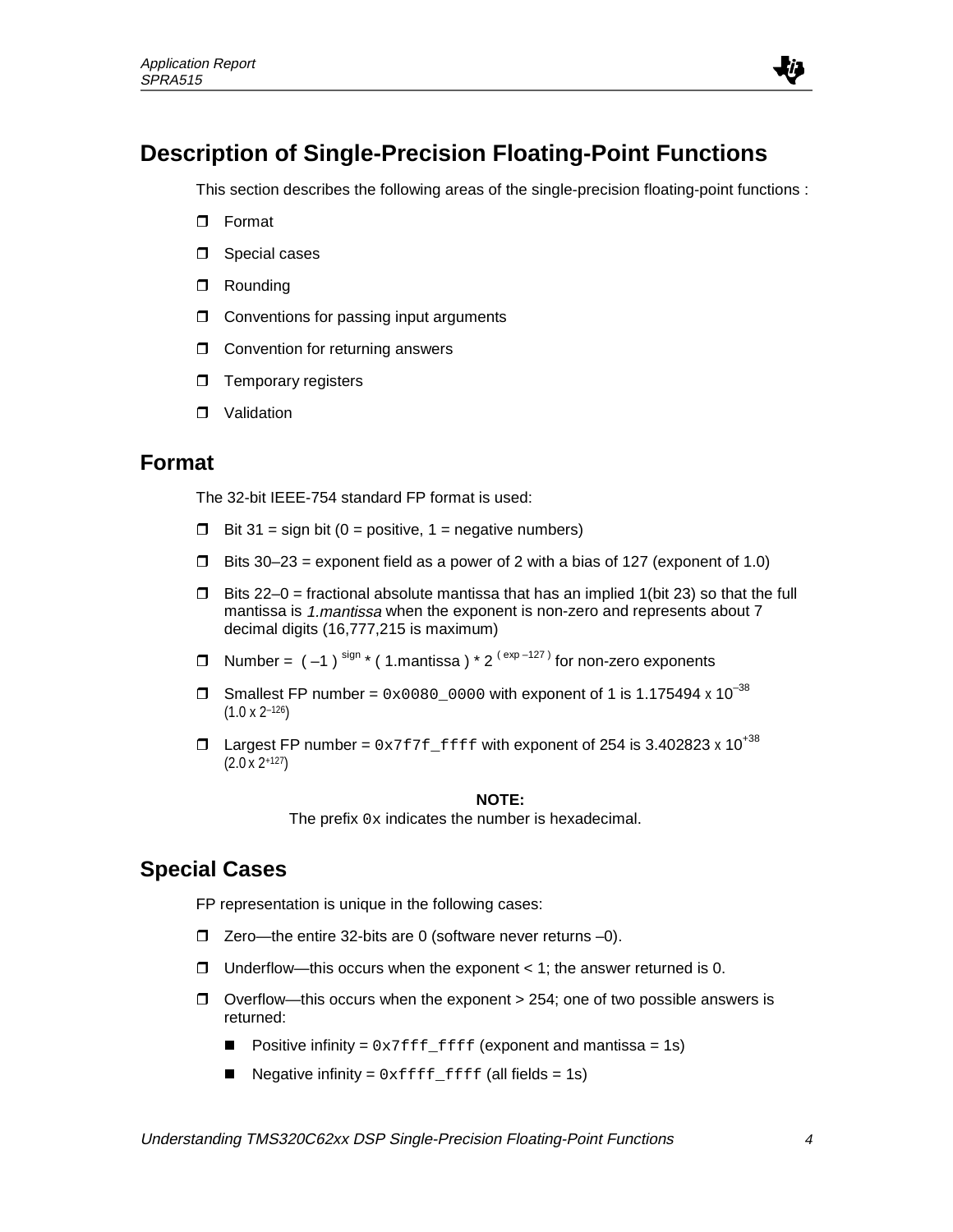

- $\Box$  Denormal—zero exponent, non-zero mantissa; denormal FP numbers are never generated. If the exponent  $= 0$ , the sign and mantissa are returned as zero.
- $\Box$  Signaling Not-a-Number (SNaN) is treated as infinity. SNaN has:
	- $\blacksquare$  Sign-0 or 1
	- Exponent-255
	- $\blacksquare$  Mantissa—bit 22 = 0 and remaining mantissa bits are arbitrary
- □ Quiet Not-a-Number (QNaN) is treated as infinity. QNaN has:
	- $\blacksquare$  Sign—0 or 1
	- Exponent-255
	- Mantissa—bit 22 = 1 and remaining mantissa bits are arbitrary
- $\Box$  Infinity—the C67xx uses the following format for infinity:
	- $\blacksquare$  Sign—0 or 1
	- Exponent-255
	- Mantissa-all 0s

#### **NOTE:**

The infinite value returned by these C62xx functions is an exponent and mantissa of all 1s.

### **Rounding**

The rounding mode adopted here is *round-to-zero*. No provisions are made for:

- $\Box$  Round-to-nearest (half adjust)
- $\Box$  Round-to-positive-infinity
- $\Box$  Round-to-negative-infinity

## **Conventions for Passing Input Arguments**

Conventions for passing arguments are described next.

- □ 32-bit input integers—signed or unsigned values are in register A4
- □ 40-bit input integers—signed or unsigned values are in registers A5:A4
- $\Box$  32-bit SP FP input numbers are passed as follows:
- **d** Argument 1 is in register **A4**.
- **d** Argument 2 is in register **B4** (if needed).

## **Convention for Returning Answers**

The following conventions are used for returning answers: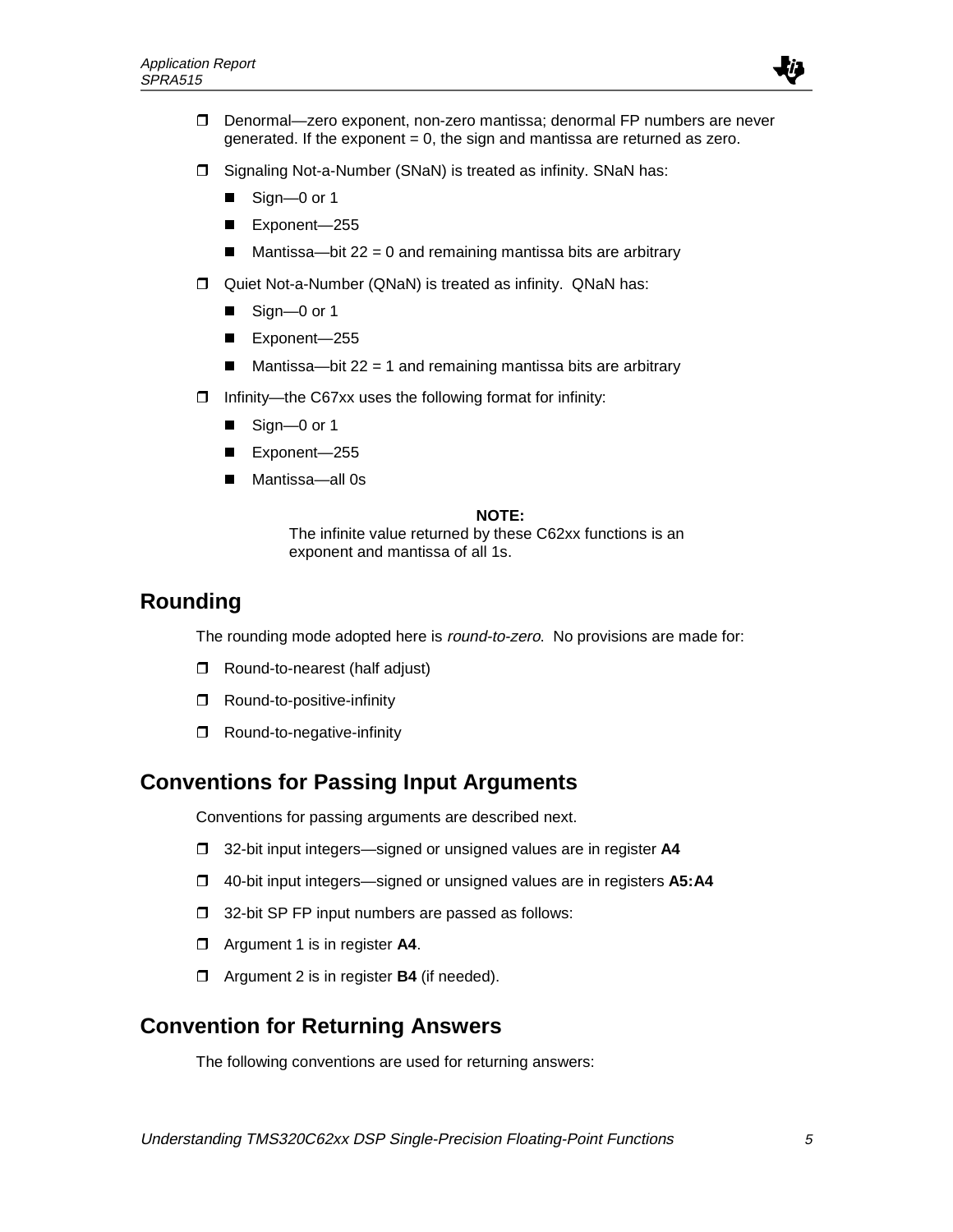

- □ 32-bit output integers—signed or unsigned values are in register A4
- □ 40-bit output integers—signed or unsigned values are in registers A5:A4
- **T** 32-bit SP FP output numbers are returned in register A4.

### **Temporary Registers**

In accordance with the C software convention, registers **A0-A9** and **B0-B9** (except **B3** with the return address) are considered to be temporary registers and thus are not saved or restored. Any registers **A10-A15** and **B10-B15** that are used are saved and restored before returning from the subroutine.

### **Validation**

These routines were validated by testing them with the Tools version 2.00 rts6201.lib routines and also when possible using the equivalent C6701 floating-point hardware instructions.

## **Run-Time Library Functions**

The C62xx rts6201.lib functions that have been coded here include the following (for more information on these functions, see the TMS320C6x Optimizing C Compiler User's Guide, literature number SPRU187C):

#### **NOTE:**

C67xx hardware instructions are shown in [square brackets].

- $\Box$  addf = SP FP addition [ADDSP on C67xx]
- $\Box$   $\Box$  divf = SP FP division

[C67xx RCPSP performs an 8-bit table look-up of the reciprocal of the divisor. Two software Newton-Rhapson iterations are performed to obtain the SP FP quotient.]

- $\Box$   $fixfi$  = convert SP FP to 32-bit signed integer [SPINT on C67xx]
- $\Box$   $_{\text{firstli}}$  = convert SP FP to 40-bit signed long integer
- $\Box$  \_fixfu = convert SP FP to 32-bit unsigned integer
- $I_{\text{firstul}}$  = convert SP FP to 40-bit unsigned long integer
- $\Box$   $If$   $\exists$   $\bot$   $\exists$   $\bot$   $\exists$   $\bot$   $\exists$   $\bot$   $\exists$   $\bot$   $\exists$   $\bot$   $\exists$   $\bot$   $\exists$   $\bot$   $\exists$   $\bot$   $\exists$   $\bot$   $\exists$   $\bot$   $\exists$   $\bot$   $\exists$   $\bot$   $\exists$   $\bot$   $\exists$   $\bot$   $\exists$   $\bot$   $\exists$   $\bot$   $\exists$   $\bot$   $\exists$   $\bot$   $\exists$   $\bot$   $\exists$   $\bot$   $\$
- $I_{\text{rel}}$   $\Box$   $I_{\text{rel}}$  = convert 40-bit signed long integer to SP FP
- $\Box$   $If$  Ltuf = convert 32-bit unsigned integer to SP FP [INTSPU on C67xx]
- $I_{\text{right}} =$  fltulf = convert 40-bit unsigned long integer to SP FP
- $\Box$  mpyf = SP floating-point multiplication [MPYSP on C67xx]
- $\Box$  subf = SP floating-point subtraction [SUBSP on C67xx]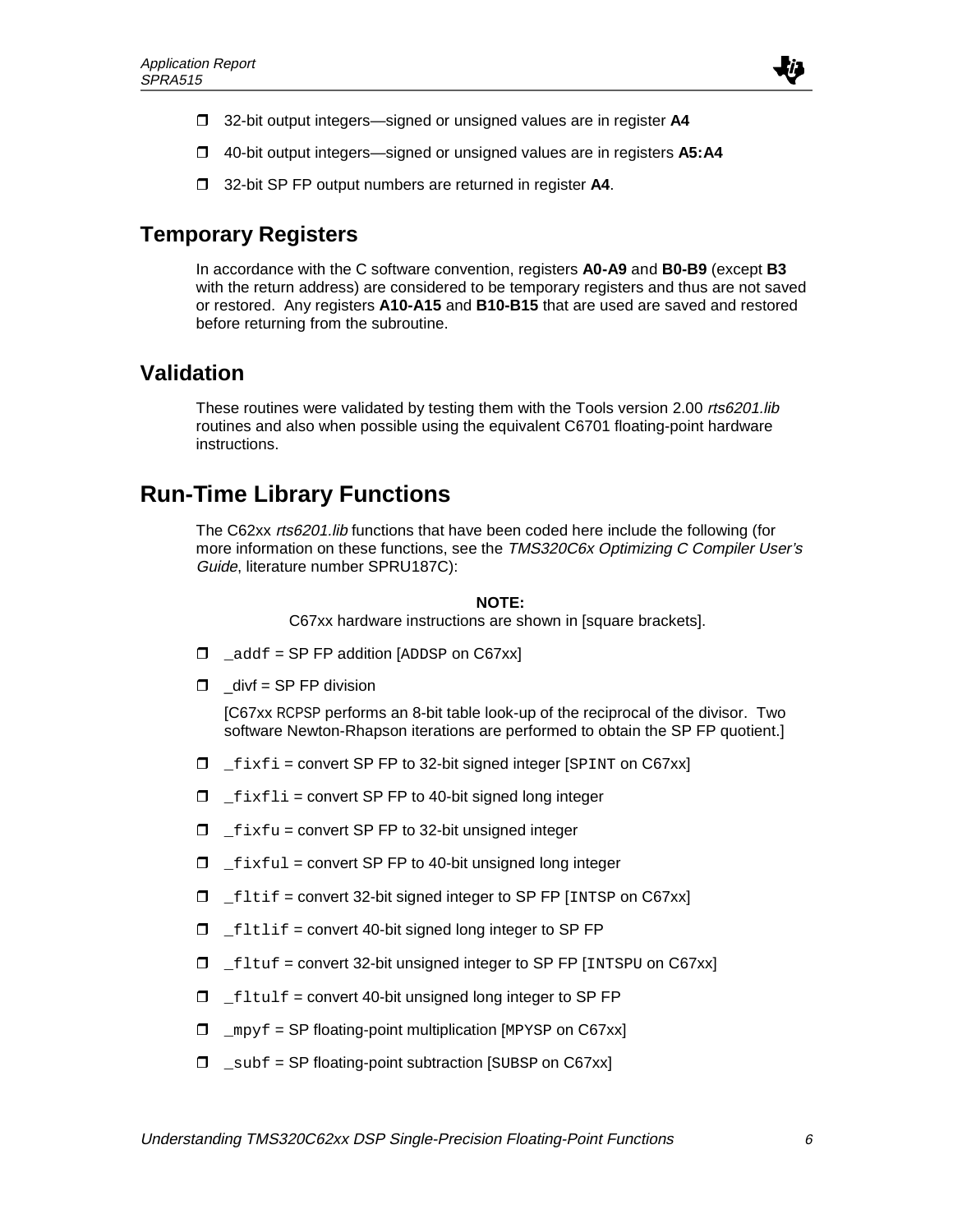## **Program Size and Timing Estimates**

| <b>Name</b> | C67xx<br>H/W  | <b>ASM</b><br>Fetch<br><b>Packets</b> | <b>ASM</b><br><b>Instructions</b> | <b>ASM</b><br>$cycles =$<br><b>Execution</b><br><b>Packets</b> | Million/s at<br><b>200 MHz</b><br>(ASM) |
|-------------|---------------|---------------------------------------|-----------------------------------|----------------------------------------------------------------|-----------------------------------------|
| addf        | <b>ADDSP</b>  | 7                                     | 46                                | 15                                                             | 13.3                                    |
| divf        | <b>RCPSP</b>  | 7                                     | 47                                | 42                                                             | 4.8                                     |
| fixfi       | <b>SPINT</b>  | 4                                     | 20                                | 7                                                              | 28.6                                    |
| fixfli      |               | 3                                     | 21                                | 8                                                              | 25.0                                    |
| fixfu       |               | $\overline{2}$                        | 16                                | 7                                                              | 28.6                                    |
| fixful      | ---           | 3                                     | 20                                | $\overline{7}$                                                 | 28.6                                    |
| fltif       | <b>INTSP</b>  | $\overline{2}$                        | 12                                | 6                                                              | 33.3                                    |
| fitlif      |               | 2                                     | 15                                | 7                                                              | 28.6                                    |
| fltuf       | <b>INTSPU</b> | $\overline{2}$                        | 10                                | 6                                                              | 33.3                                    |
| fitulf      |               | 2                                     | 12                                | 6                                                              | 33.3                                    |
| mpyf        | <b>MPYSP</b>  | 6                                     | 41                                | 13                                                             | 15.4                                    |
| subf        | <b>SUBSP</b>  | 7                                     | 46                                | 15                                                             | 13.3                                    |
| Totals      |               | 46                                    | 306                               | 138                                                            |                                         |
| Average     |               | 3.8                                   | 25.5                              | 11.5                                                           | 21.1                                    |

Times represent function executions only; no call overhead is included. Instructions are on-chip (no cache misses). Times assume no memory contentions, no interrupt occurrences (no ISRs), no DMA activities, or host port action that would stall the CPU. PUSH and POP use on-chip SRAM for their stack (if needed).

 $MAC = MPY$  and  $ADD = 15.4 + 13.3 = 28.7/2 = 14.4$  million/s. MPY - ADD average at 200 MHz.

## **SP FP Addition = \_addf [ADDSP on C67xx]**

The sum of two-input 32-bit FP numbers is generated. Underflow returns zero, overflow returns  $+$  or  $-$  infinity.

 $\_add$  returns the SP FP sum: ans =  $arg1 + arg2$  (all SP FP).

## **SP FP Division = divf**

The quotient of two-input 32-bit FP numbers is generated. Underflow returns zero. Overflow returns + or – infinity. Zero over zero returns zero. Non-zero over zero returns infinity.

 $\_divf$  returns the SP FP quotient: ans =  $arg1/arg2$  (all SP FP).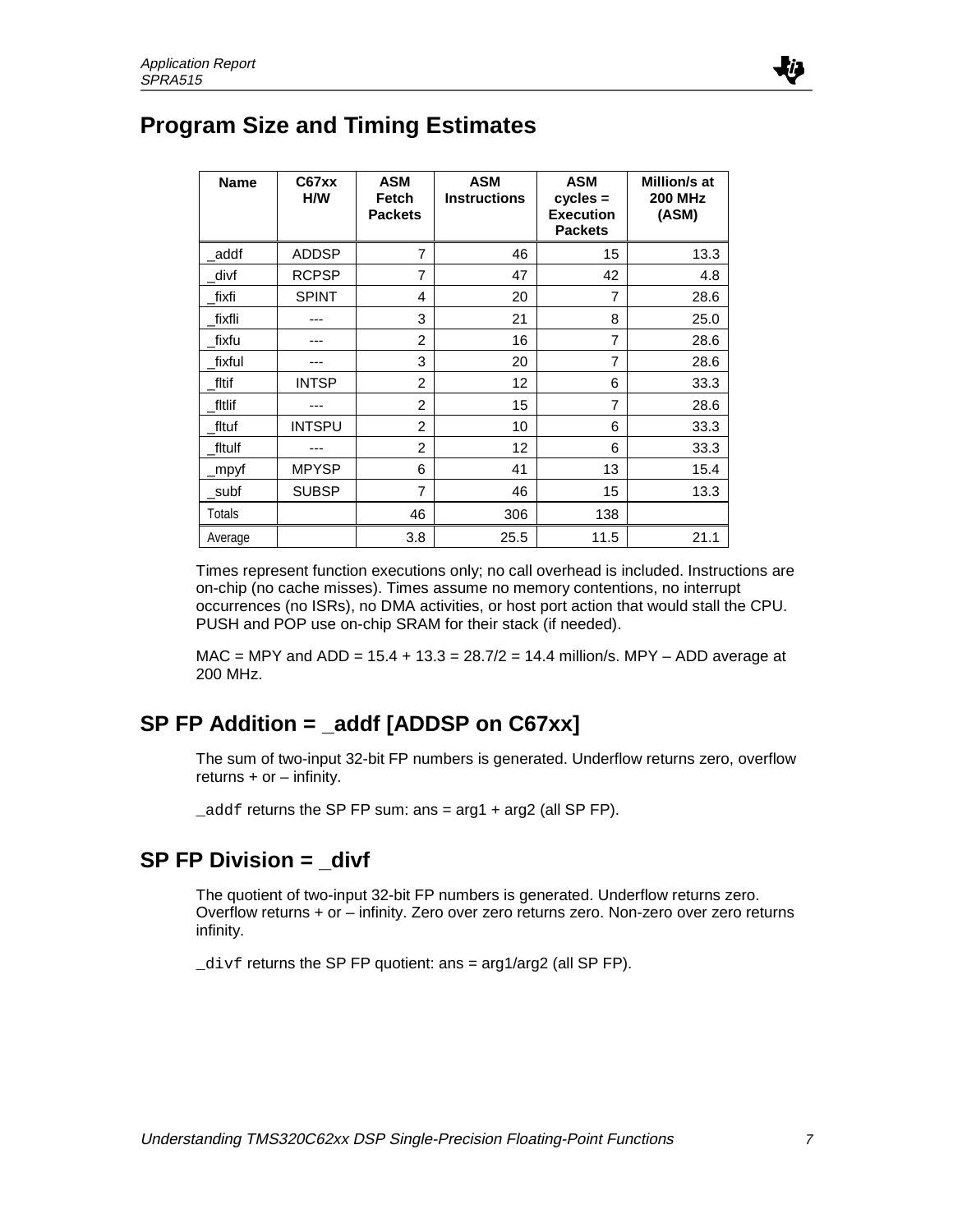## **Convert SP FP to 32-Bit Signed Integer = \_fixfi [SPINT on C67xx]**

An input 32-bit FP number is converted to a 32-bit signed integer. Numbers with magnitude of less than 1.0 return zero. Numbers greater than 32 bits return one of the following saturation values:

- $\Box$  0x7fff\_ffff (for positive numbers)
- $\Box$  0x8000 0000 (for negative numbers)

 $fixfi$  returns a 32-bit signed integer: ans = SP FP arg1.

## **Convert SP FP to 40-Bit Signed Long Integer = \_fixfli**

An input 32-bit FP number is converted to a 40-bit signed long integer. Numbers with magnitude of less than 1.0 return zero. Numbers greater than 40 bits return one of the following saturation values:

- $\Box$  0x7f\_ffff\_ffff (for positive numbers)
- $\Box$  0x80 0000 0000 (for negative numbers)

 $fixfli$  returns a 40-bit signed long integer: ans = SP FP arg1.

### **Convert SP FP to 32-Bit Unsigned Integer = \_fixfu**

An input 32-bit FP number is converted to a 32-bit unsigned integer. Numbers less than 1.0 return zero. Numbers greater than 32 bits return one of the following saturation values:

- $\Box$  0xffff\_ffff (for positive numbers)
- $\Box$  0x0000\_0000 (for negative numbers or numbers < 1.0)

 $_1$  fixfu returns a 32-bit unsigned integer: ans = SP FP arg1.

## **Convert SP FP to 40-Bit Unsigned Long Integer = \_fixful**

An input 32-bit FP number is converted to a 40-bit unsigned long integer. Numbers less than 1.0 return zero. Numbers greater than 40 bits return one of the following saturation values:

- $\Box$  0xff\_ffff\_ffff (for positive numbers)
- $\Box$  0x00 0000 0000 (for negative numbers or numbers < 1.0)

 $fixful$  returns a 40-bit unsigned long integer: ans = SP FP arg1.

## **Convert 32-Bit Signed Integer to SP FP = \_fltif [INTSP on C67xx]**

An input 32-bit signed integer is converted to a 32-bit SP FP number.

 $_{\text{fliff}}$  returns a 32-bit SP FP number: ans = INT arg1.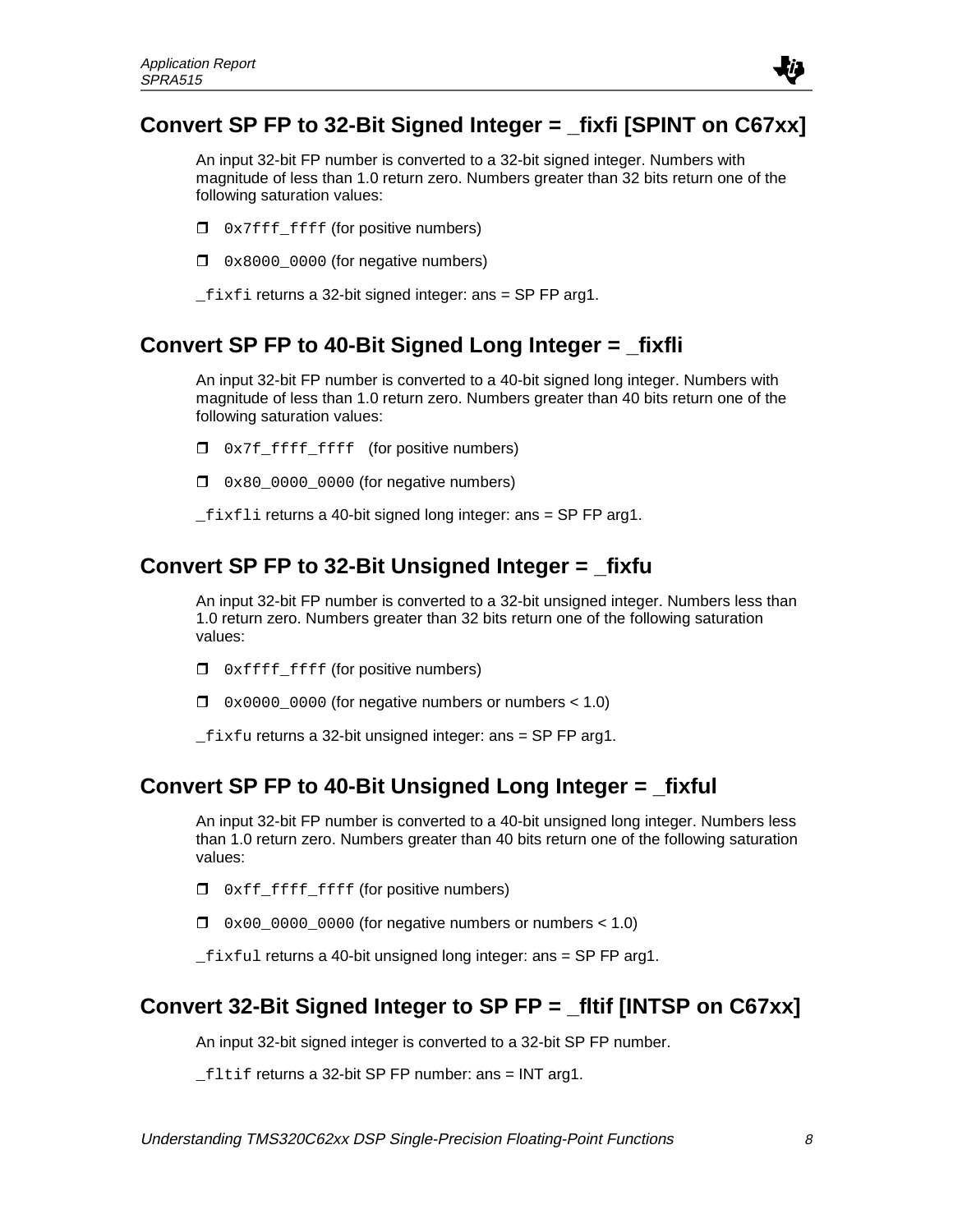## **Convert 40-Bit Signed Long Integer to SP FP = \_fltlif**

An input 40-bit signed long integer is converted to a 32-bit SP FP number.

```
_fltlif returns a 32-bit SP FP number: ans = LONG arg1.
```
## **Convert 32-Bit Unsigned Integer to SP FP = \_fltuf [INTSPU on C67xx]**

An input 32-bit unsigned integer is converted to a 32-bit SP FP number.

\_fltuf returns a 32-bit SP FP number: ans = Unsigned INT arg1.

## **Convert 40-Bit Unsigned Long Integer to SP FP = \_fltulf**

An input 40-bit unsigned long integer is converted to a 32-bit SP FP number.

\_fltulf returns a 32-bit SP FP number: ans = Unsigned LONG arg1.

## **SP FP Multiplication = \_mpyf [MPYSP on C67xx]**

The product of two input 32-bit FP numbers is generated. Underflow or exponents < 2  $(2<sup>-125</sup> = 2.35 \times 10<sup>-38</sup>)$  returns zero. Overflow returns + or – infinity.

\_mpyf returns the SP FP product: ans =  $\arg 1 * \arg 2$  (all SP FP).

## **SP FP Subtraction = \_subf [SUBSP on C67xx]**

The difference of two input 32-bit FP numbers is generated. Underflow returns zero. Overflow returns  $+$  or  $-$  infinity.

 $\_subf$  returns the SP FP difference: ans  $= \arg 1 - \arg 2$  (all SP FP).

## **Assembly (ASM) Listings**

This section contains the hand-coded ASM listings and register allocations used for each function.

#### **NOTE:**

Equivalent C67xx hardware instructions are listed in [square brackets].

- $\Box$  addf = SP FP addition [ADDSP on C67xx]
- r \_divf = SP FP division

[C67xx RCPSP performs an 8-bit table look-up of the reciprocal of the divisor. Two software Newton-Rhapson iterations are performed to obtain the SP FP quotient.]

- $\Box$  fixfi = convert SP FP to 32-bit signed integer [SPINT on C67xx]
- $\Box$   $_{\text{firstli}}$  = convert SP FP to 40-bit signed long integer

.Œ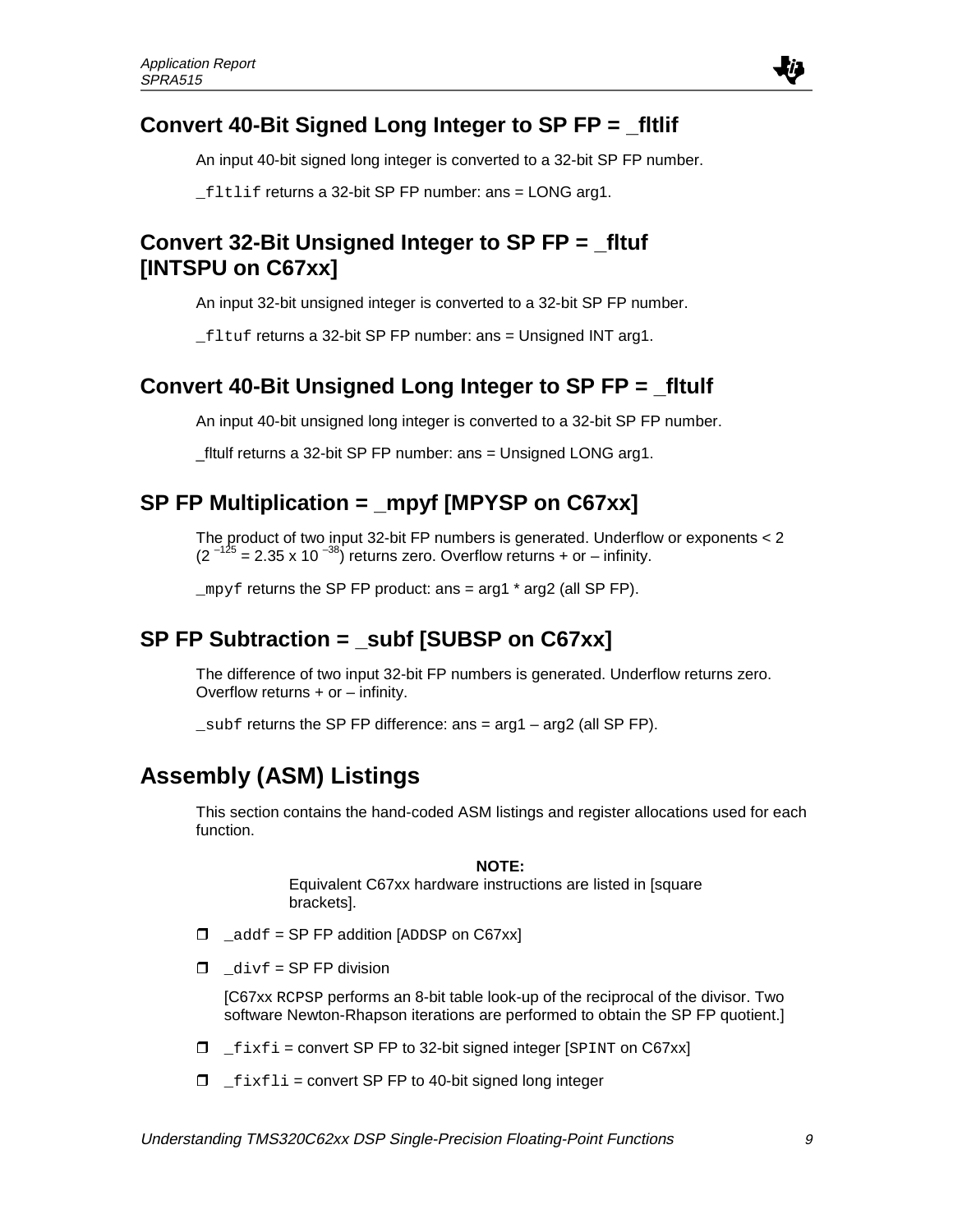

- $I = f$ ixfu = convert SP FP to 32-bit unsigned integer
- $I_{\text{right}}$   $\Box$   $\bot$  fixful = convert SP FP to 40-bit unsigned long integer
- $I_{\text{left}}$  = convert 32-bit signed integer to SP FP [INTSP on C67xx]
- $I_{\text{rel}}$   $\Box$   $I_{\text{rel}}$  = convert 40-bit signed long integer to SP FP
- $\Box$  \_fltuf = convert 32-bit unsigned integer to SP FP [INTSPU on C67xx]
- $I_{\text{rel}}$   $\Box$   $I_{\text{rel}}$  = convert 40-bit unsigned long integer to SP FP
- $\Box$  \_mpyf = SP FP multiplication [MPYSP on C67xx]
- $\Box$  \_subf = SP FP subtraction [SUBSP on C67xx]

#### **NOTE:**

All labels used in C are generated with an underscore preceding the symbol. For example, label "Name" in C becomes label "\_Name" in assembly. Likewise, if the label already has an underscore, a second one will be added. For example, the label "\_subf " in C becomes "\_ \_subf " in assembly.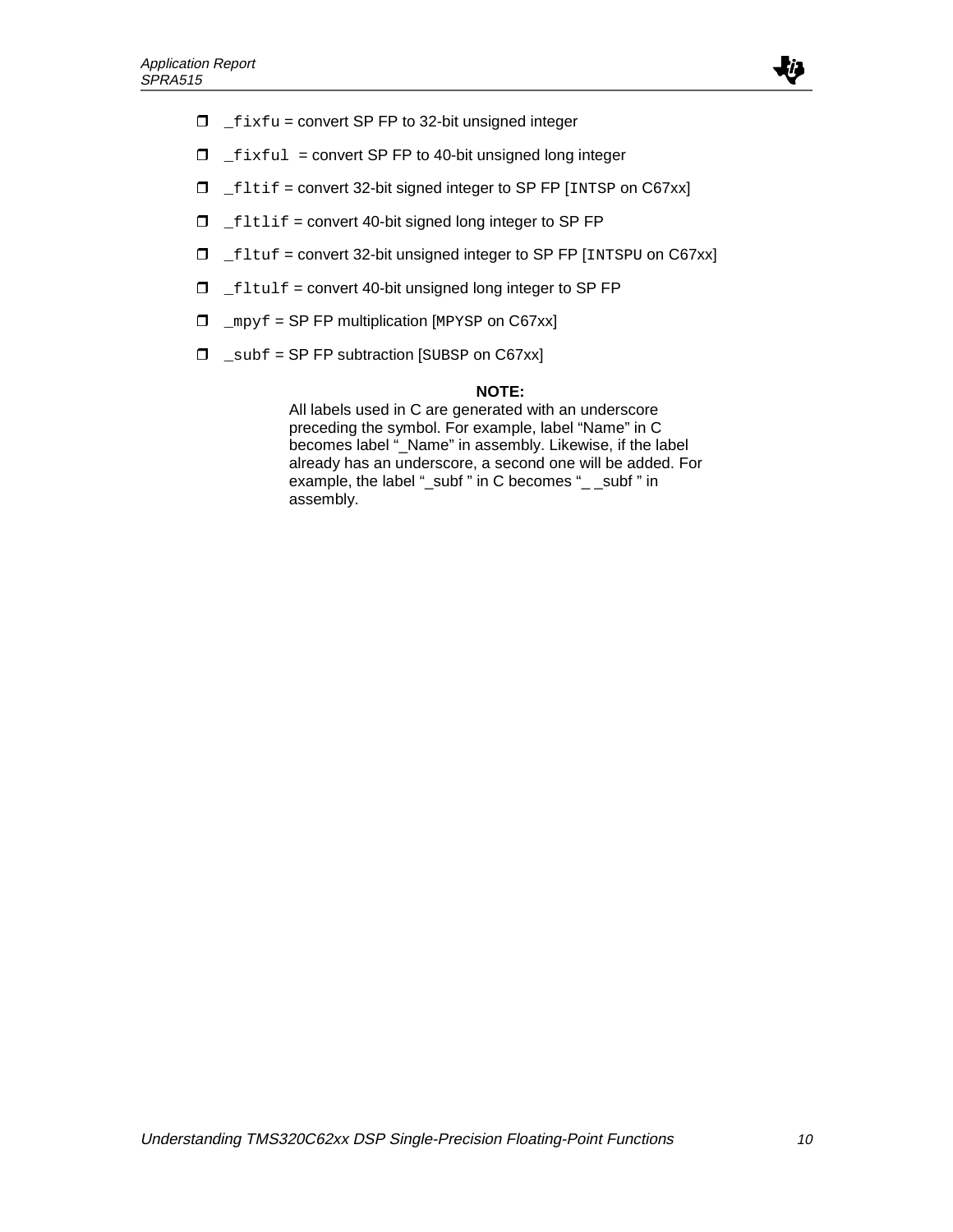

# **SP FP Addition ASM Listing for \_addf**

| $\ddot{ }$                                                                         |                                                                                            |                                                                      |                                                                                                                                                                                                                                 | Copyright 1998 by Texas Instruments Inc. All rights reserved.                                                                                                                                           |
|------------------------------------------------------------------------------------|--------------------------------------------------------------------------------------------|----------------------------------------------------------------------|---------------------------------------------------------------------------------------------------------------------------------------------------------------------------------------------------------------------------------|---------------------------------------------------------------------------------------------------------------------------------------------------------------------------------------------------------|
| $\ddot{\phantom{0}}$<br>ï                                                          | SPADD1.asm                                                                                 |                                                                      | Syd Poland $04-09-98$                                                                                                                                                                                                           | (for TMS320C62xx DSPs)<br>$a4 + b4$ ---> $a4$                                                                                                                                                           |
| $\mathbf{r}$<br>$\ddot{\phantom{0}}$                                               |                                                                                            |                                                                      | or Subtraction a4 - b4 ---> a4                                                                                                                                                                                                  | 32-bit SP Floating Point Addition ---> 32-bit SP Floating Point                                                                                                                                         |
| ï<br>$\mathbf{r}$                                                                  |                                                                                            |                                                                      | using IEEE-754-1985 format                                                                                                                                                                                                      |                                                                                                                                                                                                         |
|                                                                                    | .text<br>align 32.                                                                         |                                                                      |                                                                                                                                                                                                                                 | ; program memory<br>.global _SPADD, _SPSUB, __addf, __subf ; entry labels for ADD or SUB<br>; Fetch Packet boundary                                                                                     |
| arg1<br>arg2<br>ans<br>exp1<br>exp2<br>sign2<br>mant1 .set<br>mant2<br>V<br>U<br>Ν | .set<br>.set<br>.set<br>.set<br>.set<br>sign1 .set<br>.set<br>.set<br>.set<br>.set<br>.set | a4<br>b4<br>a4<br>a1<br>b1<br>a2<br>b2<br>a5<br>b5<br>b0<br>a2<br>b6 | П.<br>$\mathbf{H}$<br>$\ddot{i}$<br>$\mathbf{u}$<br>$\mathbf{H}$<br>$\ddot{i}$<br>; argl exp<br>; arg2 exp<br>; input signl<br>; input sign2<br>; mantl<br>; mant2<br>; Overflow sw.<br>; Underflow switch<br>; exp. difference | ; IEEE-754 32-bit SP Floating Point input argument 1<br>$\mathbf{H}$<br>$\mathbf{H}$<br>п.<br>2<br>$\mathbf{H}$<br>$\mathbf H$<br>ш<br>output answer                                                    |
| Т<br>W                                                                             | .set<br>.set                                                                               | b1<br>аб                                                             | ; shift amount<br>; work reg.                                                                                                                                                                                                   |                                                                                                                                                                                                         |
| Ζ<br>S<br>ΑZ                                                                       | .set<br>.set<br>.set                                                                       | b7<br>a7<br>b2                                                       | ; Zero<br>; output sign<br>$i$ answer = 0 switch                                                                                                                                                                                |                                                                                                                                                                                                         |
| $i$ subf:                                                                          |                                                                                            |                                                                      |                                                                                                                                                                                                                                 | ; entry in rts6201 library                                                                                                                                                                              |
| ; SPSUB:<br>i.<br>$\vert \cdot \vert \vert$                                        |                                                                                            | zero .D2 mant2<br>cmpeq .L2                                          | arg2,0,sign2                                                                                                                                                                                                                    | $i$ ans = arg1 - arg2 entry<br>; zero mant2<br>; is arg2 = $0$ ?                                                                                                                                        |
| i.<br>$\ddot{i}$<br>i.                                                             | set                                                                                        | . S2                                                                 |                                                                                                                                                                                                                                 | $mant2, 31, 31, mant2$ ; set sign bit = 1                                                                                                                                                               |
| $\mathbf{r}$                                                                       |                                                                                            |                                                                      |                                                                                                                                                                                                                                 |                                                                                                                                                                                                         |
| __addf:                                                                            |                                                                                            |                                                                      |                                                                                                                                                                                                                                 | ; entry in rts6201 library                                                                                                                                                                              |
| _SPADD:                                                                            | extu<br>extu<br>cmplt<br>cmplt                                                             | .S1<br>.S2<br>.L1<br>.L2                                             |                                                                                                                                                                                                                                 | $:$ ans = argl + arg2 entry<br>arg1,1,24, exp1 ; get arg1's exp.field<br>$arg2, 1, 24, exp2$ ; get $arg2's$ exp.field<br>$arg1, 0, sign1$ ; input $sign1 < 0$ ?<br>$arg2,0,sign2$ ; input $sign2 < 0$ ? |
| [exp1]<br>[exp2]                                                                   | extu<br>extu<br>[!expl] zero<br>[!exp2] zero<br>mpy                                        | $\boldsymbol{\mathsf{s}}$<br>.s2<br>.D1<br>.D2<br>.м2                | arg2,9,9, mant2<br>mantl<br>mant2<br>$Z$ , $0$ , $Z$                                                                                                                                                                            | $arg1, 9, 9, mant1$ ; get $arg1's$ mant field if $exp1 > 0$<br>; get arg2's mant field if exp2 > 0<br>; zero mantl field if expl=0<br>; zero mant2 field if exp2=0<br>; force a zero                    |
| [exp1]<br>  [exp2]                                                                 | set<br>set<br>[!exp1] zero<br>[!exp2] zero<br>sub<br>cmplt                                 | .S1<br>.s2<br>.D1<br>.D2<br>$_{\mbox{\texttt{-L1x}}}$<br>.L2x        | mant1, 23, 23, mant1<br>mant2, 23, 23, mant2<br>signl<br>sign2<br>exp1, exp2, W<br>exp1,exp2,V                                                                                                                                  | ; add hidden 1 if exp1 > 0<br>$:$ add hidden 1 if $exp2 > 0$<br>; zero signl if expl=0<br>; zero sign2 if exp2=0<br>i dif. of 2 input exponents<br>$i$ expl < exp2 ?                                    |
| [V]                                                                                | [sign1] sub<br>[sign2] sub<br>mv<br>abs                                                    | .L1<br>.D2<br>.S1x<br>.L2                                            | $0$ , mant $1$ , mant $1$<br>Z, mant 2, mant 2<br>exp2, exp1<br>W,N                                                                                                                                                             | $:$ set mantl = $-mant1$ ?<br>$:$ set mant2 = $-mant2$ ?<br>; move bigger exp2 to exp1<br>; get absolute N                                                                                              |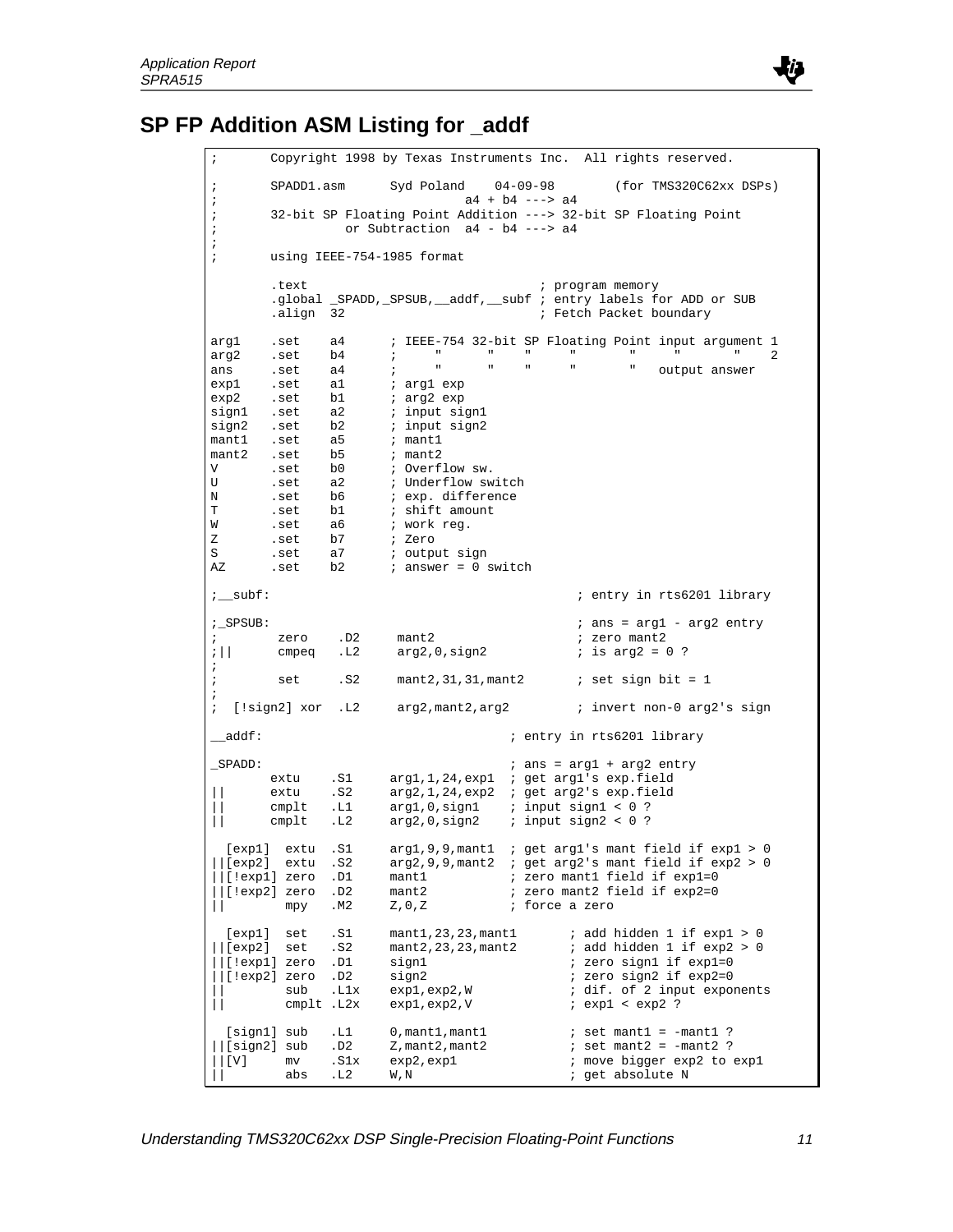

| $\vert \vert$                                             | mvk                | .S2                 | 25, T                                   | $T = max$ . shift amount                                                |
|-----------------------------------------------------------|--------------------|---------------------|-----------------------------------------|-------------------------------------------------------------------------|
| $\lfloor \lfloor \mathrm{V} \rfloor$<br>$\vert \vert$ [V] | cmpltu<br>mv<br>mv | .L2<br>.S2x<br>.S1x | N, T, T<br>mant1, mant2<br>mant2, mant1 | $:$ is $N < T$ (25) ?<br>; swap mant1 and mant2<br>$:$ if $exp2 > exp1$ |
| [T]                                                       | shr                | .S2                 | mant2,N, mant2                          | ; shift mant2 right (N is OK)                                           |
| $\vert\,\vert$ [ $!$ T ]                                  | zero               | .D2                 | mant2                                   | ; zero mant2 (N is too big)                                             |
|                                                           | add                | .L1x                | mant1, mant2, ans                       | ; add 2 mantissas                                                       |
|                                                           | extu               | .S1                 | ans, 0, 31, sign1                       | ; output sign                                                           |
|                                                           | abs                | .L1                 | ans, ans                                | $:$ get $ $ mantissa $ $                                                |
|                                                           | addab              | .D1                 | exp1, 7, exp1                           | ; expl adjust pre-norm                                                  |
|                                                           | mvk                | .S2                 | $254$ , mant $2$                        | ; max. exp                                                              |
|                                                           | cmpeg              | .L2x                | ans, $0, AZ$                            | $:$ is ans = 0 ?                                                        |
| $\vert \vert$                                             | norm               | .L1                 | ans, W                                  | ; normalize count                                                       |
|                                                           | shl                | .S1                 | sign1, 31, S                            | ; shift to sign field                                                   |
|                                                           | shl                | .S1                 | ans, W, ans                             | ; normalize mantissa                                                    |
|                                                           | subab              | .D1                 | exp1, W, exp1                           | ; output exp w/norm N                                                   |
|                                                           | b                  | . S2                | b3                                      | ; normal return                                                         |
|                                                           | shru               | .S1                 | ans, 7, ans                             | ; shift to mantissa field                                               |
|                                                           | $cm$ plt           | .L1                 | exp1,1,U                                | $i$ exp < 1 (underflow) ?                                               |
|                                                           | cmpgt              | .L2x                | $exp1$ , mant $2$ , V                   | $i$ exp > 254 (overflow) ?                                              |
|                                                           | clr                | .S1                 | ans, 23, 31, ans                        | ; keep only mant.field                                                  |
|                                                           | add                | .L1x                | AZ, 0, U                                | ; if ans=0, force $U=1$                                                 |
|                                                           | shl                | .S1                 | exp1,23,exp1                            | ; shift to exp.field                                                    |
| [IV]                                                      | add                | .L1                 | exp1, ans, ans                          | ; combine exp/mant fields                                               |
| $\vert\vert$ [V]                                          | set                | .S1                 | ans, $0, 30$ , ans                      | ; set max exp/mant=all 1s                                               |
| [!U]                                                      | add                | .L1                 | ans, S, ans                             | ; include sign bit in answer                                            |
| [U]                                                       | zero               | .D1                 | ans                                     | ; set to 0 on underflow                                                 |
|                                                           | .end               |                     |                                         |                                                                         |

#### **NOTE:**

This listing has the SP FP subtract \_ \_subf instructions commented out. However, if space is primary and speed is secondary, remove the comments and reassemble; do not link in the separate subtract subroutine. This assumes addition dominates subtract.

## **SP FP Addition ASM Registers for \_addf**

| A0 |          |                   | B0             |
|----|----------|-------------------|----------------|
| A1 | exp1     | exp2/T            | B <sub>1</sub> |
| A2 | Sign1/U  | sign2/AZ          | <b>B2</b>      |
| A3 |          | return address    | B <sub>3</sub> |
| A4 | arg1/ans | arg2              | <b>B4</b>      |
| A5 | mant1    | mant <sub>2</sub> | B <sub>5</sub> |
| A6 | W        | N                 | B <sub>6</sub> |
| Α7 | S        |                   |                |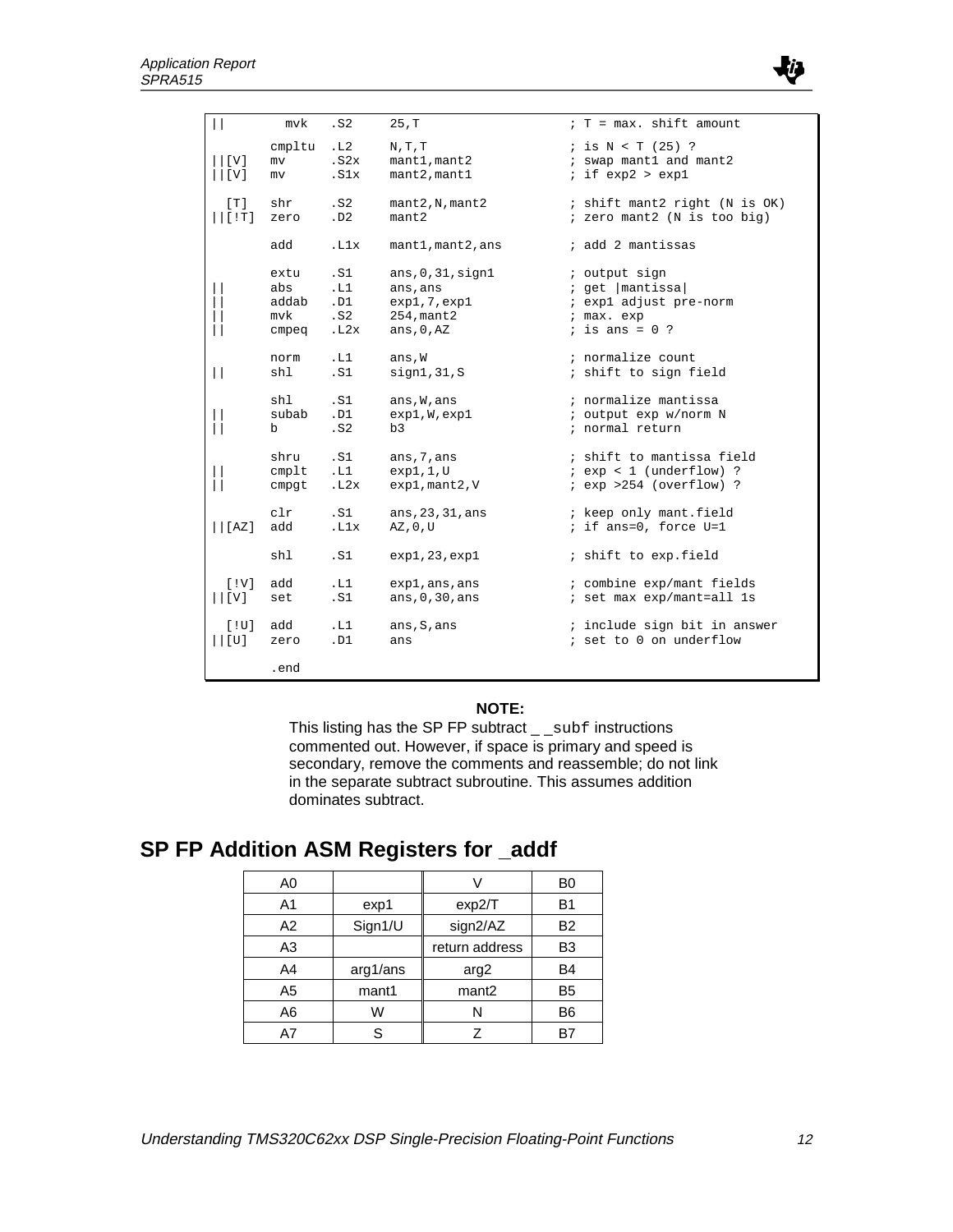

### **SP FP Division ASM Listing for divf**

```
Copyright 1998 by Texas Instruments Inc. All rights reserved.
; SPDIV1.asm Syd Poland 05-05-98 (for TMS320C62xx DSPs)
<sup>2</sup> a4 / b4 ---> a4<br>32-bit SP Floating Point Division ---> 32-
       ; 32-bit SP Floating Point Division ---> 32-bit SP Floating Point
;
; using IEEE-754-1985 format
       .text \qquad \qquad ; \qquad \qquad program memory
       .global _SPDIV, __divf                       ; entry labels<br>align 32                     ; Fetch Packet
                                      ; Fetch Packet boundary
arg1 .set a4 ; IEEE-754 32-bit SP Floating Point input argument 1
arg2 .set b4 ; " " " " " " " 2
ans .set a4 ; " " " " " output answer
exp1 .set a1 i arg1 exp
exp2 .set b1 i arg2 exp
sign .set a0 i output sign<br>mant1 .set a5 i mant1
      set a5 ; mant1<br>set b5 ; mant2.
mant2 .set b5V .set b0 ; Overflow sw.<br>U .set a2 ; Underflow sw
U .set a2 ; Underflow switch
N .set b2 ; loop count
W .set a6 ; shift amount
Q .set a3 ; partial quotient
__divf: ; entry in rts6201 library
_SPDIV: ; ans = arg1 / arg2 entry
 extu .S1 arg1,1,24,exp1 ; get arg1's exp.field
|| extu .S2 arg2,1,24,exp2 ; get arg2's exp.field
     || xor .L1 arg1,arg2,sign ; output sign
 [exp1] extu .S1 arg1,9,2,mant1 ; get arg1's mant field if exp1 > 0
||[exp2] extu .S2 arg2,9,2,mant2 ; get arg2's mant field if exp2 > 0
||[!exp1] zero .D1 mant1 ; zero mant1 field if exp1=0
||[!exp2] zero .D2 mant2 ; zero mant2 field if exp2=0
||[!exp2] sub .L1 sign,sign,sign ; zero sign if exp2=0
 [exp1] set .S1 mant1,30,30,mant1 ; add hidden 1 if exp1 > 0
|| set .S2 mant2,30,30,mant2 ; add hidden 1 always
 ||lexp1] zero .D1 sign <br>
mpy .M1 Q, 0, Q ; zero Q register<br>
sub .L1x exp1, exp2, exp1 ; dif. of 2 input exp
                   0,0,0<br>exp1,exp2,exp1
| sub .L1x exp1,exp2,exp1 ; dif. of 2 input exponents
        ; 0.5 < quotient < 2.0, hence the 25 iterations
       clr .S1 sign, 0, 30, sign ; sign field
|\!\!\int mvk .S2 4, N ; cnt N = 4..3..2..1..0
loop:
      mv .D1 mant1, W ; copy Q bits into tmp. W clr .S1 mant1, 0, 4, mant1 ; clear low bits
       \text{clr} .S1 mant1,0,4, mant1
\vert\vert \lbrack N \rbrack b .S2 loop ; branch ?
       subc .L1x mant1, mant2, mant1 ; subc # 1..6.11.16.21 extu .S1 W, 27, 27, W ; low-bits of quotients
| extu .S1 W, 27, 27, W ; low-bits of quotients
       subc .L1x mant1, mant2, mant1 ; subc # 2..7.12.17.22
|| add .D1 Q,W,Q ; next partial quotient
                                          ; 127 bias + Q=24 (last time)
       subc .L1x mant1, mant2, mant1 ; subc # 3..8.13.18.23<br>sh1 .S1 0,5,0 ; make room for next bi
| shl .S1 Q,5,Q ; make room for next bits
```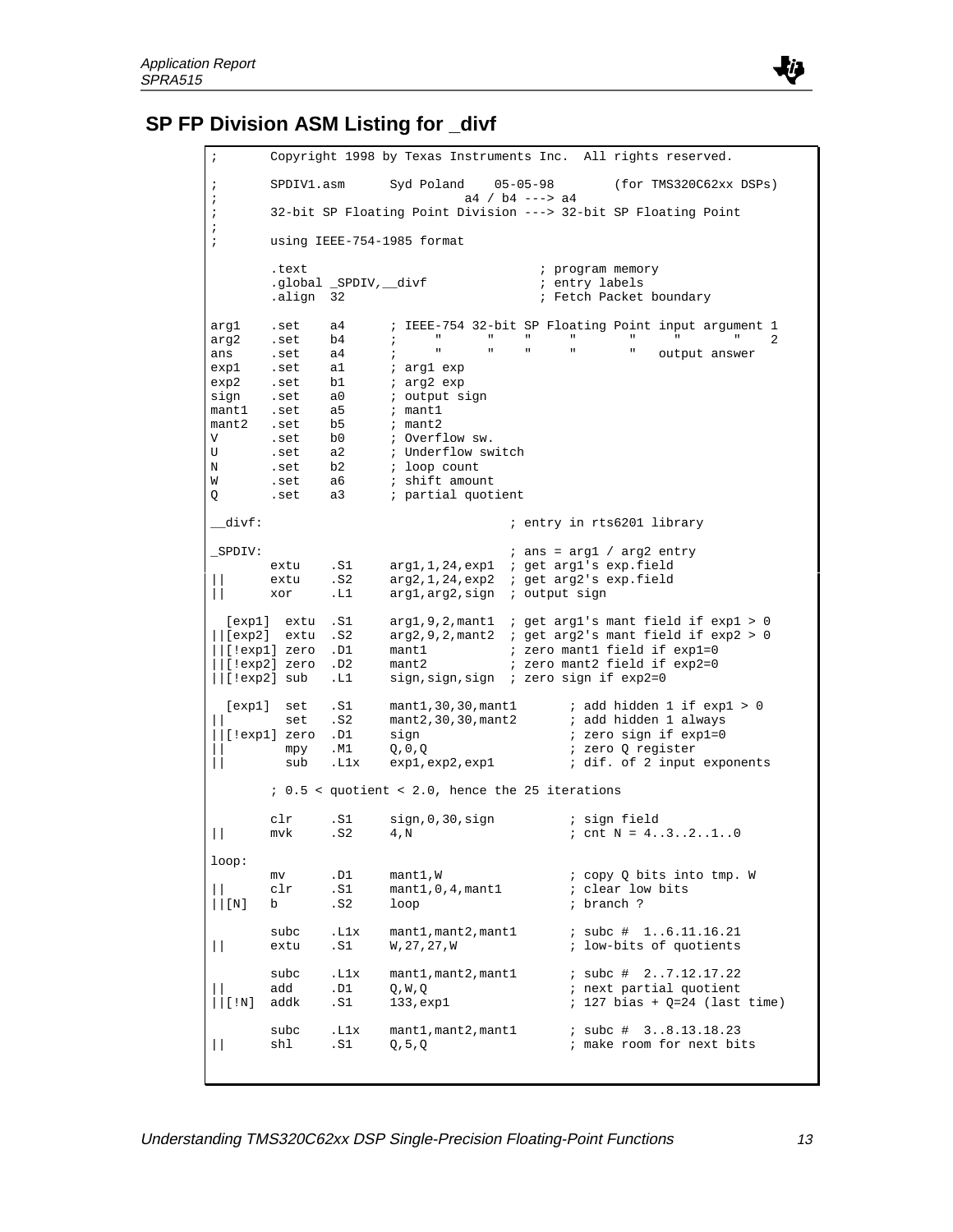

| $\vert\vert$ [N]                             | subc<br>sub             | $:L_2^1$ x       | mant1, mant2, mant1<br>N,1,N      | $\frac{1}{2}$ subc # 49.14.19.24                                                    |
|----------------------------------------------|-------------------------|------------------|-----------------------------------|-------------------------------------------------------------------------------------|
| $\perp$                                      | subc                    | .L1x             | mant1, mant2, mant1               | $:$ subc # 5.10.15.20.25                                                            |
|                                              | $m\nu k$                | . S <sub>2</sub> | 254, V                            | ; max. exp                                                                          |
| $\perp$                                      | norm                    | .L1              | O, W                              | ; shift cnt                                                                         |
|                                              | extu                    | .S1              | mant1, 27, 27, U                  | ; get last quotient bits                                                            |
| $\vert \vert$                                | add                     | .D1              | Q, U, Q                           | ; final quotient bits                                                               |
|                                              | sub                     | .L1              | exp1, W, exp1                     | ; adjusted exp.                                                                     |
|                                              | shl                     | .S1              | Q, W, Q                           | ; normalize mant                                                                    |
|                                              | $cm$ plt                | .L1              | exp1,1,0                          | $i$ exp < 1 (underflow) ?                                                           |
|                                              | cmpgt                   | .L2x             | exp1, V, V                        | $i$ exp > 254 (overflow)?                                                           |
|                                              | b                       | .S2              | b3                                | ; normal return                                                                     |
| $\lfloor$ [ !exp2 ]<br>$\vert$ [ $\vert$ U ] | shr<br>add<br>cmpeq .L1 | .S1<br>.L2       | Q, 7, ans<br>exp2,1, V<br>Q, 0, U | ; shift to mant.field<br>; if exp2=0, force V=True<br>; set U=T if Q=0 when U=False |
|                                              | clr                     | .S1              | ans, 23, 31, ans                  | ; keep only mant.field                                                              |
|                                              | $  $ [!exp2] sub        | .L1              | sign, sign, sign                  | ; force $sign = 0$ ?                                                                |
|                                              | shl                     | .S1              | exp1,23,exp1                      | ; shift to exp.field                                                                |
| [IV]                                         | add                     | .L1              | exp1, ans, ans                    | ; combine exp/mant fields                                                           |
| $\lfloor  V $                                | set                     | .S1              | ans, $0, 30$ , ans                | ; exp/mant=all 1s (overflow)                                                        |
| [10]                                         | add                     | .L1              | ans, sign, ans                    | ; include sign bit in answer                                                        |
|                                              | zero                    | .D1              | ans                               | ; set to 0 on underflow                                                             |
|                                              | .end                    |                  |                                   |                                                                                     |

# **SP FP Division ASM Registers for \_divf**

| A0             | sign     |                   | B0             |
|----------------|----------|-------------------|----------------|
| A1             | exp1     | exp2              | B1             |
| A2             |          | N                 | <b>B2</b>      |
| A <sub>3</sub> |          | return address    | B3             |
| A4             | arg1/ans | arg2              | B4             |
| A <sub>5</sub> | Mant1    | mant <sub>2</sub> | B <sub>5</sub> |
| A6             | w        |                   | B6             |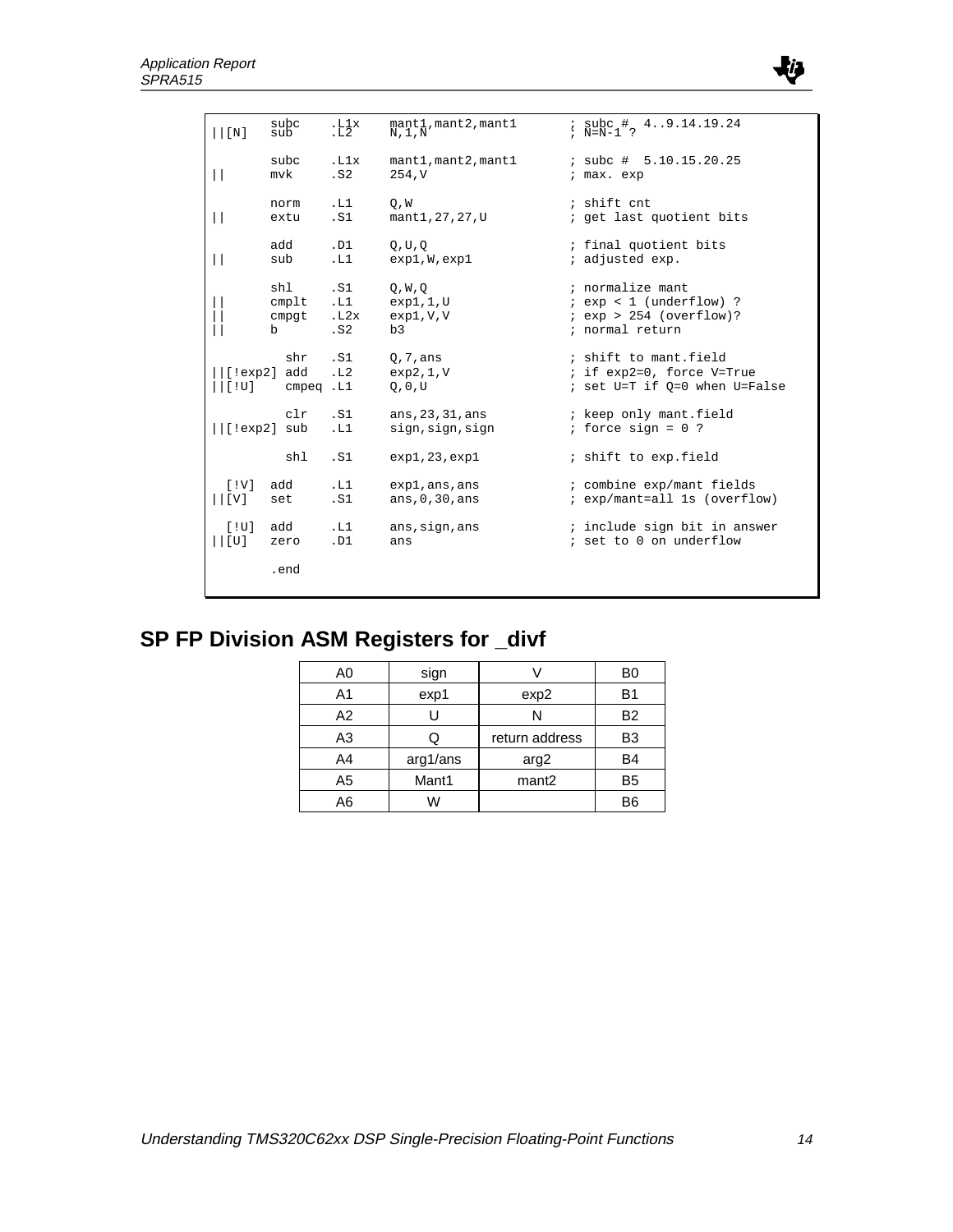

# **Convert SP FP to 32-Bit Signed Integer ASM Listing for \_fixfi**

| $\cdot$                                                           |                                                                                                                          |                                  |                                                                                                                         | Copyright 1998 by Texas Instruments Inc. All rights reserved.                                                                                                                            |
|-------------------------------------------------------------------|--------------------------------------------------------------------------------------------------------------------------|----------------------------------|-------------------------------------------------------------------------------------------------------------------------|------------------------------------------------------------------------------------------------------------------------------------------------------------------------------------------|
| i<br>i                                                            | SPINT1.asm                                                                                                               |                                  | Syd Poland<br>$03 - 23 - 98$                                                                                            | (for TMS320C62xx DSPs)<br>$a4$ ---> $a4$                                                                                                                                                 |
| ï                                                                 |                                                                                                                          |                                  |                                                                                                                         | IEEE-754 short 32-bit SP Floating Point ---> 32-bit Signed Integer                                                                                                                       |
|                                                                   | .text<br>.global _SPINT, __fixfi<br>.align 32                                                                            |                                  |                                                                                                                         | ; program section<br>; entry labels<br>; start on fetch packet boundary                                                                                                                  |
| arq1<br>sign<br>exp<br>Base<br>N<br>М<br>ans<br>big               | a4<br>.set<br>a2<br>.set<br>a1<br>.set<br>b4<br>.set<br>.set<br>b <sub>0</sub><br>.set<br>a0<br>a4<br>.set<br>b1<br>.set |                                  | ; input sign bit<br>; input exponent<br>; base exponent<br>; test switch<br>; net shift amount<br>; used for OVF values | ; input IEEE-754 32-bit SP floating-point #<br>; output $32$ -bit Signed INT (q=0)                                                                                                       |
| fixfi:                                                            |                                                                                                                          |                                  |                                                                                                                         | ; entry in rts6201 library                                                                                                                                                               |
| SPINT:<br>$\Box$                                                  | extu<br>mvk<br>zero                                                                                                      | .S1<br>. S2<br>.D2               | arg1,1,24,exp<br>$127$ , Base<br>big                                                                                    | <i>i</i> exp. of input number<br>$i$ exp of $ numbers  < 1.0$<br>$i$ set big=0                                                                                                           |
| $\mathbf{\mathbf{\mathsf{I}}}\mathbf{\mathsf{I}}$<br>$\mathbf{H}$ | shru<br>cmpltu.L2X<br>b.                                                                                                 | .S1<br>. S2                      | arg1,31,sign<br>exp, Base, N<br>b3                                                                                      | ; input sign bit<br>; is input $ $ #   < 1.0<br>; normal return                                                                                                                          |
| [!N]<br>[N]<br>[N]<br>[N]                                         | extu<br>addk<br>zero<br>sub<br>mpy                                                                                       | .S1<br>. S2<br>.L1<br>.D1<br>.M1 | arg1, 9, 2, ans<br>30,Base<br>arg1<br>exp, exp, exp<br>sign,0,sign                                                      | ; get mant. field $( \# $ => 1.0)<br>$: max. base exp. = 127 + 30$<br>; force a 0 if $\vert arg1 \vert < 1.0$<br>; force $\exp=0$ when $ \#  < 1.0$<br>; set sign=0 when $ $ # $ $ < 1.0 |
| [exp]                                                             | set<br>sub<br>cmpltu<br>set                                                                                              | .S1<br>.L1X<br>.L2X<br>.S2       | ans, 30, 30, ans<br>Base, exp, M<br>Base, exp, N<br>big, 31, 31, big                                                    | ; add hidden 1 if exp is non-0<br>; net shift amount<br>; is Base < exp ?<br>; set big=0x8000 0000 Neg.MAX                                                                               |
| [!N]<br>[ N ]<br>[N]                                              | shru<br>not<br>mpy                                                                                                       | .S1<br>.Llx<br>.M2x              | ans, M, ans<br>big,ans<br>sign, N, N                                                                                    | $: no, shift answer right (q=0)$<br>; yes, set to +OVF=0x7fff ffff<br>$: -sign & OVF$ ?                                                                                                  |
| [sign]                                                            | neg                                                                                                                      | .L1                              | ans, ans                                                                                                                | ; return negative INT $(q=0)$                                                                                                                                                            |
| [N]                                                               | mv                                                                                                                       | .L1                              | big, ans                                                                                                                | $: or -OVF = 0x80000000.$                                                                                                                                                                |
|                                                                   | .end                                                                                                                     |                                  |                                                                                                                         |                                                                                                                                                                                          |

# **Convert SP FP to 32-Bit Signed Integer ASM Registers for \_fixfi**

| A0 | м        |                | B0 |
|----|----------|----------------|----|
| A1 | exp      | big            | B1 |
| Δ2 | sign     |                | B2 |
| A3 |          | return address | B3 |
| A4 | arg1/ans | Base           | B4 |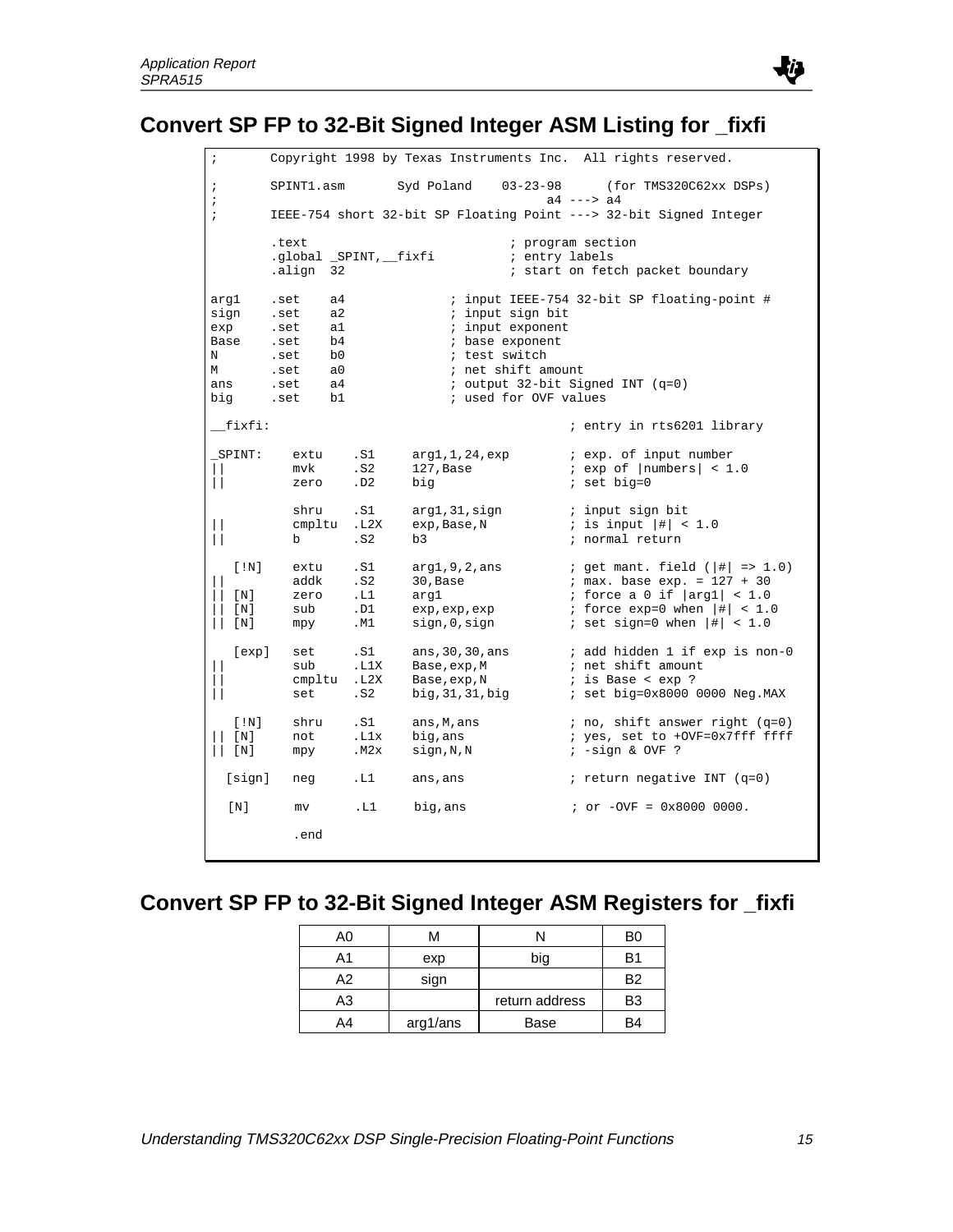

| $\ddot{ }$                                                  |                                                              |                                                          |                                                             | Copyright 1998 by Texas Instruments Inc. All rights reserved.                 |                                                                                                                                                                |
|-------------------------------------------------------------|--------------------------------------------------------------|----------------------------------------------------------|-------------------------------------------------------------|-------------------------------------------------------------------------------|----------------------------------------------------------------------------------------------------------------------------------------------------------------|
| $\ddot{i}$<br>$\ddot{i}$                                    | SPLONG1.asm                                                  |                                                          | Syd Poland                                                  | $03 - 23 - 98$<br>$a4$ ---> $a5:a4$                                           | (for TMS320C62xx DSPs)                                                                                                                                         |
| $\ddot{i}$                                                  |                                                              |                                                          |                                                             |                                                                               | IEEE-754 short 32-bit SP Floating Point ---> 40-bit Signed Integer                                                                                             |
|                                                             | .text<br>align 32.                                           | .global _SPLONG,__fixfli                                 |                                                             | ; program section<br>; entry labels                                           | ; start on fetch packet boundary                                                                                                                               |
| arg1<br>sign<br>exp<br>Base<br>N<br>М<br>ansH<br>ansL       | .set<br>.set<br>.set<br>.set<br>.set<br>.set<br>.set<br>.set | a4<br>a2<br>a1<br>b4<br>b0<br>a <sub>0</sub><br>a5<br>a4 | ; test switch                                               | ; input sign bit<br>; input exponent<br>; base exponent<br>; net shift amount | ; input IEEE-754 32-bit SP floating-point #<br>; output 8-bits of 40-bit Signed LONG INT<br>; output 32-bit of 40-bit Signed LONG INT q=0                      |
| __fixfli:                                                   |                                                              |                                                          |                                                             |                                                                               | ; entry in rts6201 library                                                                                                                                     |
| SPLONG:<br>$\mathbf{L}$                                     | extu<br>mvk                                                  | .S1<br>. S2                                              | arg1,1,24,exp<br>$127,$ Base                                |                                                                               | <i>i</i> exp. of input number<br>$i$ exp of $ numbers  < 1.0$                                                                                                  |
| Н<br>$\mathbf{L}$                                           | shru<br>cmpltu<br>addah                                      | .S1<br>.L2X<br>.D2                                       | arg1,31,sign<br>exp, Base, N<br>Base, 19, Base              |                                                                               | ; input sign bit<br>; is input $ \ddagger  < 1.0$<br>$: max. base exp = 127 + 38$                                                                              |
| [!N]<br>[N]<br>$\mathsf{L}$<br>[N]<br>[ <sub>N</sub> ]<br>Н | extu<br>zero<br>sub<br>mpy<br>b                              | .S1<br>.L1<br>.D1<br>.M1<br>.S2                          | arg1,9,2,arg1<br>arg1<br>exp, exp, exp<br>sign,0,sign<br>b3 |                                                                               | ; get mant. field ( $ \# $ => 1.0)<br>; force a 0 if $ \arg 1  < 1.0$<br>; force $exp=0$ when $ #  < 1.0$<br>; set sign=0 when $ \#  < 1.0$<br>; normal return |
| [exp]<br>$\mathbf{\mathcal{L}}$                             | set<br>sub<br>cmpltu                                         | .S1<br>.L1X<br>.L2X                                      | Base, exp, M<br>Base, exp, N                                |                                                                               | $arg1, 30, 30, arg1$ ; add hidden 1 if $exp$ is non-0<br>; net shift amount<br>; is Base < exp ?                                                               |
|                                                             | shl                                                          | .S1                                                      |                                                             |                                                                               | arg1,8,ansH:ansL ; left justify mantissa                                                                                                                       |
| [!N]<br>$\lceil N \rceil$<br>[ N ]<br>[N]                   | shru<br>or<br>mpy<br>sub                                     | .S1<br>.L1<br>.M2x<br>.D1                                | sign,N,N                                                    |                                                                               | $ansH:ansL,M,ansH:ansL ; no, shift answer right (q=0)$<br>$: -sign & OVF$ ?<br>sign, sign, sign and i zero sign to appear +                                    |
| $  $ [N]                                                    | [sign] neg<br>mvk                                            | .L1<br>.S1                                               | $0x7f$ ,ans $H$                                             |                                                                               | $ansH:ansL,ansH:ansL$ ; return negative INT (q=0)<br>; yes, set to +OVF=0x7f as 8-bit                                                                          |
| [N]                                                         | add                                                          | .L1                                                      |                                                             |                                                                               | $1, \text{ansH:ansL,ansH:ansL}$ ; or $-\text{OVF} = 0 \times 80$ 0000 0000.                                                                                    |
|                                                             | .end                                                         |                                                          |                                                             |                                                                               |                                                                                                                                                                |

## **Convert SP FP to 40-Bit Signed Long Integer ASM Registers for \_fixfli**

| A0 | м         |                | B0             |
|----|-----------|----------------|----------------|
| Α1 | exp       |                | B1             |
| А2 | sign      |                | B <sub>2</sub> |
| A3 |           | return address | B3             |
| A4 | arg1/ansL | Base           | 34             |

より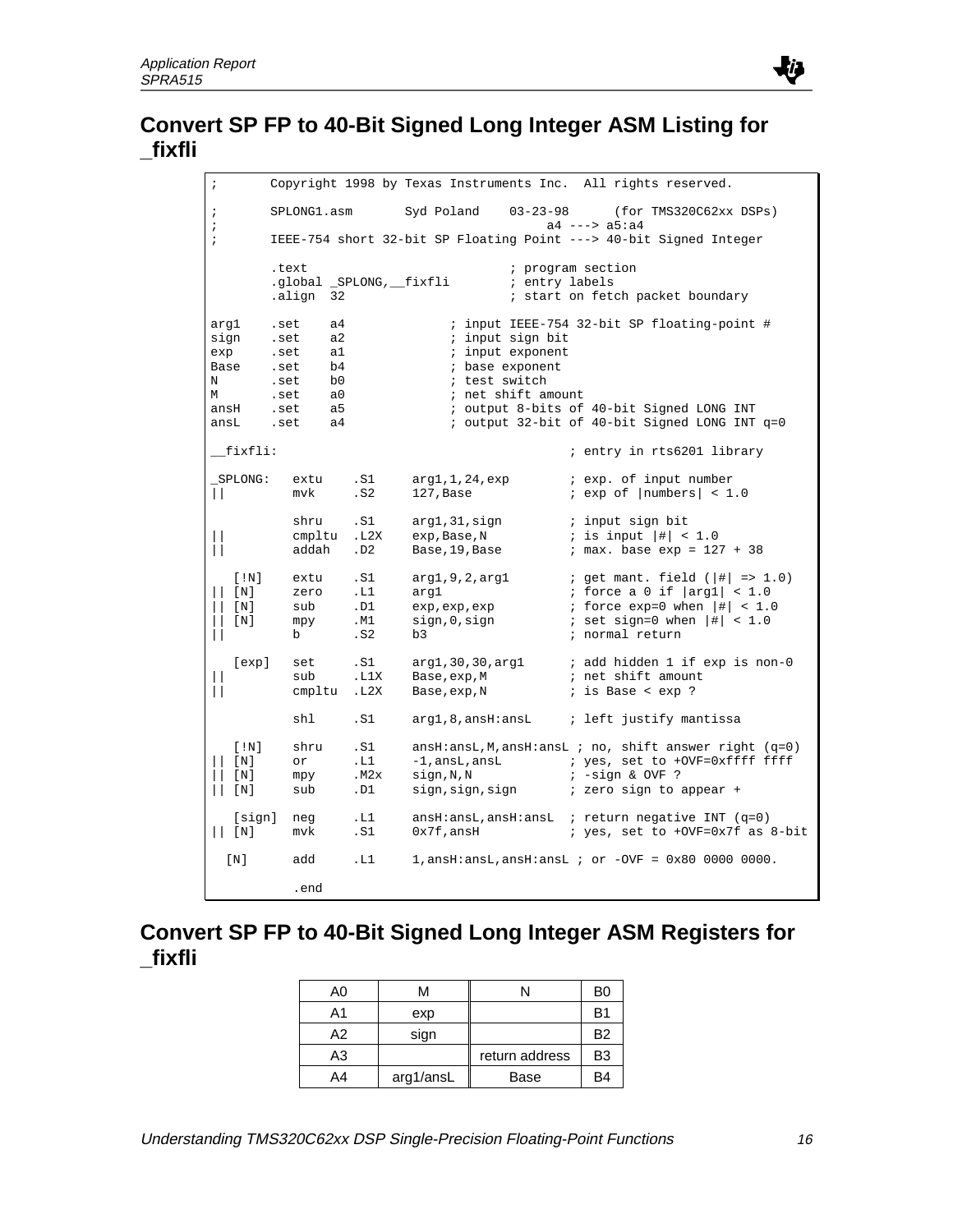

# **Convert SP FP to 32-Bit Unsigned Integer ASM Listing for \_fixfu**

| $\cdot$                                      |                                                      |                                                                |                         | Copyright 1998 by Texas Instruments Inc.         |                                                            | All rights reserved.                                                                                      |
|----------------------------------------------|------------------------------------------------------|----------------------------------------------------------------|-------------------------|--------------------------------------------------|------------------------------------------------------------|-----------------------------------------------------------------------------------------------------------|
| $\cdot$<br>i                                 |                                                      | SPUINT1.asm                                                    |                         | Syd Poland<br>$a4$ ---> $a4$                     | $03 - 10 - 98$                                             | (for TMS320C62xx DSPs)                                                                                    |
| $\cdot$                                      |                                                      |                                                                |                         |                                                  |                                                            | IEEE-754 short 32-bit SP Floating Point ---> 32-bit Unsigned Integer                                      |
|                                              | .text                                                | .align 32                                                      | .global _SPUINT,__fixfu |                                                  | ; entry labels                                             | ; program section<br>; start on fetch packet boundary                                                     |
| arg1<br>sign<br>exp<br>Base<br>Ν<br>М<br>ans | .set<br>.set<br>.set<br>.set<br>.set<br>.set<br>.set | a4<br>a <sub>2</sub><br>al<br>b4<br>b0<br>a <sub>0</sub><br>a4 |                         | ; base exponent<br>; test switch                 | ; input sign bit<br>; input exponent<br>; net shift amount | ; input IEEE-754 32-bit SP floating-point #<br>; output 32-bit Unsigned INT (q=0)                         |
| fixfu:                                       |                                                      |                                                                |                         |                                                  |                                                            | ; entry in rts6201 library                                                                                |
| _SPUINT:                                     | mvk                                                  | shru<br>zero                                                   | .S1<br>.L1<br>. S2      | arg1,31,sign<br>exp<br>$127$ , Base              |                                                            | ; input sign bit<br>; initialize exp=0<br>$i$ exp of numbers < 1.0                                        |
| [sign]<br>$\lfloor$ [!siqn]                  | zero<br>b                                            | extu                                                           | .L1<br>.S1<br>. S2      | arq1<br>arg1,1,24,exp<br>b3                      |                                                            | ; force to zero if argl < 0<br>$i$ exp. of input number > 0<br>; normal return                            |
| $\Box$                                       |                                                      | cmpltu<br>addk                                                 | .L2X<br>.S2             | exp, Base, N<br>31, Base                         |                                                            | $:$ is input # < 1.0<br>$: max. base exp. = 127 + 31$                                                     |
| [ N ]<br>[ N ]<br>$[$ ! $N]$                 | sub                                                  | zero<br>extu                                                   | .L1<br>.D1<br>.S1       | arg1<br>exp, exp, exp<br>arg1, 9, 1, ans         |                                                            | ; force a 0 if argl $< 1.0$<br>; force $exp=0$ when $# < 1.0$<br>; get mant. field $(\# \Rightarrow 1.0)$ |
| [exp]                                        | sub                                                  | set<br>cmpltu                                                  | .S1<br>.L1X<br>.L2X     | ans, 31, 31, ans<br>Base, exp, M<br>Base, exp, N |                                                            | ; add hidden 1 if exp is non-0<br>; net shift amount<br>; is Base < exp ?                                 |
| [!N]                                         |                                                      | shru                                                           | .S1                     | ans,M,ans                                        |                                                            | ; no, shift answer right $(q=0)$                                                                          |
| [ N ]                                        | set                                                  |                                                                | .S1                     | ans, $0, 31$ , ans                               |                                                            | ; yes, set to all 1s (OVF)                                                                                |
|                                              |                                                      | .end                                                           |                         |                                                  |                                                            |                                                                                                           |

## **Convert SP FP to 32-Bit Unsigned Integer ASM Registers for \_fixfu**

| A0 | M        |                | BΩ |
|----|----------|----------------|----|
| A1 | exp      |                | B1 |
| A2 | sign     |                | B2 |
| A3 |          | return address | B3 |
| A4 | arg1/ans | Base           | R4 |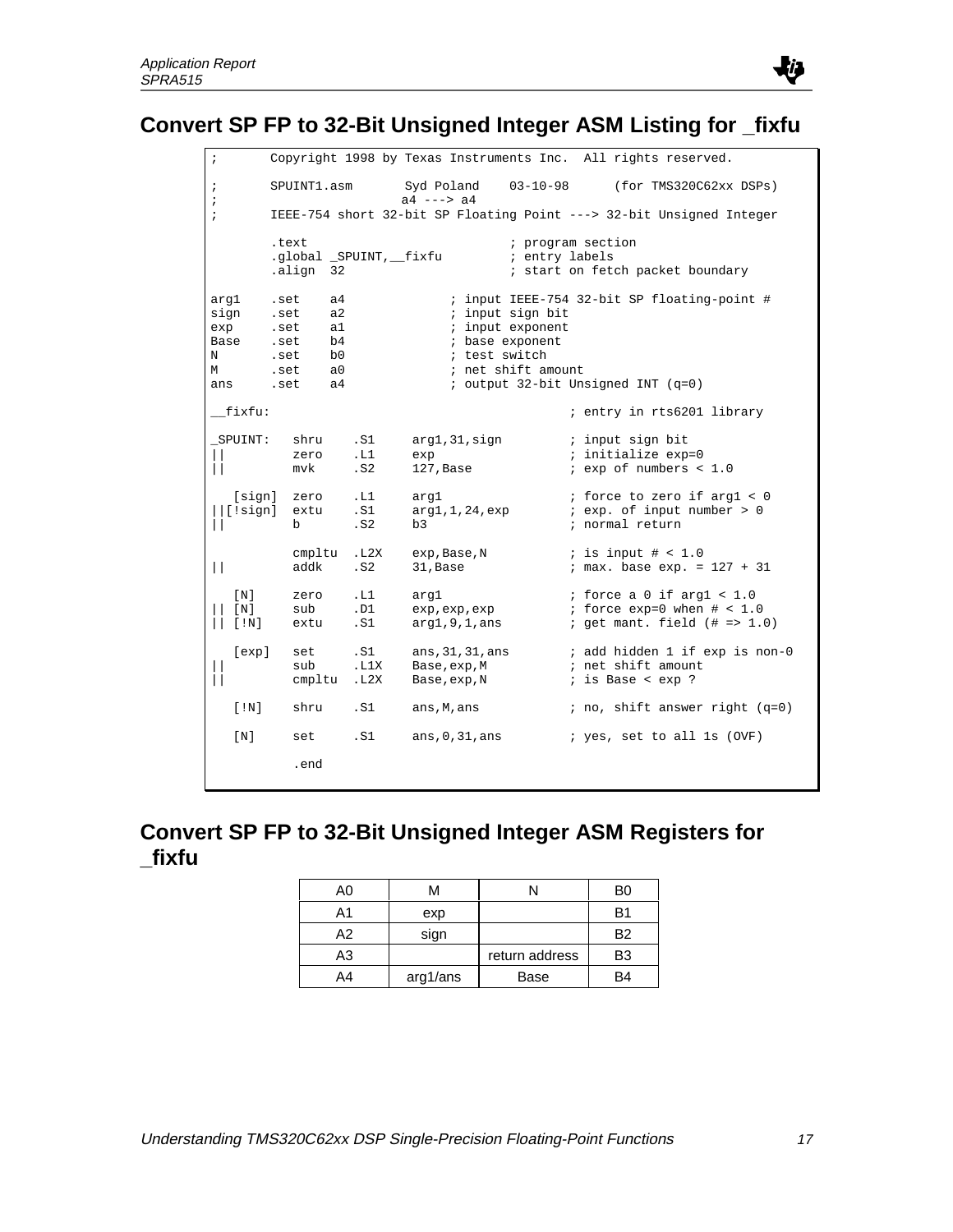

| ï                                                                     |                                                                              |                                                          |                            |                                                                                                                                             |                                     |                   | Copyright 1998 by Texas Instruments Inc. All rights reserved.                                                          |
|-----------------------------------------------------------------------|------------------------------------------------------------------------------|----------------------------------------------------------|----------------------------|---------------------------------------------------------------------------------------------------------------------------------------------|-------------------------------------|-------------------|------------------------------------------------------------------------------------------------------------------------|
| $\cdot$<br>$\ddot{ }$                                                 | SPULONG1.asm                                                                 |                                                          |                            | Syd Poland 03-11-98                                                                                                                         |                                     | $a4$ ---> $a5:a4$ | (for TMS320C62xx DSPs)                                                                                                 |
| $\cdot$                                                               |                                                                              |                                                          |                            |                                                                                                                                             |                                     |                   | IEEE-754 short 32-bit SP Floating Point ---> 40-bit Unsigned Integer                                                   |
|                                                                       | .text<br>align 32.                                                           |                                                          |                            | .global _SPULONG,__fixful                                                                                                                   | ; program section<br>; entry labels |                   | ; start on fetch packet boundary                                                                                       |
| argl<br>sign<br>exp<br>Base<br>N<br>М<br>ansL<br>ansH<br>ones<br>VIII | .set<br>.set<br>.set<br>.set<br>.set<br>.set<br>.set<br>.set<br>.set<br>.set | a4<br>a2<br>a1<br>b4<br>b0<br>a0<br>a4<br>a5<br>a6<br>b4 |                            | ; input sign bit<br>; input exponent<br>; base exponent<br>; test switch<br>; net shift amount<br>; reg=32-bits of 1s<br>; reg=8-bits of 1s |                                     |                   | ; input IEEE-754 32-bit SP floating-point #<br>; output LS 32-bit Unsigned INT (q=0)<br>; output MS 8-bit Unsigned INT |
| fixful:                                                               |                                                                              |                                                          |                            |                                                                                                                                             | ; entry in rts6201 library          |                   |                                                                                                                        |
| SPULONG:<br>$\mathbf{H}$                                              | shru<br>zero<br>mvk                                                          |                                                          | .S1<br>.L1<br>.S2          | exp<br>127,Base                                                                                                                             |                                     |                   | ; IEEE-754 32-bit SP Floating Point ---> 40-bit Unsigned INT<br>; initialize exp=0<br>$i$ exp of numbers < 1.0         |
| [!sign]                                                               | [sign] zero<br>extu<br>b                                                     |                                                          | $\ldots$<br>.S1<br>.S2     | arq1<br>arg1,1,24,exp<br>b3                                                                                                                 |                                     |                   | ; force to zero if argl < 0<br>i exp. of input number > 0<br>; normal return                                           |
| $\mathsf{L}$                                                          | addk<br>mvk                                                                  |                                                          | cmpltu .L2X<br>. S2<br>.S1 | exp, Base, N<br>39,Base<br>$-1$ , ones                                                                                                      |                                     |                   | ; is input $\#$ < 1.0<br>$: max. base exp. = 127 + 39$<br>; generate reg of all 1s                                     |
| [N]<br>$\lfloor N \rfloor$<br>[!N]<br>$\mathbf{H}$                    | zero<br>sub<br>extu                                                          |                                                          | .L1<br>.D1<br>.S1          | argl<br>exp, exp, exp<br>arg1,9,1,ansL                                                                                                      |                                     |                   | <i>i</i> force a 0 if argl $< 1.0$<br>; force $exp=0$ when $\#$ < 1.0<br>$:$ get mant. field $(\# == 1.0)$             |
| [exp]<br>$\perp$                                                      | set<br>sub                                                                   |                                                          | .S1<br>.L1X<br>cmpltu. L2X | ansL, 31, 31, ansL<br>Base, exp, M<br>Base, exp, N                                                                                          |                                     |                   | ; add hidden 1 if exp is non-0<br>; net shift amount<br>; is Base < exp ?                                              |
| $\perp$                                                               | shl<br>mvk                                                                   |                                                          | .S1<br>. S2                | $ansH:ansL, 8, ansH:ansL ; left justify #$<br>255,VIII                                                                                      |                                     |                   | ; 8 MS-bits of 1s in 40-bits                                                                                           |
| [!N]<br>[ N ]<br>[N]                                                  | shru<br>add<br>add                                                           |                                                          | .S1<br>.D1<br>.L1X         | ones, 0, ansL<br>VIII,0,ansH                                                                                                                |                                     |                   | $ansH:ansL, M,ansH:ansL; no, shift answer right (q=0)$<br>; yes, set to all 1s (OVF)<br>; yes, " " 8-bits=1s           |
|                                                                       | .end                                                                         |                                                          |                            |                                                                                                                                             |                                     |                   |                                                                                                                        |
|                                                                       |                                                                              |                                                          |                            |                                                                                                                                             |                                     |                   |                                                                                                                        |

より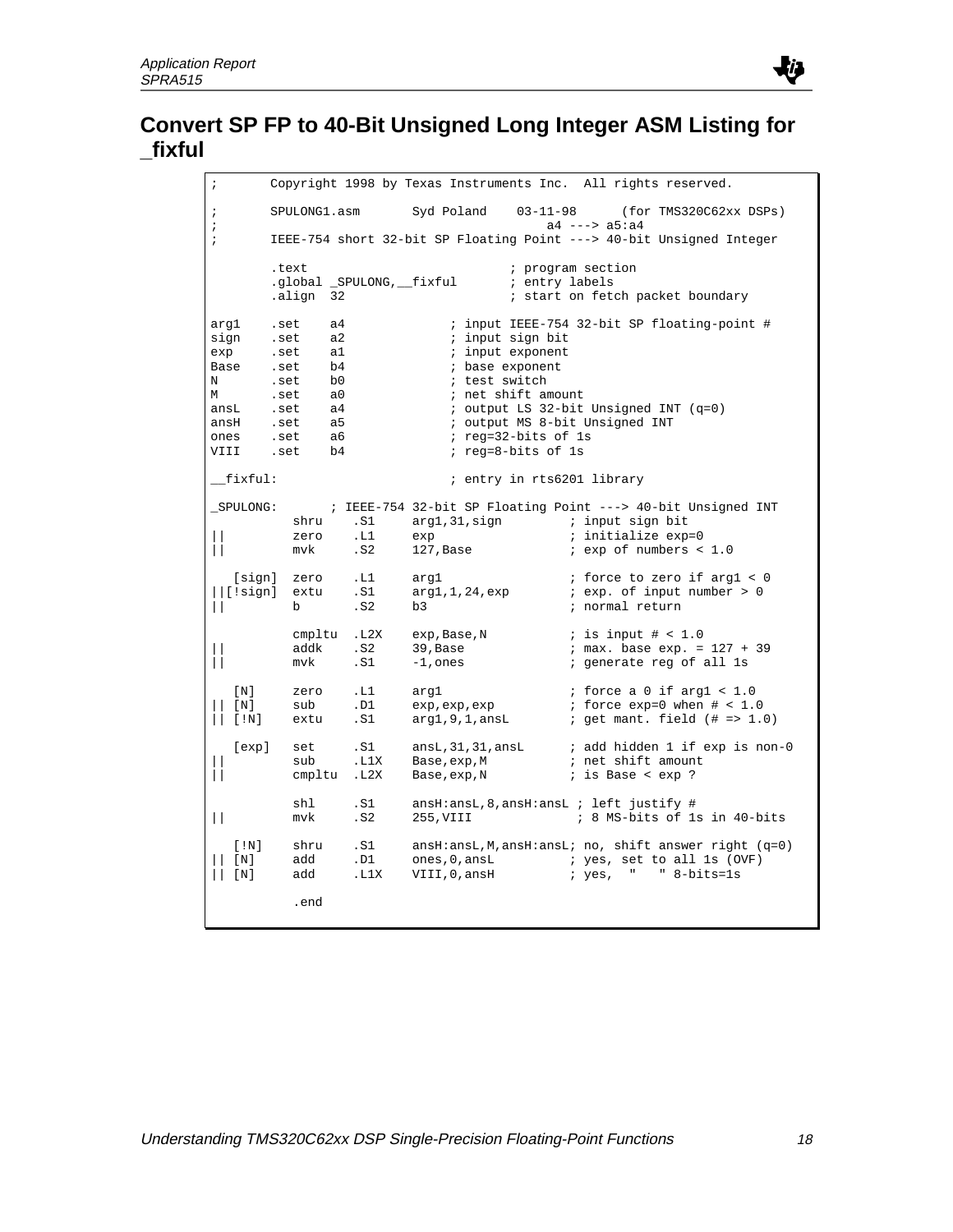## **Convert SP FP to 40-Bit Unsigned Long Integer ASM Registers for \_fixful**

| A0             | М         |                | B0             |
|----------------|-----------|----------------|----------------|
| A1             | exp       |                | B1             |
| A <sub>2</sub> | sign      |                | B <sub>2</sub> |
| A3             |           | return address | B <sub>3</sub> |
| A4             | arg1/ansL | Base/VIII      | B <sub>4</sub> |
| A5             | ansH      |                | B <sub>5</sub> |
| A6             | ones      |                | BЄ             |

# **Convert 32-Bit Signed Integer to SP FP ASM Listing for \_fltif**

| $\ddot{i}$                                      | Copyright 1998 by Texas Instruments Inc. All rights reserved. |                                                              |                                                                                                                                                        |                                                                                                                                          |  |  |  |  |  |
|-------------------------------------------------|---------------------------------------------------------------|--------------------------------------------------------------|--------------------------------------------------------------------------------------------------------------------------------------------------------|------------------------------------------------------------------------------------------------------------------------------------------|--|--|--|--|--|
| $\ddot{ }$<br>$\ddot{i}$                        | INTSP1.asm                                                    |                                                              | Syd Poland<br>$a4$ ---> $a4$                                                                                                                           | $03 - 07 - 98$<br>(for TMS320C62xx DSPs)                                                                                                 |  |  |  |  |  |
| $\ddot{i}$                                      |                                                               | 32-bit Signed Integer ---> 32-bit IEEE-754 SP Floating Point |                                                                                                                                                        |                                                                                                                                          |  |  |  |  |  |
|                                                 | .text<br>align 32.                                            |                                                              | .global _INTSP, _fltif                                                                                                                                 | ; program section<br>; subroutine entry labels<br>; start on fetch packet boundary                                                       |  |  |  |  |  |
| ans<br>arg1<br>sign<br>mant<br>exp<br>N<br>Base | .set<br>.set<br>.set<br>.set a2<br>.set<br>.set<br>.set       | a4<br>a4<br>a1<br>a <sub>0</sub><br>a5<br>a <sub>0</sub>     | ; input 32-bit signed Integer $(q=0)$<br>; sign bit field<br>; IEEE-754 SP FP mantissa field<br>; IEEE-754 SP FP exponent field<br>; normalize counter | ; output 32-bit Single-Precision Floating-Point answer<br>; base exponent for 32-bit signed Integer (q=0)                                |  |  |  |  |  |
| fltif:                                          |                                                               |                                                              | ; entry in rts6201 library                                                                                                                             |                                                                                                                                          |  |  |  |  |  |
| $\_INTSP:$                                      | abs<br>clr<br>b                                               | . L1<br>.S1<br>. S2                                          | arg1, mant<br>argl,0,30,sign<br>b3                                                                                                                     | ; Signed 32-bit Integer ---> 32-bit Floating Point<br>; absolute value of mantissa<br>; get input sign bit<br>; normal subroutine return |  |  |  |  |  |
| $\mathbf{  }$                                   | lmbd<br>mvk                                                   | .L1<br>.S1                                                   | 1, mant, N<br>127+31,Base                                                                                                                              | ; # of leading sign bits<br>; base exponent for INTEGER                                                                                  |  |  |  |  |  |
| $\mathbf{  }$                                   | shl<br>sub                                                    | .S1<br>.D1                                                   | mant, N, ans<br>Base, N, exp                                                                                                                           | ; normalize absolute mantissa<br>; output exponent for non-zero mant                                                                     |  |  |  |  |  |
|                                                 | shl                                                           | .S1                                                          | exp, 23, exp                                                                                                                                           | ; shift value to exponent field                                                                                                          |  |  |  |  |  |
| $\mathbf{L}$                                    | extu<br>add                                                   | .S1<br>.L1                                                   | ans, 1, 9, ans<br>sign, exp, exp                                                                                                                       | ; shift to mantissa field<br>; combine sign and exponent fields                                                                          |  |  |  |  |  |
| [!mant] zero.D1<br>$  $ [mant] add .S1          |                                                               |                                                              | ans<br>exp, ans, ans                                                                                                                                   | ; return zero answer if $\arg 1 = 0$<br>; insert sign and exponent fields                                                                |  |  |  |  |  |
| .end                                            |                                                               |                                                              |                                                                                                                                                        |                                                                                                                                          |  |  |  |  |  |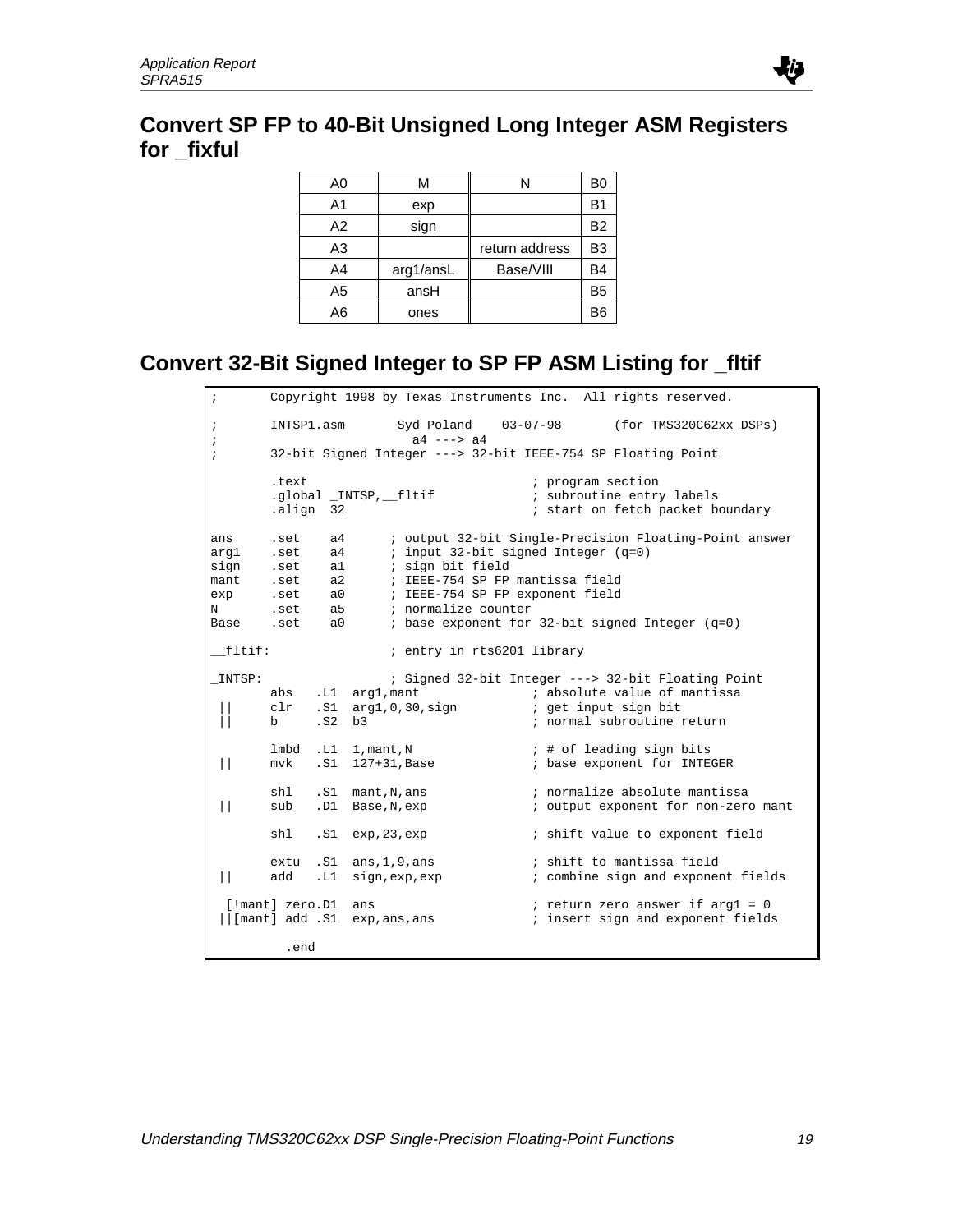## **Convert 32-Bit Signed Integer to SP FP ASM Registers for \_fltif**

| A0 | exp/Base |                | B0             |
|----|----------|----------------|----------------|
| A1 | Sign     |                | B1             |
| A2 | Mant     |                | <b>B2</b>      |
| A3 |          | return address | B <sub>3</sub> |
| A4 | arg1/ans |                | B4             |
| A5 |          |                | B <sub>5</sub> |

## **Convert 40-Bit Signed Integer to SP FP ASM Listing for \_fltlif**

```
; Copyright 1998 by Texas Instruments Inc. All rights reserved.
; LONGSP1.asm Syd Poland 03-07-98 (for TMS320C62xx DSPs)
; a5:a4 ---> a4
; 40-bit Signed LONG integer ---> IEEE-754 32-bit SP Floating-Point
          .global _LONGSP,__fltlif ; entry labels
          .align 32 : i start on fetch packet boundary
         .text \qquad \qquad ; \qquad \qquad program section
hil .set a5 ; input MS signed LONG INT reg. (q=0)<br>lowl .set a4 ; input LS signed LONG INT reg. (q=0)
        .set a4 : input LS signed LONG INT reg. (q=0)
sign .set al \qquad ; input sign bit
\begin{tabular}{lllllllllll} \texttt{Base} & \texttt{.set} & \texttt{b0} & \texttt{ $i$ signed LONG INT base exponent (q=0) \\ \texttt{N} & \texttt{.set} & \texttt{a0} & \texttt{ $i$ normalize amount} \end{tabular}N .set a0 ; normalize amount<br>exp .set a0 ; IEEE-754 SP FP ex
exp .set a0 ; IEEE-754 SP FP exponent field<br>mant .set a2 ; IEEE-754 SP FP mantissa field<br>control control terms 754 SP FP answer
mant .set a2            ; IEEE-754 SP FP mantissa field
ans .set a4 : i output IEEE-754 SP FP answer
__fltlif: ; entry in rts6201 library
_LONGSP:
           extu .S1 hi1,24,31,sign ; copy sign bit<br>abs .L1 hi1:low1,hi1:low1 ; get absolute value of arg1
|| abs .L1 hi1:low1,hi1:low1 ; get absolute value of arg1
|| mvk .S2 127+38,Base ; base exponent for LONG INT
          b .S2 b3 ; normal return<br>
shl .S1 sign, 31, sign ; move sign to :
                  91.51 sign,31, sign : move sign to sign field<br>
1.51 hil:low1, N ; # of leading sign bits
          norm .L1 h1:low1, N
            sub .L1x Base,N,exp ; output exp for non-0 mant
|| \text{shl} .S1 \text{hi1:low1}, \overline{\text{N}, \text{hi1:low1}}shru .S1 hil:low1,15,hil:low1 ; shift to mantissa field
          shl .S1 exp, 23, exp \begin{array}{ccc} .51 & .51 & .51 \\ .51 & 1 \end{array} is hift value to exp field abs .L1 \begin{array}{ccc} .1 & .1 & .1 \\ .1 & .1 & .1 \end{array}|| abs .L1 low1, mant                   ; absolute value of mantissa
           add .L1 sign,exp,exp ; combine sign and exp fields<br>clr .S1 mant,23,31,ans ; clear sign and exp fields
|| clr .S1 mant, 23,31,ans[!mant] zero .S1 ans \qquad \qquad ; return zero if mantissa = 0
|| [mant] add .L1 exp,ans,ans ; insert sign and exp fields
```
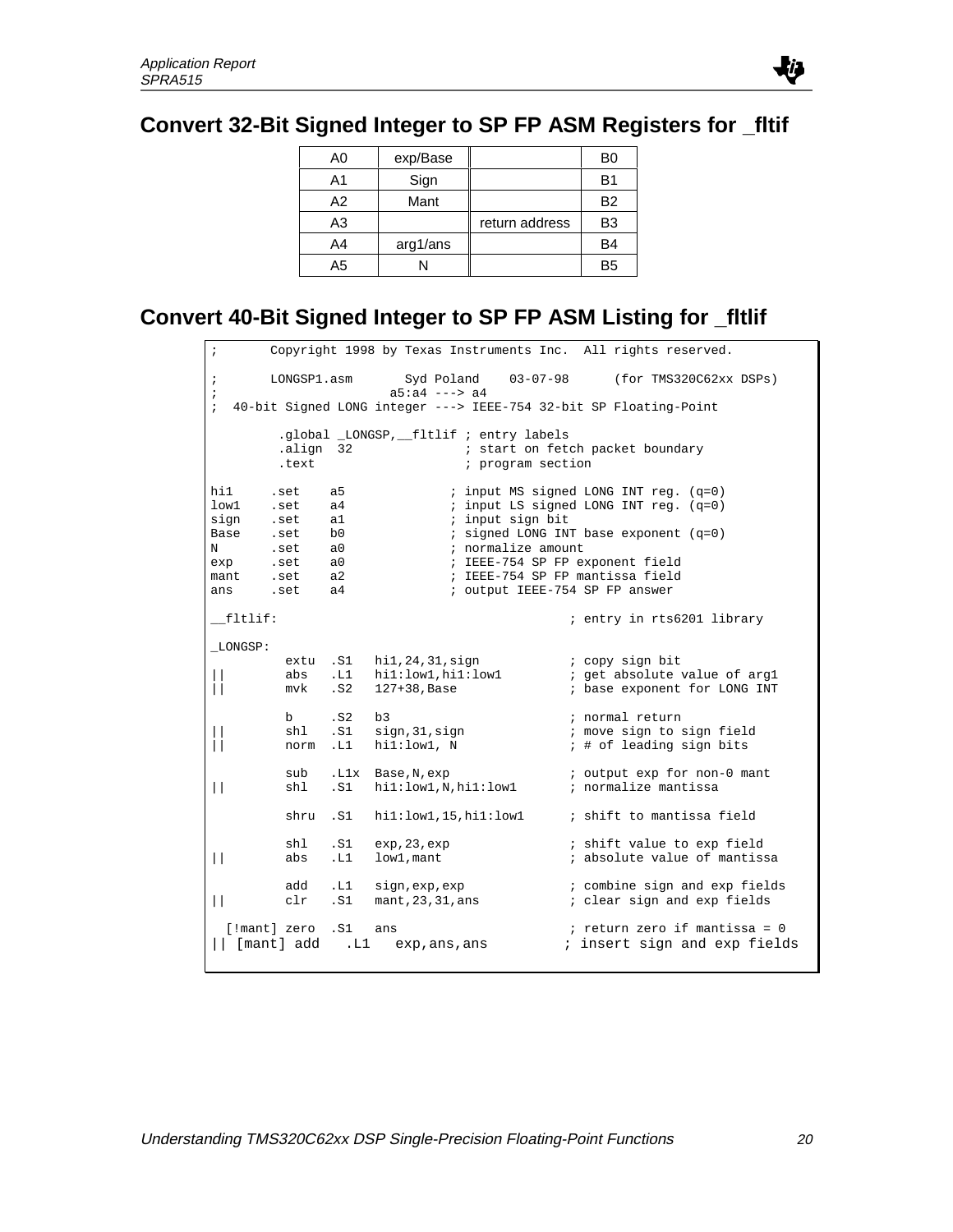## **Convert 40-Bit Signed Integer to SP FP ASM Registers for \_fltlif**

| A0 | Exp/N    | Base           | B0             |
|----|----------|----------------|----------------|
| A1 | Sign     |                | B <sub>1</sub> |
| A2 | Mant     |                | B <sub>2</sub> |
| A3 |          | return address | B <sub>3</sub> |
| A4 | low1/ans |                | B4             |
| A5 | hi1      |                | B <sub>5</sub> |

## **Convert 32-Bit Unsigned Integer to SP FP ASM Listing for \_fltuf**

```
; Copyright 1998 by Texas Instruments Inc. All rights reserved.
; UINTSP1.asm Syd Poland 03-07-98 (for TMS320C62xx DSPs)
; arg1 ---> ans
; Unsigned 32-bit Integer ---> IEEE-754 32-bit SP Floating-Point
 .global _UINTSP,__fltuf ; subroutine entry labels
.text \qquad \qquad ; \qquad \qquad program section
        .align 32 i start on fetch packet boundary
arg1 .set a4 \qquad ; input unsigned 32-bit INT (q=0)<br>N .set a0 \qquad ; # bits to leading 1
N .set a0 \begin{array}{ccc} 18 & 19 & 19 \\ 19 & 19 & 19 \\ 19 & 19 & 19 \\ 19 & 19 & 19 \\ 19 & 19 & 19 \\ 19 & 19 & 19 \\ 19 & 19 & 19 \\ 19 & 19 & 19 \\ 19 & 19 & 19 \\ 19 & 19 & 19 \\ 19 & 19 & 19 \\ 19 & 19 & 19 \\ 19 & 19 & 19 \\ 19 & 19 & 19 \\ 19 & 19 & 19 \\ 19 & 19 & 19 \\ 19 & 19 & 19 \\ans .set a4 \qquad ; IEEE-754 output SP FP answer
Base .set b4 ; base exponent for UINT (q=0)
mant .set al   ; IEEE-754 SP FP mantissa field<br>exp .set b4   ; IEEE-754 SP FP exponent field
exp .set b4 ; IEEE-754 SP FP exponent field
__fltuf: ; entry in rts6201 library
_UINTSP:b .S2 b3 ; subroutine return
        lmbd .L1 1, arg1, N ; find leading bit = 1
        shl .S1 arg1,N,ans ; normalize mantissa<br>mvk .S2 127+31,Base ; base exponent for I
  || mvk .S2 127+31,Base ; base exponent for Unsigned INTEGER
shru .S1 ans, 8, mant ; shift to mantissa field
 || sub .L2X Base,N,exp ; output exponent for non-zero mant
 clr .S1 mant, 23, 31, ans ; clear sign and exponent fields<br>| | shl .S2 exp, 23, exp ; shift value to exponent field
                 .S2 exp, 23, exp ; shift value to exponent field
   [mant] add .L1X exp, ans, ans ; insert + sign and exponent fields
 \left| \right|[!mant] zero .S1 ans \left| \right| ; return zero answer if arg1 = 0
             .end
```
## **Convert 32-Bit Unsigned Integer to SP FP ASM Registers for \_fltuf**

| A0 |          |                | BО |
|----|----------|----------------|----|
| Α1 | mant     |                | R1 |
| А2 |          |                | B2 |
| A3 |          | return address | B3 |
| A4 | arg1/ans | Base/exp       | R4 |

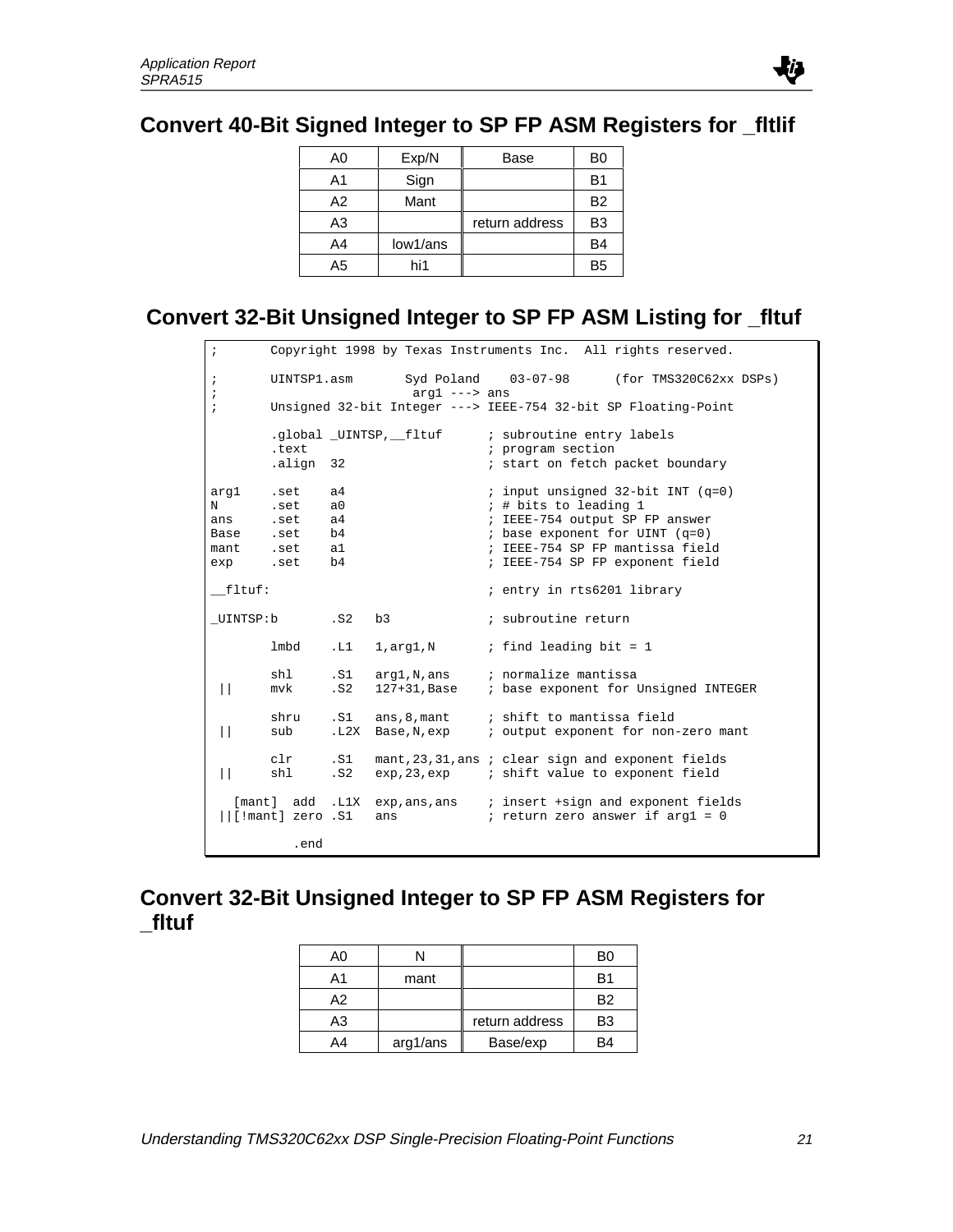

## **Convert 40-Bit Unsigned Integer to SP FP ASM Listing for \_fltulf**

; Copyright 1998 by Texas Instruments Inc. All rights reserved. ; ULONGSP1.asm Syd Poland 02-27-98 (for TMS320C62xx DSPs) ; a5:a4 ---> a4 ; 40-bit Unsigned LONG integer ---> 32-bit IEEE-754 SP Floating-Point .global \_ULONGSP,\_\_fltulf ; entry labels .align 32 ; start on fetch packet boundary<br>text ; program section : program section hil .set a5 ; MS 8-bits of Unsigned LONG INT lo1 .set a4 ; LS 32-bits of Unsigned LONG INT (q=0) hi2 .set a7 ; MS 8-bits of TEMP long register lo2 .set a6 ; LS 32-bits of TEMP long register<br>
N .set a3 ; normalize amount<br>
Base .set b4 ; base exponent for Unsigned LONG<br>
exp .set b4 ; IEEE-754 exponent field N .set a3 ; normalize amount Base .set b4 ; base exponent for Unsigned LONG INT (q=0) exp .set b4 ; IEEE-754 exponent field mant .set al ; IEEE-754 mantissa field ans .set a4 ; IEEE-754 SP FP answer \_\_fltulf: ; entry in rts6201 library \_ULONGSP: shru .S1 hi1:lo1,1,hi2:lo2 ; force + sign bit b .S2 B3 : normal return norm .L1 hi2:lo2,N ; find 1st one shl .S1 hi1:lo1,N,hi1:lo1 ; normalize mantissa || mvk .S2 127+39,Base ; base exp. for Unsigned LONG shru .S1 hi1:lo1,16,hi1:lo1 ; shift to mantissa field<br>sub .L2X Base,N,exp ; output exp for non-0 man || sub .L2X Base,N,exp ; output exp for non-0 mant clr .S1 lo1,23,31,1o1 ; clear sign and exp fields<br>mv .L1 lo1,mant ; save mantissa for test || mv .L1 lo1,mant ; save mantissa for test || shl .S2 exp, 23, exp ; shift value to exp field [mant] add .L1X exp,lo1,ans ; insert +sign and exp fields ||[!mant] zero .S1 ans  $\qquad \qquad$  ; return 0 ans if mant = 0  $;$  return 0 ans if mant = 0 .end

## **Convert 40-Bit Unsigned Integer to SP FP ASM Registers for \_fltulf**

| A0             |                      |                | B0             |
|----------------|----------------------|----------------|----------------|
| A <sub>1</sub> | mant                 |                | B <sub>1</sub> |
| A2             |                      |                | <b>B2</b>      |
| A3             | N                    | return address | B <sub>3</sub> |
| A4             | lo <sub>1</sub> /ans | Base/exp       | B <sub>4</sub> |
| A <sub>5</sub> | hi1                  |                | B <sub>5</sub> |
| A6             | log <sub>2</sub>     |                | B <sub>6</sub> |
| A7             | hi <sub>2</sub>      |                | B.             |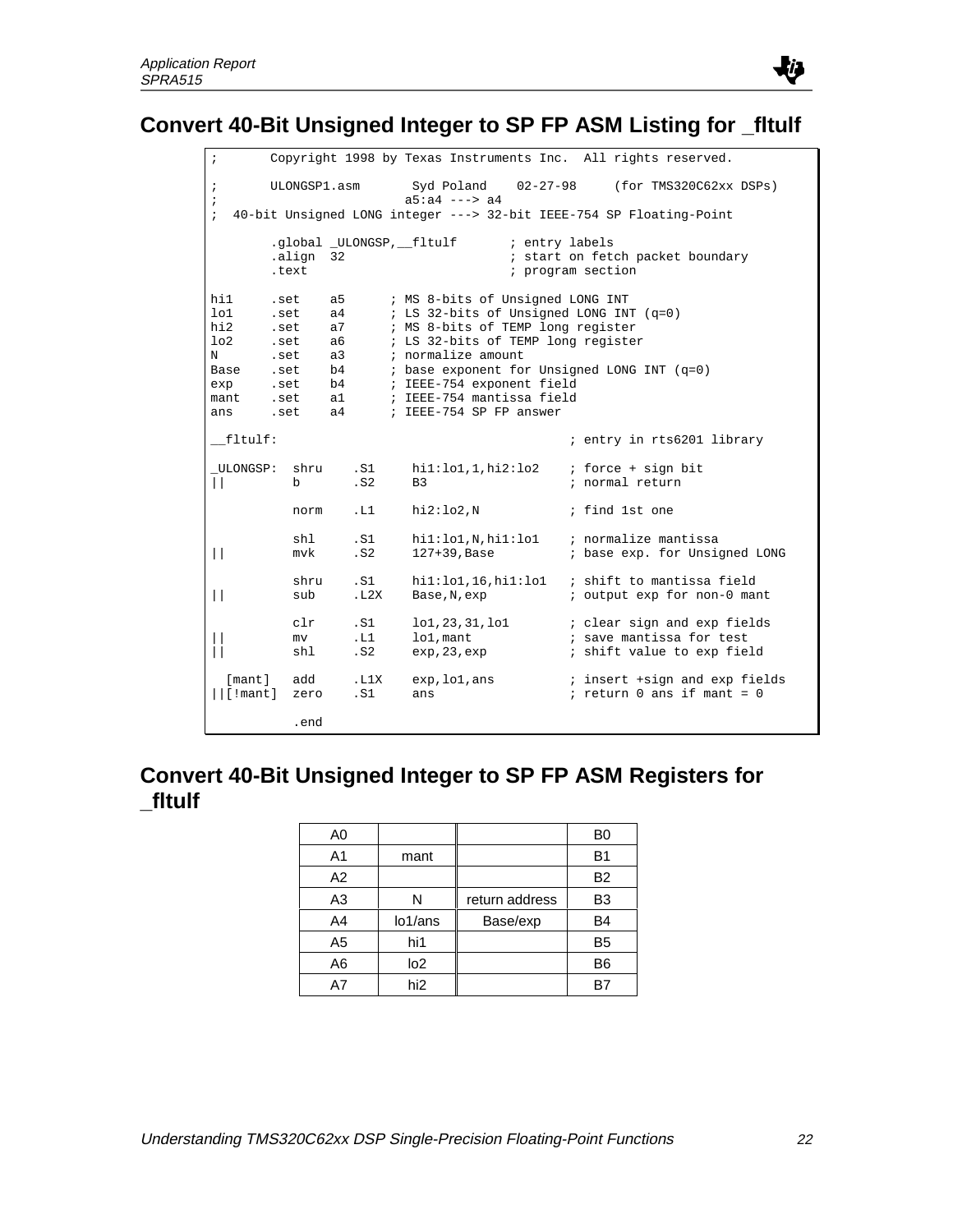

## **SP FP Multiplication ASM Listing for \_mpyf**

```
; Copyright 1998 by Texas Instruments Inc. All rights reserved.
; SPMPY1.asm Syd Poland 03-25-98 (for TMS320C62xx DSPs)
at the community of the set of the set of the set of the set of the set of the set of the set of the set of th<br>is 32-bit SP Floating Point Multiply ---> 32-
       ; 32-bit SP Floating Point Multiply ---> 32-bit SP Floating Point
; using IEEE-754-1985 format
.text \qquad \qquad ; \qquad \qquad program memory
 .global _SPMPY,__mpyf ; entry labels
.align 32 i Fetch Packet boundary
arg1 .set a4 ; IEEE-754 32-bit SP Floating Point input argument 1
arg2 .set b4 ; " " " " " " " 2
ans .set a4 ; " " " " " output answer
exp1 .set al i arg1 exp<br>
exp2 .set b1 i arg2 exp
exp2 .set b1 i arg2 exp
sign .set b0 i output sign
mant1 .set a5 ; mant1
mant2 .set b7<br>Base .set a6<br>U .set a2
Base .set a6 i base exp of 1.0 = 127U .set a2 ; Underflow switch
HH .set a7<br>HL .set a8<br>LH .set b7
HL .set a8 ; H*L
LH .set b7 ; L*H
LL .set b8 ; L*L<br>Big .set b9 ; Bigg
             Big .set b9 ; Biggest exp. = 255
Hi .set b5 ; Hi register in 40-bits
Lo .set b4 ; Lo register in 40-bits
OVF .set b2 ; Overflow sw.
N .set a7 i exp adjust of 1
__mpyf: ; entry in rts6201 library
_SPMPY: extu .S1 arg1,1,24,exp1 ; get arg1's exp.field
|| extu .S2 arg2,1,24,exp2 ; get arg2's exp.field
      || xor .L2x arg1,arg2,sign ; form output sign
 [exp1] extu .S1 arg1,9,9,mant1 ; get arg1's mant field if exp1 > 0
||[exp2] extu .S2 arg2,9,9,mant2 ; get arg2's mant field if exp2 > 0
||[!exp1] zero .D1 mant1 ; zero mant1 field if exp1=0
||[!exp2] zero .D2 mant2 ; zero mant2 field if exp2=0
||[!exp2] zero .L2 sign,0,sign ; zero output sign if exp2=0
 [exp1] set .S1 mant1,23,23,mant1 ; add hidden 1 if exp1 > 0
\vert\vert [exp2] set .S2 mant2, 23, 23, mant2 ; add hidden 1 if exp2 > 0
||[!exp1] zero .L2 sign ; zero output sign if exp1=0
       add .L1x exp1, exp2, exp1 ; sum of 2 input exponents
      mvk .S1 127, Base ; exponent bias
|| mpyu .M2x mant1,mant2,LL ; low * low (u*u)
|| mpyhu .M1x mant1,mant2,HH ; high * high (u*u)
|| clr .S2 sign,0,30,sign ; keep only the output sign bit (31)
        mpyhlu .M1x mant1,mant2,HL ; high * low (u*u)
|| mpyhlu .M2x mant2,mant1,LH ; low * high (u*u)
                     exp1, Base, exp1 ; remove extra bias of 127 if exp1>0<br>254, Big
; Max. exp permitted
|| mvk .S2 254,Big ; Max. exp permitted
 shru .S2 LL,16,LL ; L*L >>u 16
|| shl .S1 HH,16,HH ; HH << 16 (orig.top halfword == 0)
       expl,Big,OVF ; check for overflow (expl > Big)<br>
cmpgt .L2x expl,Big,OVF ; check for overflow (expl > Big)<br>
cmplt .L1 expl,1,U ; check for underflow (expl < 1)
              \text{L1} exp1,1,U ; check for underflow (exp1 < 1)
       addu .L2x LH,HL,Hi:Lo ; Hi:Lo = H*L + L*H
                                    \; ; HH = HH<<16 + LL >>u 16
  || [!U] extu .S1 exp1,24,1,exp1 ; shift output 8-bit exp to EXP field
```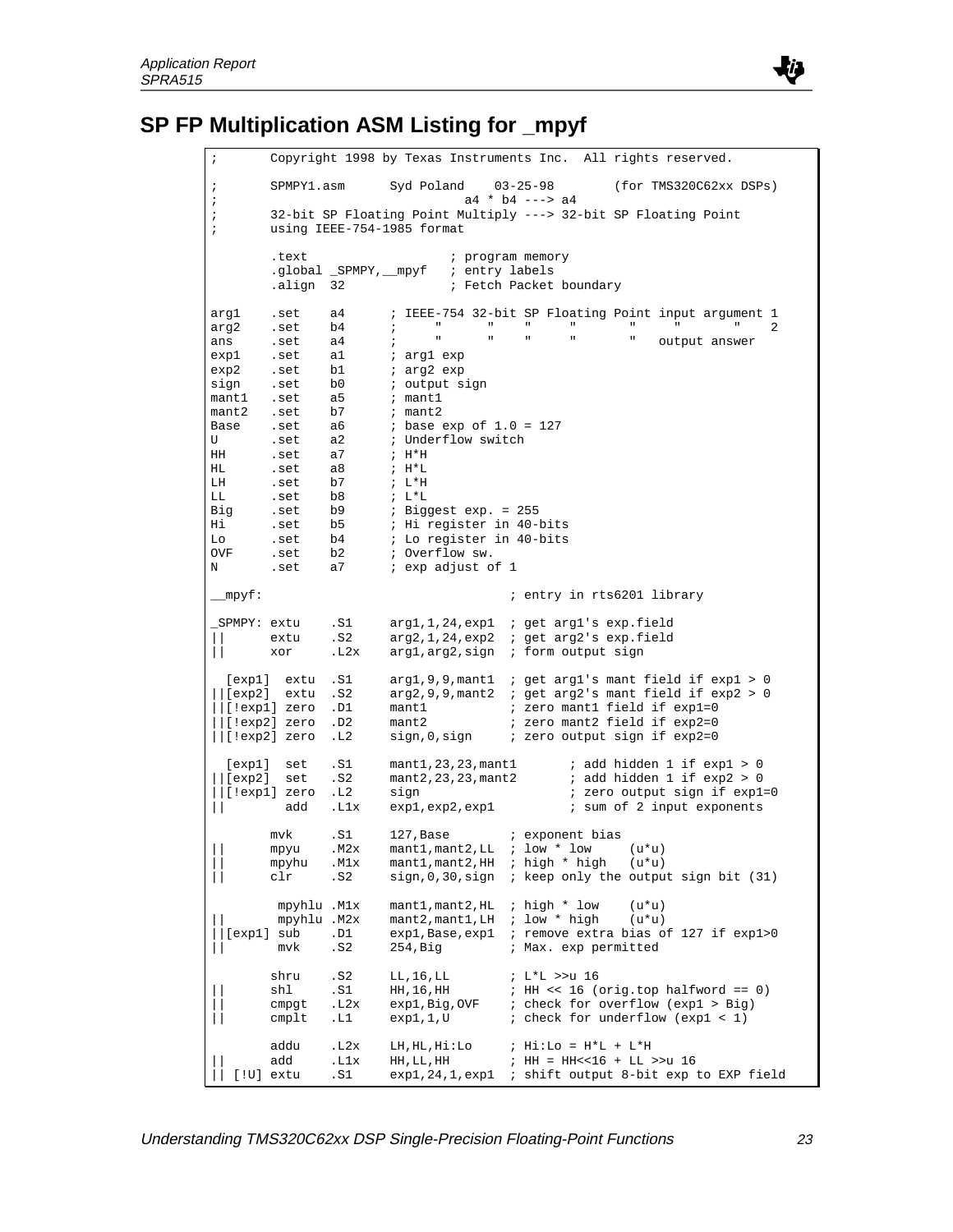|                                                            | addu<br>zero .D1<br>b               | .L2x<br>.S2 | mant1<br>b3                                                                         | HH, Hi:Lo, Hi:Lo ; final sum of all 4 products<br>; force mantl to all zeros<br>; normal return                                                                               |
|------------------------------------------------------------|-------------------------------------|-------------|-------------------------------------------------------------------------------------|-------------------------------------------------------------------------------------------------------------------------------------------------------------------------------|
|                                                            | shru .S2<br>set .S1<br>$mv$ and $v$ | .Llx        |                                                                                     | Lo, 31, exp2 ; get MS-bit of final sum<br>$mant1, 0, 22, mant1$ ; set mant1 = all 1's (OVF)<br>Lo, ans $\qquad \qquad ; \text{ move unshifted to to ans}$                     |
|                                                            | [exp2] shru .S2                     |             | $[!U]$ extu .S1 ans, 2, 9, ans<br>[!U] or .L2x sign,expl,sign<br>Lo, $8$ , mant $2$ | <i>i</i> output $1 \le \text{mant} \le 2$ (w/o hidden 1)<br>; combine sign and exp fields<br>; shift right 1 bit (keep hidden 1<br>; as an exp inc of 1) $2 \le$ mant $\le$ 4 |
|                                                            | [exp2] mv .Llx                      |             | mant2,ans                                                                           | ; move mant2 to ans if $exp2 = 1$                                                                                                                                             |
| $  $ [ $\overline{OVF}$ ]                                  | [OVF] add .L1<br>set                | .S2         |                                                                                     | mant1,0,ans ; set Max mant for OVF<br>sign, 23, 30, sign; set max. exp for OVF, keep sign bit                                                                                 |
| $\lfloor \lfloor \lfloor \cdot \mathrm{U} \rfloor \rfloor$ | $[U]$ zero $.D1$<br>add             | .L1x        | ans<br>sign,ans,ans                                                                 | ; return 0 on UNDERFLOW<br>; include ouput sign if no UNDERFLOW                                                                                                               |
|                                                            | .end                                |             |                                                                                     |                                                                                                                                                                               |

# **SP FP Multiplication ASM Registers for \_mpyf**

| A0             |          | sign                  | B0             |
|----------------|----------|-----------------------|----------------|
| A <sub>1</sub> | exp1     | exp2                  | B <sub>1</sub> |
| A2             | U        | <b>OVF</b>            | <b>B2</b>      |
| A3             |          | return address        | B <sub>3</sub> |
| A4             | arg1/ans | arg2/Lo               | B4             |
| A5             | Mant1    | Hi                    | B <sub>5</sub> |
| A6             | Base     |                       | B <sub>6</sub> |
| A7             | HH/N     | mant <sub>2</sub> /LH | B7             |
| A8             | HL       | LL                    | B8             |
| A9             |          | Big                   | B <sub>9</sub> |

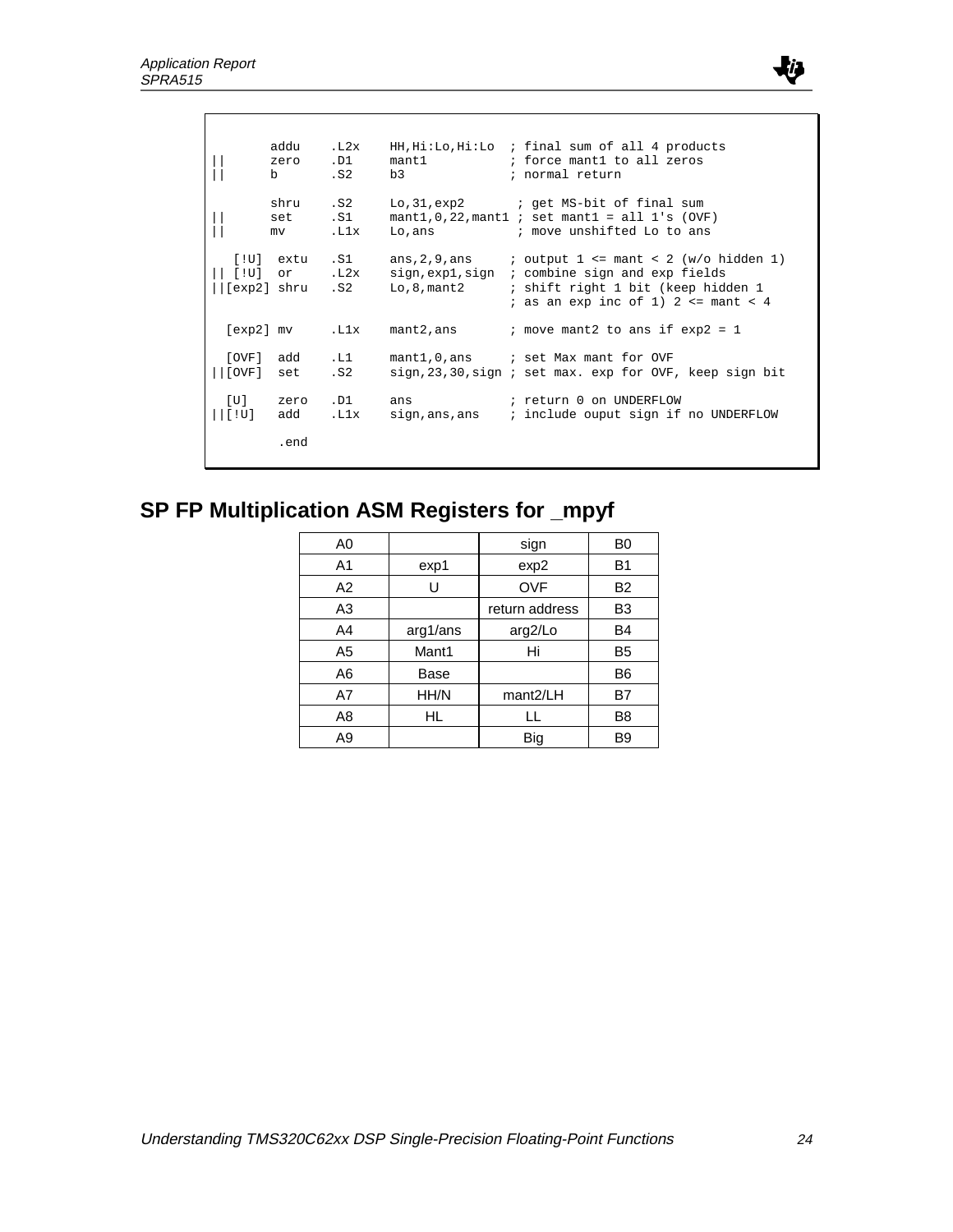

## **SP Floating Point Subtraction ASM Listing for \_subf**

Copyright 1998 by Texas Instruments Inc. All rights reserved.  $;$  SPSUB1.asm Syd Poland  $04-29-98$  (for TMS320C62xx DSPs)<br> $;$  a4 - b4 ---> a4 %;<br>
SPSUB1.asm Syd Poland 04-29-98<br>
;<br>
32-bit SP Floating Point Subtract ---> 32-b ; 32-bit SP Floating Point Subtract ---> 32-bit SP Floating Point ; or Addition a4 + b4 ---> a4 ; using IEEE-754-1985 format .text  $\qquad \qquad ; \text{ program memory}$  .global \_SPADD,\_SPSUB,\_\_addf,\_\_subf ; entry labels for ADD or SUB .align 32 **incremental intervals of the Caucal** intervals of Fetch Packet boundary arg1 .set a4 ; IEEE-754 32-bit SP Floating Point input argument 1<br>arg2 .set b4 ; " " " " " " " " " " 2 arg2 .set b4 ; " " " " " " " 2 arg1 .set a1<br>arg2 .set b4 ; "<br>ans .set a4 ; " ans .set a4 ; "<br>exp1 .set a1 ; arg1 exp<br>exp2 .set b1 ; arg2 exp exp2 .set b1 ; arg2 exp<br>sign1 .set a2 ; input si sign1 .set a2 ; input sign1<br>sign2 .set b2 ; input sign2 sign2 .set b2 ; input sign2 mant1 .set a5 ; mant1 mant2 .set b5 ; mant2 V .set b0 ; Overflow sw. U .set a2 *;* Underflow switch N .set b6 *;* exp. difference T .set b1 ; shift amount W .set a6 ; work reg. Z .set b7 *;* Zero S .set a7 *i* output sign AZ .set b2 ; answer = 0 switch ;\_\_addf: ; entry in rts6201 library  $i$ \_SPADD:<br> $i$  ans = arg1 + arg2 entry<br> $i$  are arg1 + arg2 entry<br> $i$  zero mant2  $i$  zero mant2 ;  $zero$  .D2 mant2 ;  $zero$  mant2<br>
;  $\vert \vert$  cmpeq .L2 arg2,0,sign2 ; is arg2 = 0 ? arg2,0,sign2 ; ; set .S2 mant2,31,31,mant2 ; set sign bit = 1 ; ; [!sign2] xor .L2 arg2, mant2, arg2 ; invert non-0 arg2's sign \_\_subf: ; entry in rts6201 library \_SPSUB: ; ans = arg1 - arg2 entry extu .S1 arg1,1,24,exp1 ; get arg1's exp.field<br>extu .S2 arg2,1,24,exp2 ; get arg2's exp.field<br>cmplt .L1 arg1,0,sign1 ; input sign1 < 0 ? || extu .S2 arg2,1,24,exp2 ; get arg2's exp.field || cmplt .L1 arg1,0,sign1 ; input sign1 < 0 ? || cmplt .L2 arg2,0,sign2 ; input sign2 < 0 ? [exp1] extu .S1 arg1,9,9,mant1 ; get arg1's mant field if exp1 > 0 ||[exp2] extu .S2 arg2,9,9,mant2 ; get arg2's mant field if exp2 > 0 ||[!exp1] zero .D1 mant1 ; zero mant1 field if exp1=0 ||[!exp2] zero .D2 mant2 ; zero mant2 field if exp2=0 ; force a zero [exp1] set .S1 mant1,23,23,mant1 ; add hidden 1 if exp1 > 0  $\vert\,\vert$  [exp2] set .S2 mant2, 23, 23, mant2 ; add hidden 1 if exp2 > 0 ||[!exp1] zero .D1 sign1 ; zero sign1 if exp1=0 ||[!exp2] zero .D2 sign2 ; zero sign2 if exp2=0 | sub .L1x exp1,exp2,W ; dif. of 2 inp<br>| cmp1t .L2x exp1,exp2,V ; exp1 < exp2 ?  $cmplt$  .L2x  $exp1,exp2,V$  $[sign1]$  sub .L1 0, mant1, mant1 ; set mant1 = -mant1 ? ||[!sign2] sub .D2  $\qquad$  Z,mant2,mant2  $\qquad$  ; set mant2 = -mant2 ? | [V] mv .S1x exp2, exp1 ; move bigger exp2 to exp1 abs .L2  $W$ , N ; get absolute N mvk .S2 25, T ; T = max. shift amount || abs .L2 W,N ; get absolute N || mvk  $.S2$   $25,T$  ; T = max. shift amount cmpltu .L2 N,T,T ; is N < T (25) ?  $|V|$  mv .S2x mant1, mant2 ; swap mant1 and mant2<br> $|V|$  mv .S1x mant2, mant1 ; if exp2 > exp1  $;$  if  $exp2 > exp1$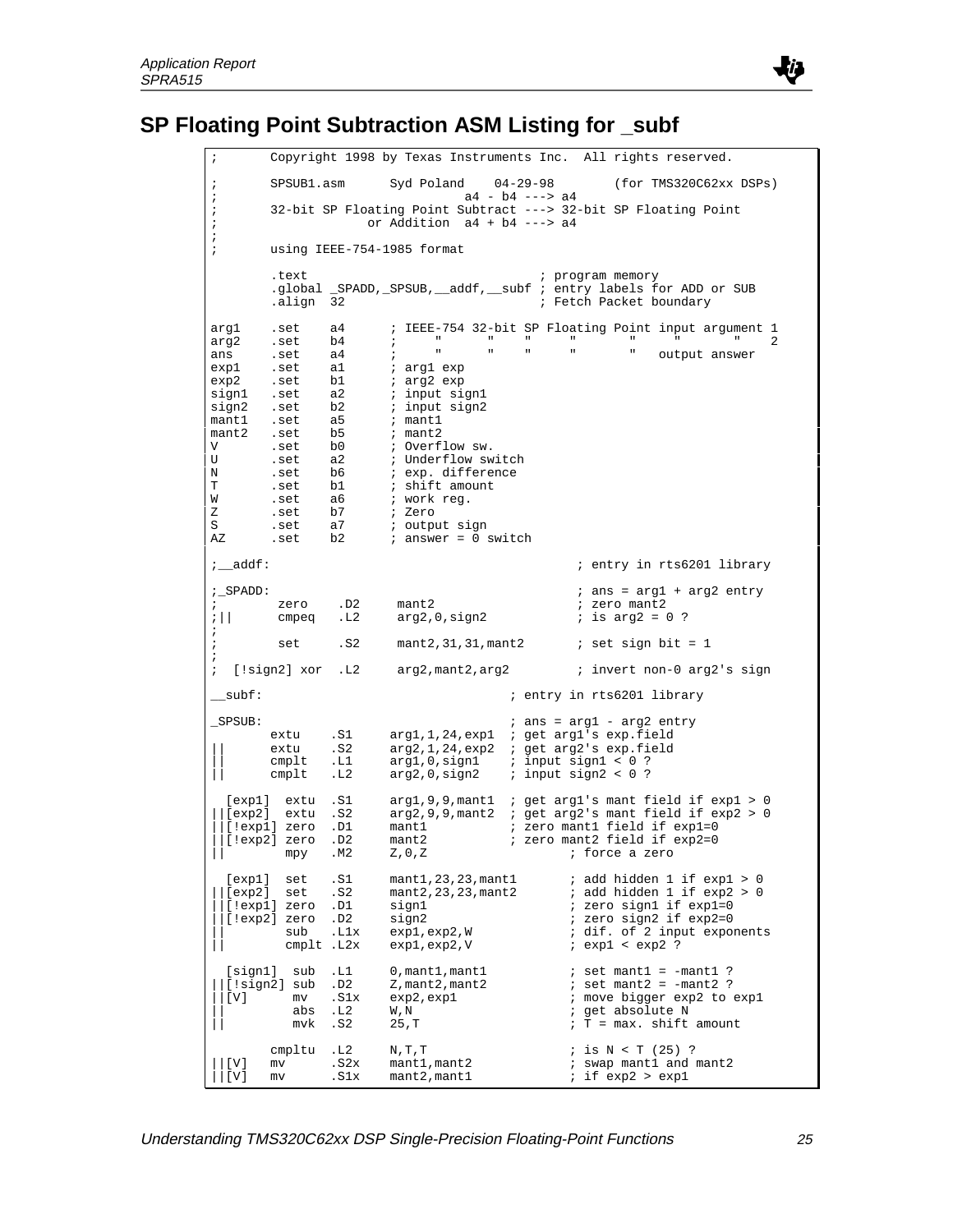

| [T]                                  | shr      | .S2  | mant2,N, mant2        | ; shift mant2 right (N is OK) |
|--------------------------------------|----------|------|-----------------------|-------------------------------|
| [!T]                                 | zero     | .D2  | mant2                 | ; zero mant2 (N is too big)   |
|                                      | add      | .L1x | mant1, mant2, ans     | ; add 2 mantissas             |
|                                      | extu     | .S1  | ans, 0, 31, signal    | ; output sign                 |
|                                      | abs      | .L1  | ans, ans              | ; get   mantissa              |
|                                      | addab    | .D1  | exp1, 7, exp1         | ; expl adjust pre-norm        |
|                                      | mvk      | .S2  | $254$ , mant $2$      | ; max. exp                    |
|                                      | cmpeq    | .L2x | ans, $0, AZ$          | ; is ans = $0$ ?              |
| $\vert \ \vert$                      | norm     | .L1  | ans, W                | ; normalize count             |
|                                      | shl      | .S1  | sign1, 31, S          | ; shift to sign field         |
|                                      | shl      | .S1  | ans, W, ans           | ; normalize mantissa          |
|                                      | subab    | .D1  | exp1, W, exp1         | ; output exp w/norm N         |
|                                      | b        | . S2 | b3                    | ; normal return               |
|                                      | shru     | .S1  | ans, 7, ans           | ; shift to mantissa field     |
|                                      | $cm$ plt | .L1  | exp1,1,0              | $i$ exp < 1 (underflow) ?     |
|                                      | cmpgt    | .L2x | $exp1$ , mant $2$ , V | $i$ exp > 254 (overflow) ?    |
|                                      | clr      | .S1  | ans, 23, 31, ans      | ; keep only mant.field        |
|                                      | add      | .L1x | AZ, 0, U              | ; if ans=0, force $U=1$       |
|                                      | shl      | .S1  | exp1,23,exp1          | ; shift to exp.field          |
| [IV]                                 | add      | .L1  | exp1, ans, ans        | ; combine exp/mant fields     |
| $\lfloor \lfloor \mathrm{V} \rfloor$ | set      | .S1  | ans, $0, 30$ , ans    | ; set max exp/mant=all 1s     |
| [10]                                 | add      | .L1  | ans, S, ans           | ; include sign bit in answer  |
| $\vert\,\vert$ [U]                   | zero     | .D1  | ans                   | ; set to 0 on underflow       |
|                                      | .end     |      |                       |                               |

#### **NOTE:**

This listing has the SP FP addition  $\_$   $\_$  addf instructions commented out. However, if space is primary and speed is secondary, remove the comments and reassemble; do not link in the separate add subroutine. This assumes subtraction dominates addition.

## **SP FP Subtraction ASM Registers for \_subf**

| A <sub>0</sub> |          |                   | B <sub>0</sub> |
|----------------|----------|-------------------|----------------|
| A1             | exp1     | exp2/T            | B1             |
| A2             | sign1/U  | sign2/AZ          | <b>B2</b>      |
| A <sub>3</sub> |          | return address    | B <sub>3</sub> |
| A4             | arg1/ans | arg2              | B4             |
| A <sub>5</sub> | mant1    | mant <sub>2</sub> | B <sub>5</sub> |
| A6             | W        | N                 | B <sub>6</sub> |
| Α7             | ς        | 7                 |                |

## **Linear Assembly (SA) Listings**

This section contains the SA listings used for each function. These are paraphrased from the previous ASM code.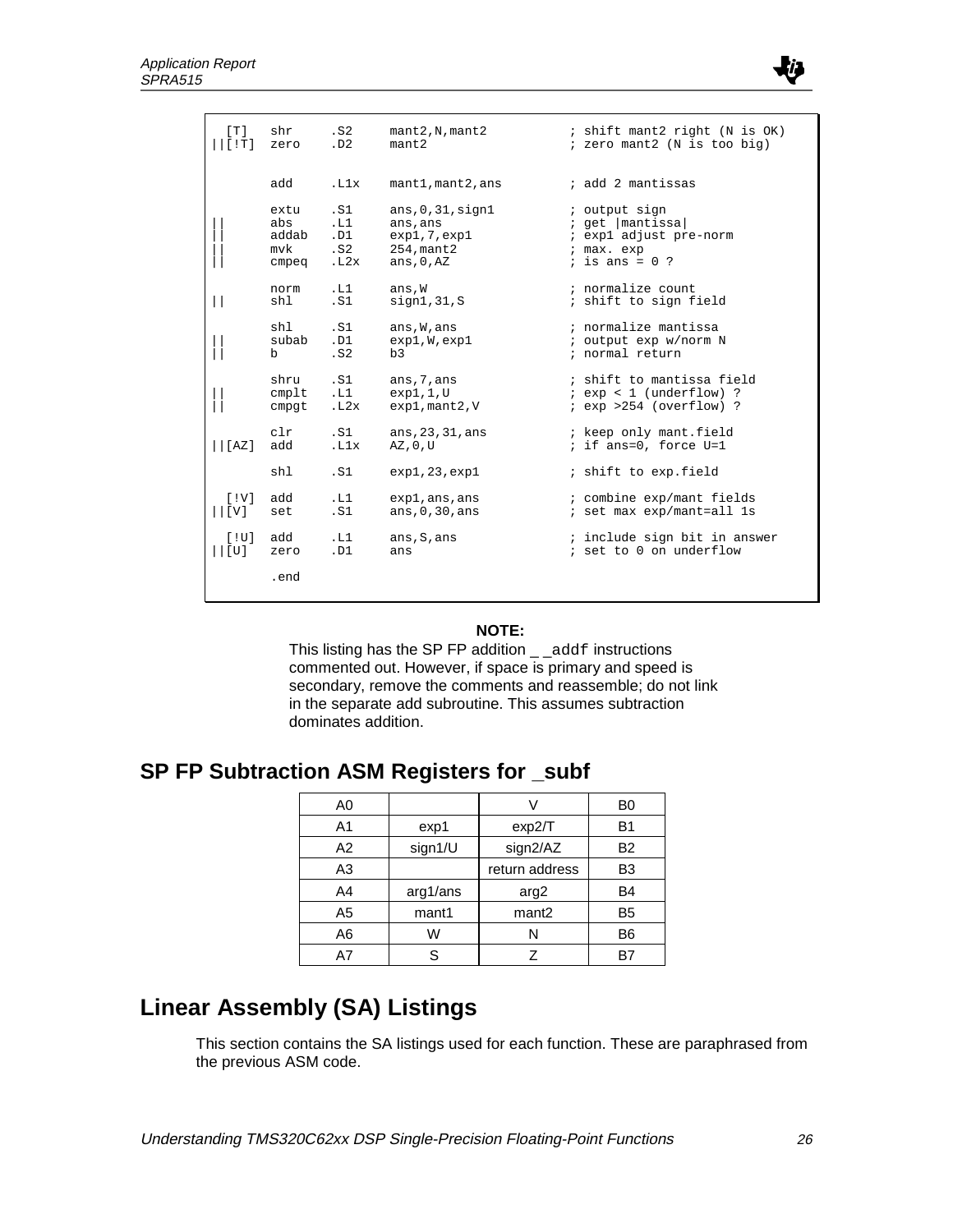

#### **NOTE:**

Equivalent C67xx hardware instructions are listed in [square brackets].

- $\Box$  \_addf = SP FP addition [ADDSP on C67xx]
- $\Box$   $div f = SP FP$  division

[C67xx RCPSP performs an 8-bit table look-up of the reciprocal of the divisor. Two software Newton-Rhapson iterations are performed to obtain the SP FP quotient.]

- $I_{\text{first}}$  = convert SP FP to 32-bit signed integer [SPINT on C67xx]
- $I_{\text{first}}$  = convert SP FP to 40-bit signed long integer
- $I_{\text{first}}$  = convert SP FP to 32-bit unsigned integer
- $I_{\text{firstul}}$  = convert SP FP to 40-bit unsigned long integer
- $I_{\text{left}}$  = convert 32-bit signed integer to SP FP [INTSP on C67xx]
- $I_{\text{rel}}$   $\Box$   $I_{\text{rel}}$  = convert 40-bit signed long integer to SP FP
- $\Box$  \_fltuf = convert 32-bit unsigned integer to SP FP [INTSPU on C67xx]
- $I_{\text{rel}}$   $\Box$   $I_{\text{rel}}$  = convert 40-bit unsigned long integer to SP FP
- $\Box$  \_mpyf = SP FP multiplication [MPYSP on C67xx]
- $\Box$  \_subf = SP FP subtraction [SUBSP on C67xx]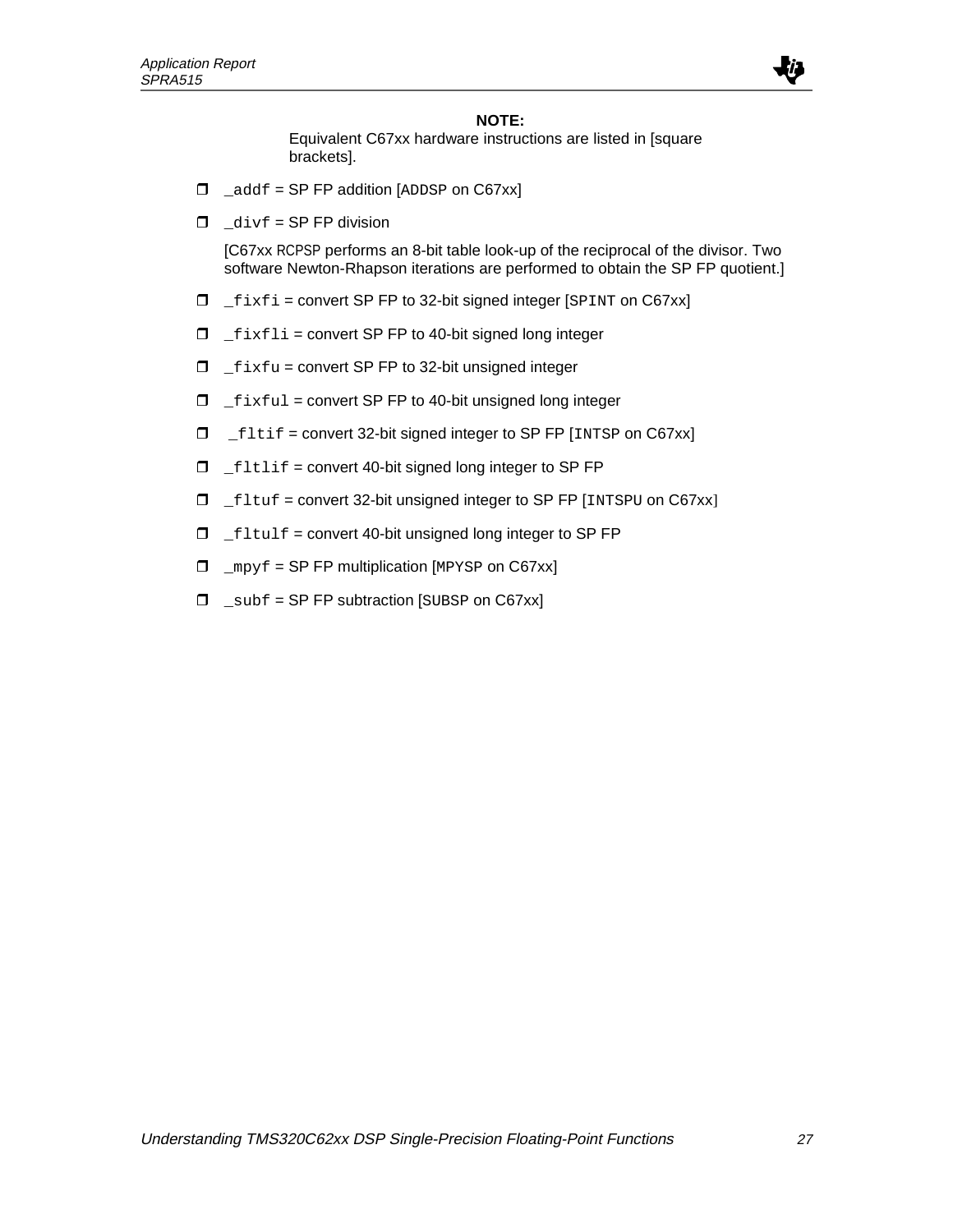

# **SP FP Addition SA Listing for \_addf**

| $\ddot{i}$                      |                                                                          |                                                                                           | Copyright 1998 by Texas Instruments Inc. All rights reserved.                                                                                                                                                  |
|---------------------------------|--------------------------------------------------------------------------|-------------------------------------------------------------------------------------------|----------------------------------------------------------------------------------------------------------------------------------------------------------------------------------------------------------------|
| $\ddot{\phantom{0}}$<br>$\cdot$ | SPADD.sa                                                                 | Syd Poland                                                                                | $04 - 28 - 98$<br>(for TMS320C62xx DSPs)<br>$a4 + b4$ ---> $a4$                                                                                                                                                |
| $\cdot$<br>$\cdot$              |                                                                          | or Subtraction a4 - b4 ---> a4                                                            | 32-bit SP Floating Point Addition ---> 32-bit SP Floating Point                                                                                                                                                |
| ï<br>$\cdot$                    |                                                                          | using IEEE-754-1985 format                                                                |                                                                                                                                                                                                                |
|                                 | .text                                                                    |                                                                                           | ; program memory                                                                                                                                                                                               |
|                                 |                                                                          |                                                                                           | .global _SPADD, _SPSUB, __addf, __subf ; entry labels for ADD or SUB                                                                                                                                           |
|                                 | align 32.                                                                |                                                                                           | ; Fetch Packet boundary                                                                                                                                                                                        |
| ;_subf:                         |                                                                          |                                                                                           | ; entry in rts6201 library                                                                                                                                                                                     |
| ; SPSUB:                        |                                                                          |                                                                                           | $i$ ans = arg1 - arg2 entry                                                                                                                                                                                    |
| ÷<br>$\frac{1}{2}$              | . D2<br>zero<br>.L2<br>cmpeq                                             | b5<br>b4,0,b2                                                                             | ; zero mant2<br>; is arg2 = $0$ ?                                                                                                                                                                              |
| i.                              | . S2<br>set                                                              |                                                                                           | $b5, 31, 31, b5$ ; set mant2 sign bit = 1                                                                                                                                                                      |
|                                 | ; [!b2] xor .L2                                                          | b4, b5, b4                                                                                | ; invert non-0 arg2's sign bit                                                                                                                                                                                 |
| $\_addf$ :                      |                                                                          |                                                                                           | ; entry in rts6201 library                                                                                                                                                                                     |
|                                 | _SPADD: .cproc argl, arg2                                                |                                                                                           | $: ans = arg1 + arg2 entry$                                                                                                                                                                                    |
|                                 |                                                                          | .reg ans, expl, exp2, sign1, sign2, mant1, mant2                                          |                                                                                                                                                                                                                |
|                                 | .reg                                                                     | W, V, N, T, AZ, U, V, S, Z                                                                |                                                                                                                                                                                                                |
|                                 | extu<br>extu<br>cmplt<br>cmplt                                           |                                                                                           | $arg1, 1, 24, exp1$ ; get $arg1's exp.field$<br>$arg2, 1, 24, exp2$ ; get $arg2's$ exp.field<br>$arg1, 0, sign1$ ; input sign1 < 0 ?<br>$arg2, 0, sign2$ ; input $sign2 < 0$ ?                                 |
|                                 | [exp1] extu<br>[exp2] extu<br>[!expl] zero<br>[!exp2] zero<br>mpy        | mant1<br>mant2<br>Z, 0, Z                                                                 | $arg1, 9, 9,$ mantl ; get $arg1$ 's mant field if $exp1 > 0$<br>$arg2, 9, 9,$ mant2 ; get $arg2$ 's mant field if $exp2 > 0$<br>; zero mantl field if expl=0<br>; zero mant2 field if exp2=0<br>; force a zero |
|                                 | [exp1] set<br>[exp2] set<br>[!expl] zero<br>[!exp2] zero<br>sub<br>cmplt | mant1,23,23,mant1<br>mant2, 23, 23, mant2<br>signl<br>sign2<br>exp1,exp2,W<br>exp1,exp2,V | ; add hidden 1 if exp1 > 0<br>; add hidden 1 if exp2 > 0<br>; zero signl if expl=0<br>; zero sign2 if exp2=0<br>i dif. of 2 input exponents<br>$i$ expl < exp2 ?                                               |
| [V]                             | [sign1] sub<br>[sign2] sub<br>mv<br>abs<br>mvk                           | $0$ , mant $1$ , mant $1$<br>Z, mant2, mant2<br>exp2,exp1<br>W, N<br>25, T                | $:$ set mantl = $-mant1$ ?<br>$:$ set mant2 = $-mant2$ ?<br>; move bigger exp2 to exp1<br>; get absolute N<br>$T = max.$ shift amount                                                                          |
| [v]<br>[v]                      | cmpltu<br>mv<br>mv                                                       | N, T, T<br>mant1, mant2<br>mant2, mant1                                                   | $i$ is $N < T$ (25) ?<br>; swap mant1 and mant2<br>$i$ if $exp2 > exp1$                                                                                                                                        |
| [T]<br>[!T]                     | shr<br>zero                                                              | mant2,N, mant2<br>mant2                                                                   | ; shift mant2 right (N is OK)<br>; zero mant2 (N is too big)                                                                                                                                                   |
|                                 | add                                                                      | mant1, mant2, ans                                                                         | ; add 2 mantissas                                                                                                                                                                                              |
|                                 | extu<br>abs<br>addab<br>mvk                                              | ans, 0, 31, sign1<br>ans, ans<br>exp1, 7, exp1<br>254, mant 2                             | ; output sign<br>; get  mantissa <br>; expl adjust pre-norm<br>; max. exp                                                                                                                                      |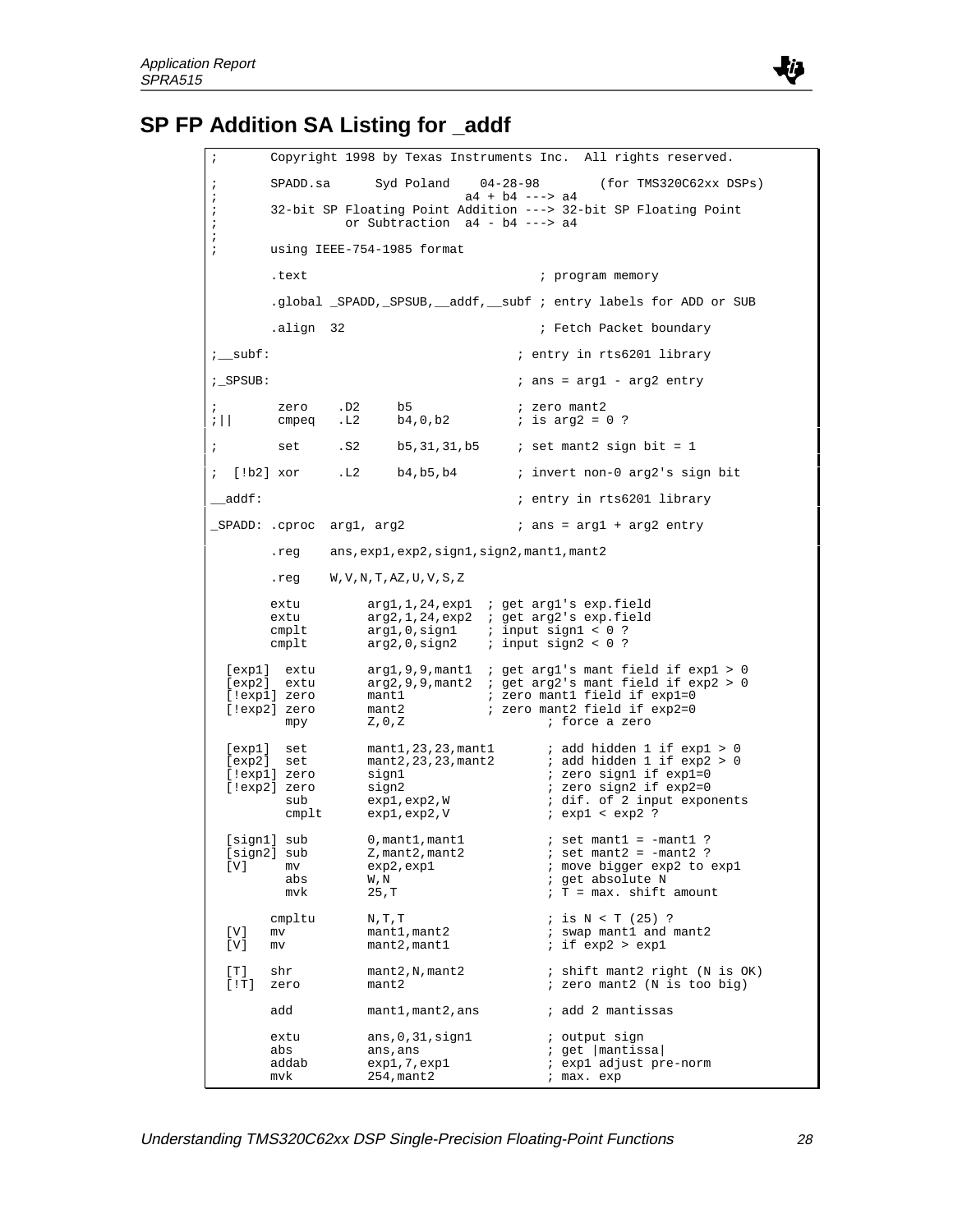

|                                | cmpeq    | ans, $0, AZ$          | ; is ans = $0$ ?             |
|--------------------------------|----------|-----------------------|------------------------------|
|                                | norm     | ans, W                | ; normalize count            |
|                                | sh1      | sign1, 31, S          | ; shift to sign field        |
|                                |          |                       |                              |
|                                | shl      | ans, W, ans           | ; normalize mantissa         |
|                                | subab    | exp1, W, exp1         | ; output exp w/norm N        |
|                                | shru     | ans, 7, ans           | ; shift to mantissa field    |
|                                | cmplt    | exp1,1,U              | $i$ exp < 1 (underflow) ?    |
|                                | cmpqt    | $exp1$ , mant $2$ , V | $i$ exp >254 (overflow) ?    |
|                                | c1r      | ans, 23, 31, ans      | ; keep only mant.field       |
| [AZ]                           | add      | AZ, 0, U              | ; if ans=0, force U=1        |
|                                | shl      | exp1,23,exp1          | ; shift to exp.field         |
| $\lceil$ !V ]                  | add      | exp1, ans, ans        | ; combine exp/mant fields    |
| [V]                            | set      | ans, $0, 30$ , ans    | ; set max exp/mant=all 1s    |
| $\lceil \cdot \text{U} \rceil$ | add      | ans, S, ans           | ; include sign bit in answer |
| [U]                            | zero     | ans                   | ; set to 0 on underflow      |
|                                | .return  | ans                   |                              |
|                                | .endproc |                       |                              |
|                                |          |                       |                              |
|                                |          |                       |                              |

#### **NOTE:**

This listing has the SP FP subtract \_ \_subf instructions commented out. However, if space is primary and speed is secondary, remove the comments and reassemble; do not link in the separate subtract subroutine. This assumes addition dominates subtract.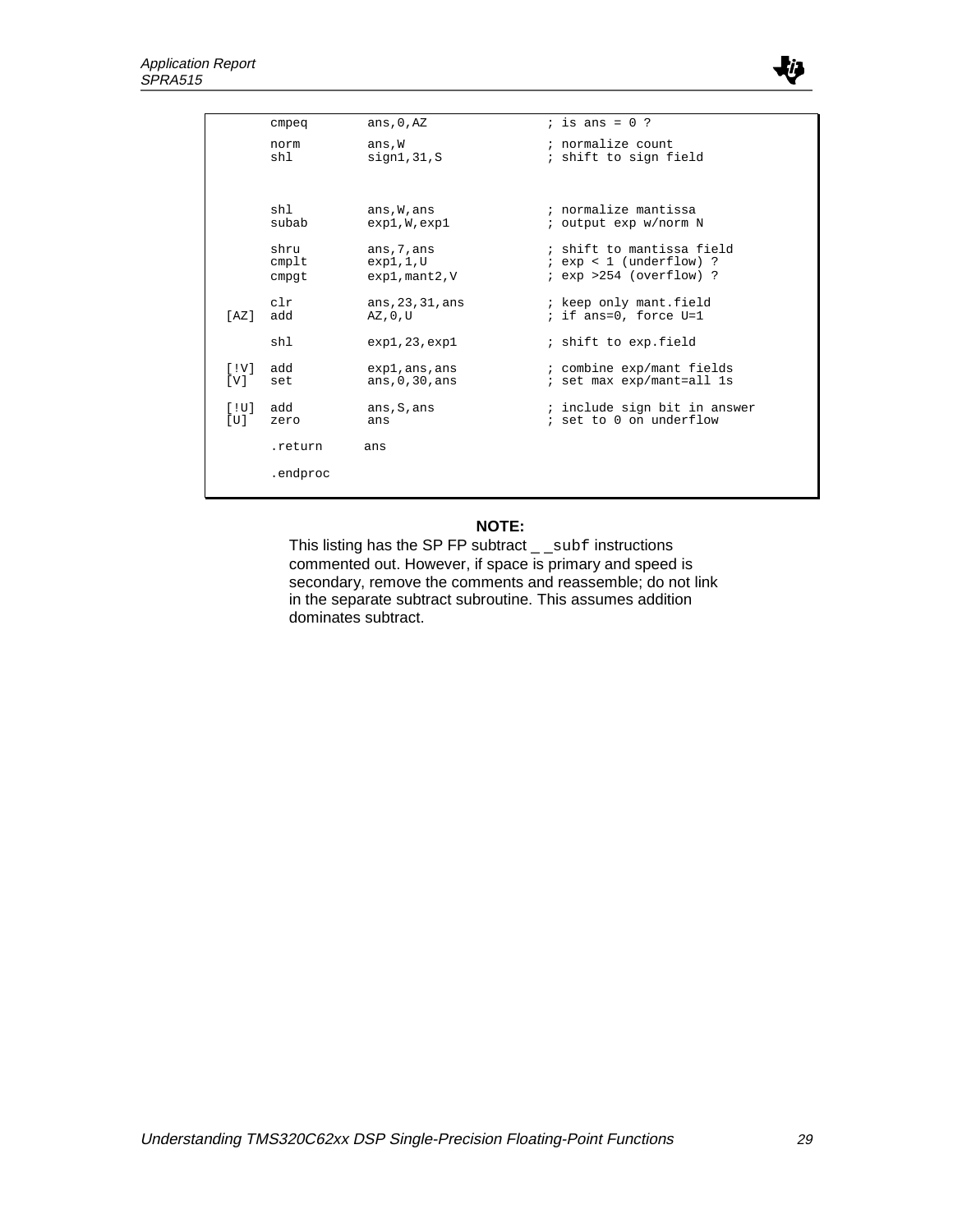

# **SP FP Division SA Listing for \_divf**

| $\ddot{i}$                                                          |                                                                                                                                                                                                                                                                                                                                       | Copyright 1998 by Texas Instruments Inc. All rights reserved.                                                                                                                 |  |  |  |  |  |
|---------------------------------------------------------------------|---------------------------------------------------------------------------------------------------------------------------------------------------------------------------------------------------------------------------------------------------------------------------------------------------------------------------------------|-------------------------------------------------------------------------------------------------------------------------------------------------------------------------------|--|--|--|--|--|
| ï<br>$\cdot$                                                        | SPDIV.sa                                                                                                                                                                                                                                                                                                                              | Syd Poland 05-05-98<br>(for TMS320C62xx DSPs)<br>$a4 / b4$ ---> $a4$<br>32-bit SP Floating Point Division ---> 32-bit SP Floating Point                                       |  |  |  |  |  |
| ï<br>$\cdot$                                                        |                                                                                                                                                                                                                                                                                                                                       |                                                                                                                                                                               |  |  |  |  |  |
| $\mathbf{i}$                                                        |                                                                                                                                                                                                                                                                                                                                       | using IEEE-754-1985 format                                                                                                                                                    |  |  |  |  |  |
|                                                                     | .text                                                                                                                                                                                                                                                                                                                                 | ; program memory                                                                                                                                                              |  |  |  |  |  |
|                                                                     |                                                                                                                                                                                                                                                                                                                                       | .global _SPDIV, __divf<br>; entry labels                                                                                                                                      |  |  |  |  |  |
|                                                                     | align 32.                                                                                                                                                                                                                                                                                                                             | ; Fetch Packet boundary                                                                                                                                                       |  |  |  |  |  |
| divf:                                                               |                                                                                                                                                                                                                                                                                                                                       | ; entry in rts6201 library                                                                                                                                                    |  |  |  |  |  |
|                                                                     |                                                                                                                                                                                                                                                                                                                                       | _SPDIV: .cproc arg1,arg2<br>$:$ ans = argl / arg2 entry                                                                                                                       |  |  |  |  |  |
|                                                                     | .reg                                                                                                                                                                                                                                                                                                                                  | expl,exp2,sign,mant1,mant2,W,N,Q,U,V,ans                                                                                                                                      |  |  |  |  |  |
|                                                                     | extu                                                                                                                                                                                                                                                                                                                                  | $arg1, 1, 24, exp1$ ; get $arg1's exp.field$                                                                                                                                  |  |  |  |  |  |
|                                                                     | extu<br>xor                                                                                                                                                                                                                                                                                                                           | $arg2, 1, 24, exp2$ ; get $arg2's$ exp.field<br>$arg1, arg2, sign$ ; output sign                                                                                              |  |  |  |  |  |
|                                                                     | $arg1, 9, 2,$ mant1 ; get $arg1$ 's mant field if $exp1 > 0$<br>[exp1] extu<br>$arg2, 9, 2,$ mant2 ; get $arg2$ 's mant field if $exp2 > 0$<br>[exp2] extu<br>; zero mant1 field if exp1=0<br>[!expl] zero<br>mant1<br>[!exp2] zero<br>; zero mant2 field if exp2=0<br>mant2<br>[!exp2] sub<br>sign, sign, sign ; zero sign if exp2=0 |                                                                                                                                                                               |  |  |  |  |  |
|                                                                     | $\text{mant1, 30, 30, mant1}$ ; add hidden 1 if $\exp 1 > 0$<br>[exp1] set<br>mant2, 30, 30, mant2<br>; add hidden 1 always<br>set<br>; zero sign if expl=0<br>[!expl] zero<br>sign<br>; zero Q register<br>Q, 0, Q<br>mpy<br>; dif. of 2 input exponents<br>sub                                                                      |                                                                                                                                                                               |  |  |  |  |  |
| exp1,exp2,exp1<br>$: 0.5 <$ quotient < 2.0, hence the 25 iterations |                                                                                                                                                                                                                                                                                                                                       |                                                                                                                                                                               |  |  |  |  |  |
|                                                                     | clr<br>mvk                                                                                                                                                                                                                                                                                                                            | sign,0,30,sign<br>; sign field<br>$:$ cnt N = 4 3 2 1<br>5,N<br>$\overline{\phantom{0}}$                                                                                      |  |  |  |  |  |
| loop:                                                               | .trip<br>mv<br>clr                                                                                                                                                                                                                                                                                                                    | 5<br>mant1, W<br>; copy Q bits into tmp. W<br>mant1, 0, 4, mant1<br>; clear low bits                                                                                          |  |  |  |  |  |
|                                                                     | subc<br>extu                                                                                                                                                                                                                                                                                                                          | mant1,mant2,mant1<br>; subc # 1 6 11 16 21<br>W, 27, 27, W<br>; low-bits of quotients                                                                                         |  |  |  |  |  |
| [!N]                                                                | subc<br>add<br>addk                                                                                                                                                                                                                                                                                                                   | 2 7 12 17 22<br>mant1, mant2, mant1<br>; subc #<br>$\mathbb Q$ , $\mathbb W$ , $\mathbb Q$<br>; next partial quotient<br>133, exp1<br>$: 127 \text{ bias} + Q=24$ (last time) |  |  |  |  |  |
|                                                                     | subc<br>shl                                                                                                                                                                                                                                                                                                                           | mant1, mant2, mant1<br>$:$ subc # 3 8 13 18 23<br>; make room for next bits<br>Q, 5, Q                                                                                        |  |  |  |  |  |
| [N]                                                                 | subc<br>sub                                                                                                                                                                                                                                                                                                                           | ; subc # 4 9 14 19 24<br>mant1, mant2, mant1<br>N, 1, N<br>$: N=N-1$ ?                                                                                                        |  |  |  |  |  |
|                                                                     | subc<br>mvk                                                                                                                                                                                                                                                                                                                           | mant1, mant2, mant1<br>$:$ subc # 5 10 15 20 25<br>254, V<br>; max. exp                                                                                                       |  |  |  |  |  |
| $\left[\!\left[\,\mathrm{N}\,\right]\!\right]$                      | b                                                                                                                                                                                                                                                                                                                                     | ; branch ?<br>loop                                                                                                                                                            |  |  |  |  |  |
|                                                                     | norm<br>extu                                                                                                                                                                                                                                                                                                                          | ; shift cnt<br>Q,W<br>; get last quotient bits<br>mant1,27,27,U                                                                                                               |  |  |  |  |  |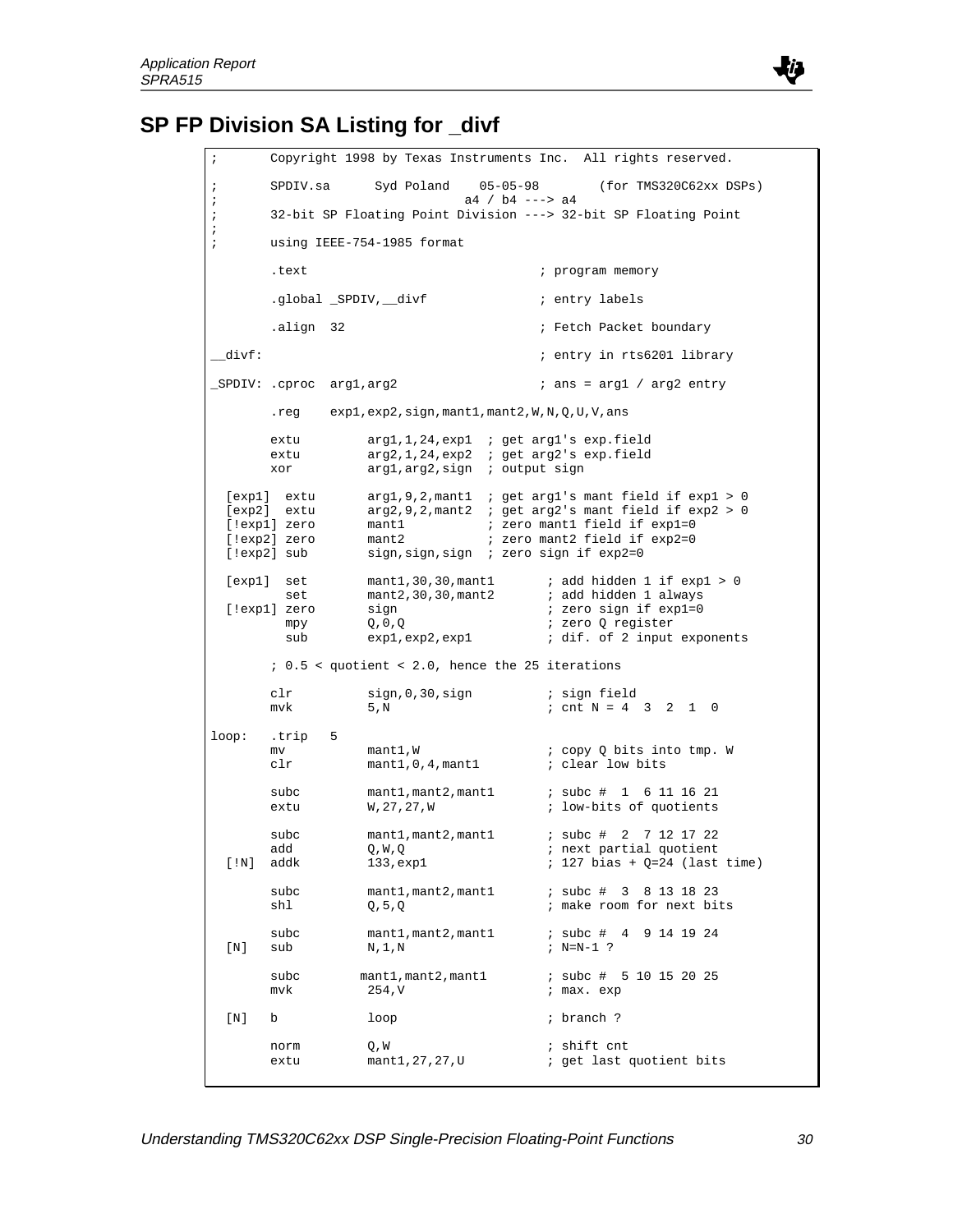

| add<br>sub                             | 0, U, 0<br>exp1, W, exp1             | ; final quotient bits<br>; adjusted exp.                                            |
|----------------------------------------|--------------------------------------|-------------------------------------------------------------------------------------|
| shl<br>$cm$ plt<br>cmpqt               | O, W, O<br>exp1,1,U<br>exp1, V, V    | ; normalize mant<br>$i$ exp < 1 (underflow) ?<br>$i$ exp > 254 (overflow)?          |
| shr<br>[!exp2] add<br>[10]<br>cmpeg    | $0,7$ , ans<br>exp2,1, V<br>0,0,U    | ; shift to mant field<br>; if exp2=0, force V=True<br>; set U=T if O=0 when U=False |
| $\operatorname{cl} r$<br>$[!exp2]$ sub | ans, 23, 31, ans<br>sign, sign, sign | ; keep only mant.field<br>; force $sign = 0$ ?                                      |
| shl                                    | exp1,23,exp1                         | ; shift to exp.field                                                                |
| $\lceil$ !V ]<br>add<br>[V]<br>set     | exp1, ans, ans<br>ans, $0, 30$ , ans | ; combine exp/mant fields<br>; exp/mant=all 1s (overflow)                           |
| [!U]<br>add<br>[U]<br>zero             | ans, sign, ans<br>ans                | ; include sign bit in answer<br>; set to 0 on underflow                             |
| .return                                | ans                                  |                                                                                     |
| .endproc                               |                                      |                                                                                     |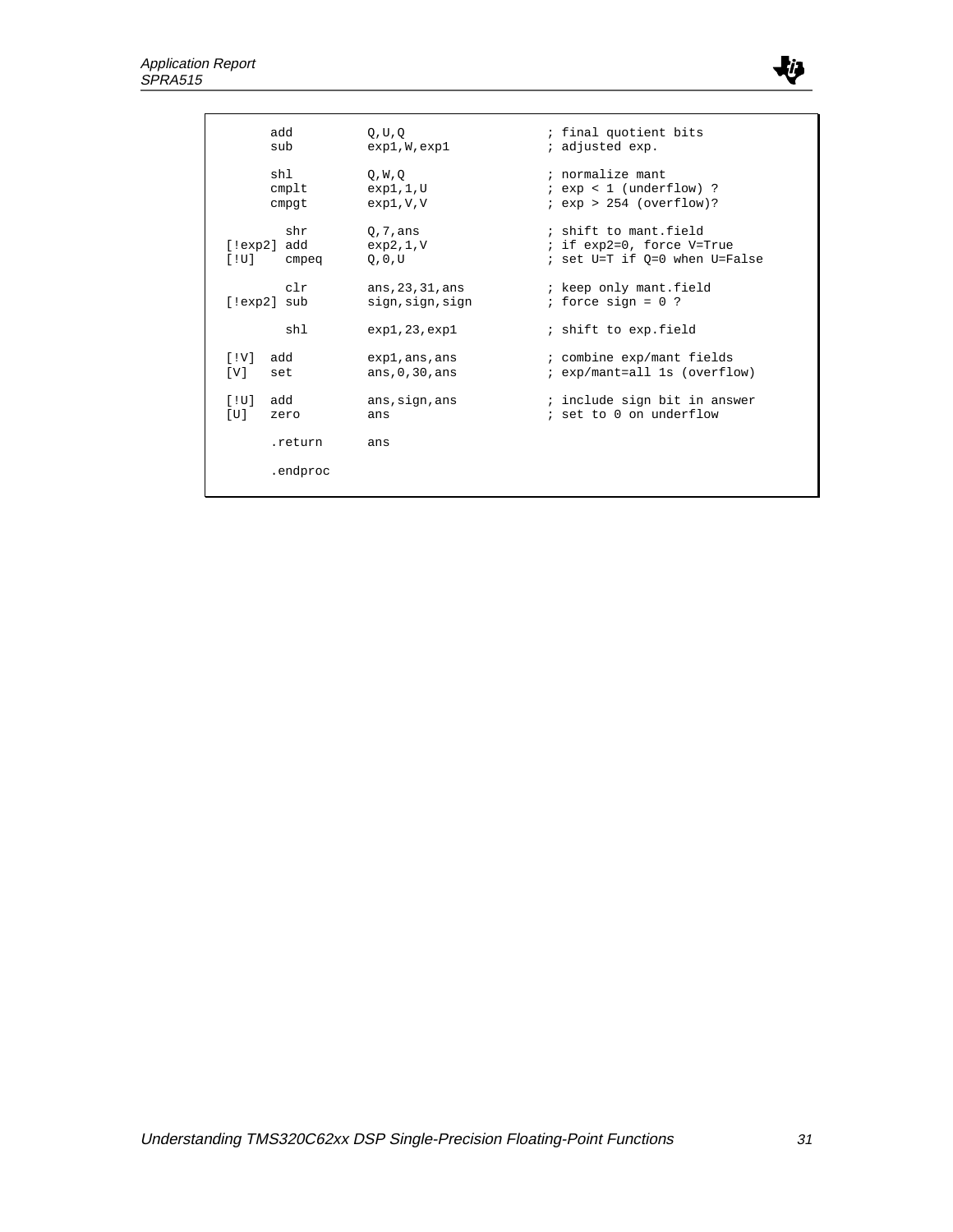

# **Convert SP FP to 32-Bit Signed Integer SA Listing for \_fixfi**

| ï                                  |                                    | Copyright 1998 by Texas Instruments Inc. All rights reserved.         |                |                                                                                                                                                                                              |  |
|------------------------------------|------------------------------------|-----------------------------------------------------------------------|----------------|----------------------------------------------------------------------------------------------------------------------------------------------------------------------------------------------|--|
| $\cdot$<br>$\mathbf{\dot{.}}$      | SPINT.sa                           | Syd Poland                                                            |                | 03-23-98 (for TMS320C62xx DSPs)<br>$a4$ ---> $a4$                                                                                                                                            |  |
| ï                                  |                                    | IEEE-754 short 32-bit SP Floating Point ---> 32-bit Signed Integer    |                |                                                                                                                                                                                              |  |
|                                    | .text<br>align 32.                 | .global _SPINT,__fixfi                                                | ; entry labels | ; program section<br>; start on fetch packet boundary                                                                                                                                        |  |
| fixfi:                             |                                    |                                                                       |                | ; entry in rts6201 library                                                                                                                                                                   |  |
|                                    |                                    | _SPINT: .cproc arg1 : 32-bit SP Floating Point ---> 32-bit Signed INT |                |                                                                                                                                                                                              |  |
|                                    |                                    | .reg exp, Base, big, sign, N, M, ans                                  |                |                                                                                                                                                                                              |  |
|                                    | extu<br>mvk<br>zero                | arg1,1,24,exp<br>127,Base<br>big                                      |                | <i>i</i> exp. of input number<br>$i$ exp of $ numbers  < 1.0$<br>$i$ set big=0                                                                                                               |  |
|                                    | shru<br>cmpltu                     | argl, 31, sign<br>exp, Base, N                                        |                | ; input sign bit<br>; is input $ \#  < 1.0$                                                                                                                                                  |  |
| $[$ !N]<br>[ N ]<br>[ N ]<br>[ N ] | extu<br>addk<br>zero<br>sub<br>mpy | arg1, 9, 2, ans<br>30,Base<br>arq1<br>exp, exp, exp<br>sign, 0, sign  |                | ; get mant. field $( \# $ => 1.0)<br>$: max. base exp. = 127 + 30$<br>; force a 0 if $\vert \text{arg1} \vert < 1.0$<br>; force $\exp=0$ when $ \#  < 1.0$<br>; set sign=0 when $ \#  < 1.0$ |  |
| [exp]                              | set<br>sub<br>cmpltu<br>set        | ans, 30, 30, ans<br>Base, exp, M<br>Base, exp, N<br>big, 31, 31, big  |                | ; add hidden 1 if exp is non-0<br>; net shift amount<br>; is Base < exp ?<br>; set big=0x8000 0000 Neg.MAX                                                                                   |  |
| [!N]<br>[N]<br>[ N ]               | shru<br>not<br>mpy                 | ans,M,ans<br>big,ans<br>sign,N,N                                      |                | $: no, shift answer right (q=0)$<br>; yes, set to +OVF=07fff ffff<br>$: -sign & OVF$ ?                                                                                                       |  |
| [sign]                             | neg                                | ans, ans                                                              |                | ; return negative INT $(q=0)$                                                                                                                                                                |  |
| [ N ]                              | mv                                 | big, ans                                                              |                | $i$ or $-$ OVF = 0x8000 0000.                                                                                                                                                                |  |
|                                    | .return                            | ans                                                                   |                |                                                                                                                                                                                              |  |
|                                    | .endproc                           |                                                                       |                |                                                                                                                                                                                              |  |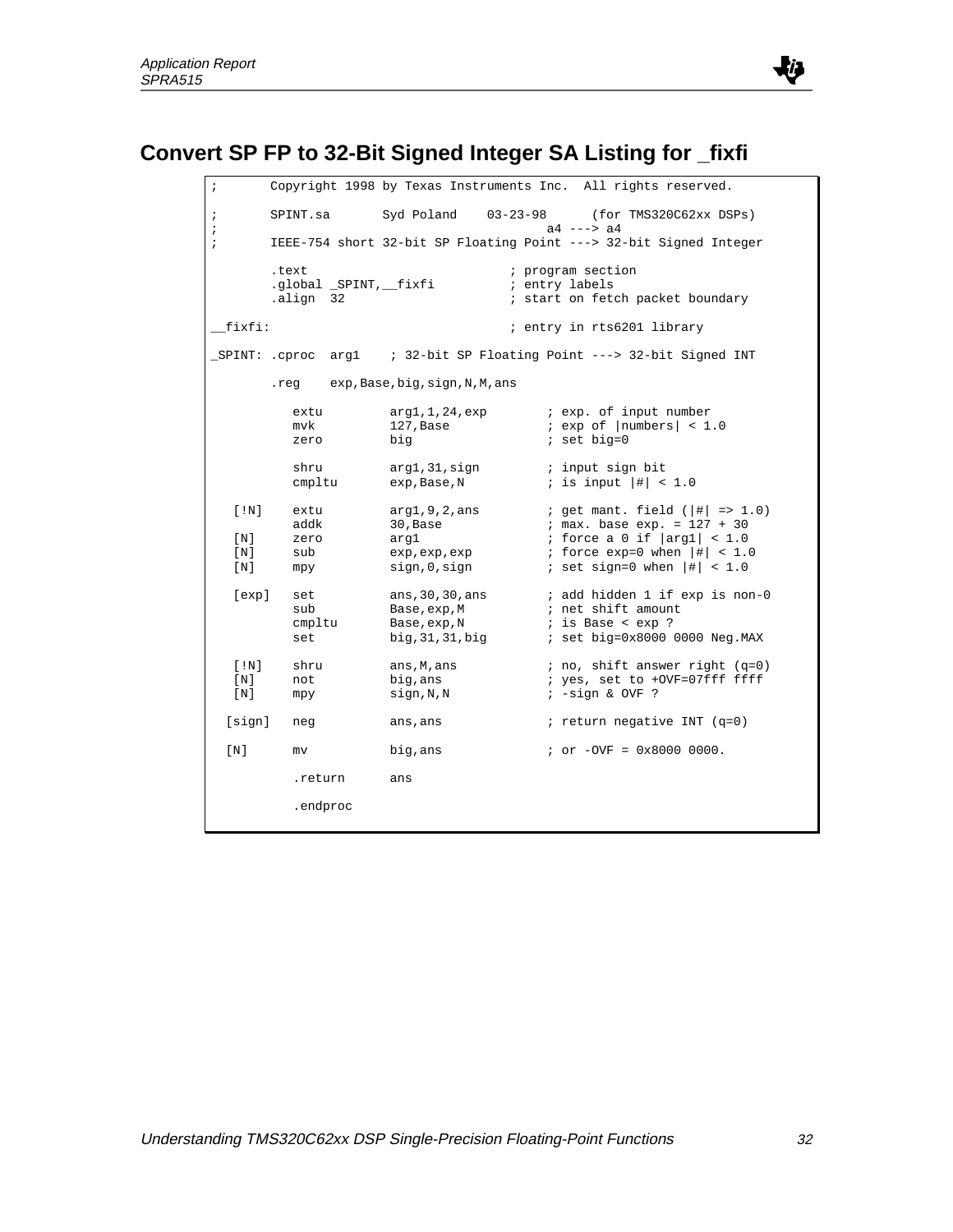

## **Convert SP FP to 40-Bit Signed Long Integer SA Listing for \_fixfli**

; Copyright 1998 by Texas Instruments Inc. All rights reserved. ; SPLONG.sa Syd Poland 03-23-98 (for TMS320C62xx DSPs)  $a4$  --->  $a5:a4$ ; IEEE-754 short 32-bit SP Floating Point ---> 40-bit Signed Integer .text  $\qquad \qquad ; \text{ program section}$ .global \_SPLONG, \_fixfli ; entry labels<br>align 32 ; start on fete ; start on fetch packet boundary \_\_fixfli: ; entry in rts6201 library \_SPLONG: .cproc arg1 ; 32-bit SP Floating Point ---> 40-bit Signed LONG .reg exp,Base,sign,N,M,ansH:ansL extu arg1,1,24,exp  $i$  exp. of input number<br>mvk 127,Base  $i$  exp of |numbers| < 1  $i$  exp of  $|numbers| < 1.0$ shru arg1,31, sign ; input sign bit cmpltu  $\exp$ , Base, N ; is input  $|#| < 1.0$ addah Base,19, Base  $\qquad$  ; max. base  $\exp = 127 + 38$ [!N] extu arg1,9,2,arg1  $i$  get mant. field ( $|#|$  => 1.0)<br>
[N] zero arg1  $i$  force a 0 if  $|arg1| < 1.0$ zero arg1 ; force a 0 if  $\vert \text{arg1} \vert < 1.0$ <br>sub exp, exp, exp ; force exp=0 when  $\vert \text{#} \vert < 1.0$ [N] sub  $\exp, \exp, \exp$  ; force  $\exp=0$  when  $|\#| < 1.0$ [N]  $mpy$   $sign,0,sign$  ; set sign=0 when  $|$ # $|$  < 1.0 [exp] set arg1,30,30,arg1 ; add hidden 1 if exp is non-0 sub Base,exp, M ; net shift amount<br>cmpltu Base,exp, N ; is Base < exp ?  $i$  is Base < exp ? shl arg1,8,ansH:ansL ; left justify mantissa [!N] shru ansH:ansL,M,ansH:ansL ; no, shift answer right (q=0) [N] or -1,ansL,ansL ; yes, set to +OVF=0xffff ffff [N] mpy sign,N,N ; -sign & OVF ?<br>[N] sub sign,sign,sign ; zero sign to a [N] sub sign, sign, sign ; zero sign to appear + [sign] neg ansH:ansL,ansH:ansL ; return negative INT (q=0) [N] mvk 0x7f,ansH ; yes, set to +OVF=0x7f as 8-bit [N] add 1,ansH:ansL,ansH:ansL ; or -OVF = 0x80 0000 0000. .return ansH:ansL .endproc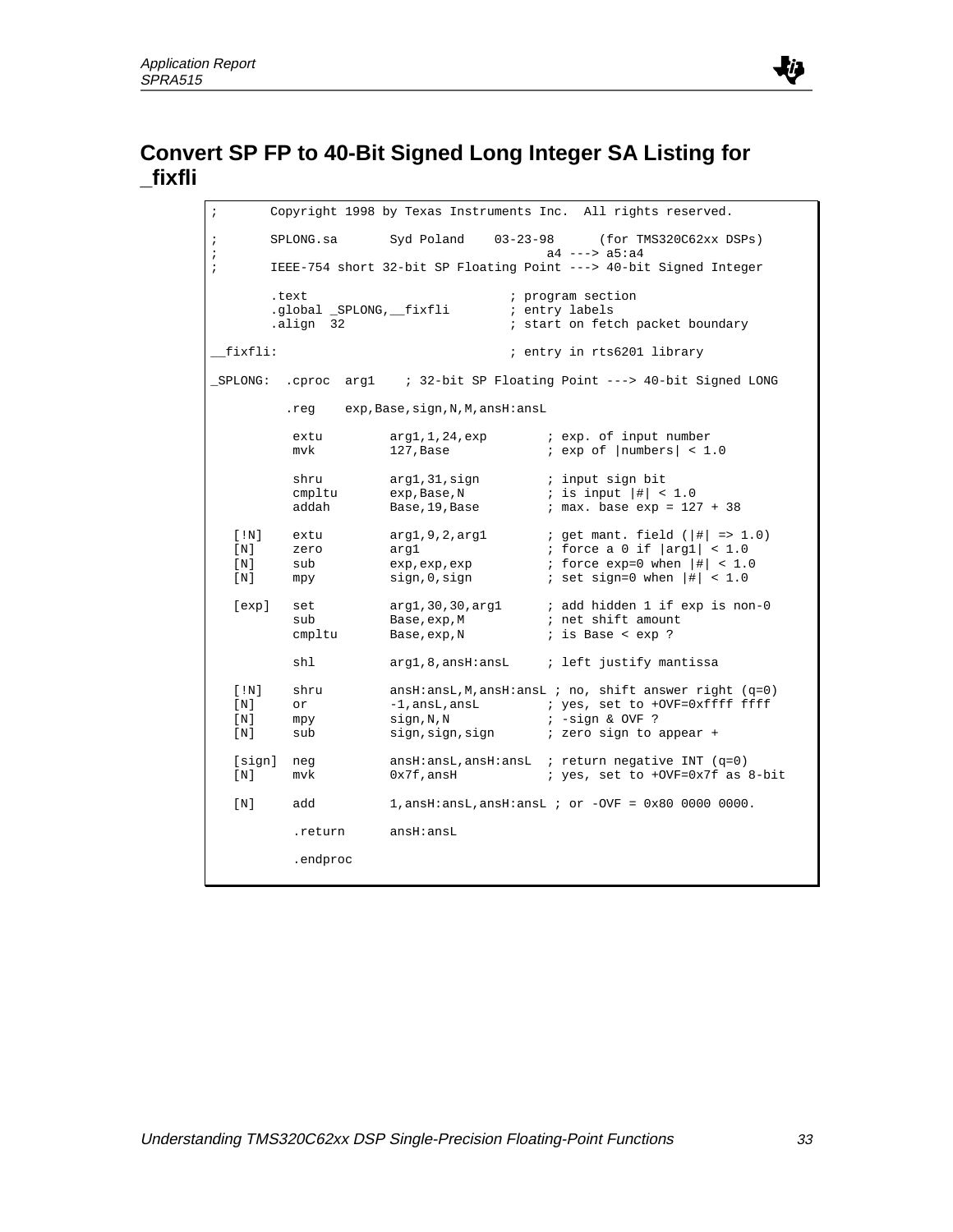

```
; Copyright 1998 by Texas Instruments Inc. All rights reserved.
; SPUINT.sa Syd Poland 03-10-98 (for TMS320C62xx DSPs)
                          a4 ---> a4
; IEEE-754 short 32-bit SP Floating Point ---> 32-bit Unsigned Integer
     .text ; program section
     .global _SPUINT,__fixfu ; entry labels
    .align 32 ; start on fetch packet boundary
__fixfu: ; entry in rts6201 library
_SPUINT: .cproc arg1 ; 32-bit Floating Point ---> 32-bit Unsigned Integer
      .reg sign, Base, exp, N, ans, M
    shru arg1,31,sign ; input sign bit<br>zero exp ; set \exp = 0zero \exp ; set \exp = 0<br>mvk 127,Base : \exp of i
                            ; exp of numbers < 1.0[sign] zero arg1 ; force to zero if arg1 < 0[!sign] extu arg1,1,24,exp ; exp. of input number
cmpltu exp,Base,N ; is input \# < 1.0
addk 31, \text{Base} ; max. base exp. = 127 + 31[N] zero arg1 ; force a 0 if arg1 < 1.0<br>
[N] sub experiences
[N] sub exp,exp,exp ; force exp=0 when # < 1.0<br>[!N] extu arg1,9,1,ans ; get mant. field
[N] extu arg1,9,1,ans
[exp] set ans,31,31,ans ; add hidden 1 if exp is non-zero<br>sub Base,exp,M ; net shift amount
    sub Base,exp, M ; net shift amount<br>cmpltu Base,exp, N ; is Base \langle \exp 2 \ranglecmpltu Base,exp,N[!N] shru ans, M, ans ; no, shift answer right (q=0)
[N] set ans, 0,31, ans ; yes, set to all ones (OVF)
     .return ans
     .endproc
```
Ľ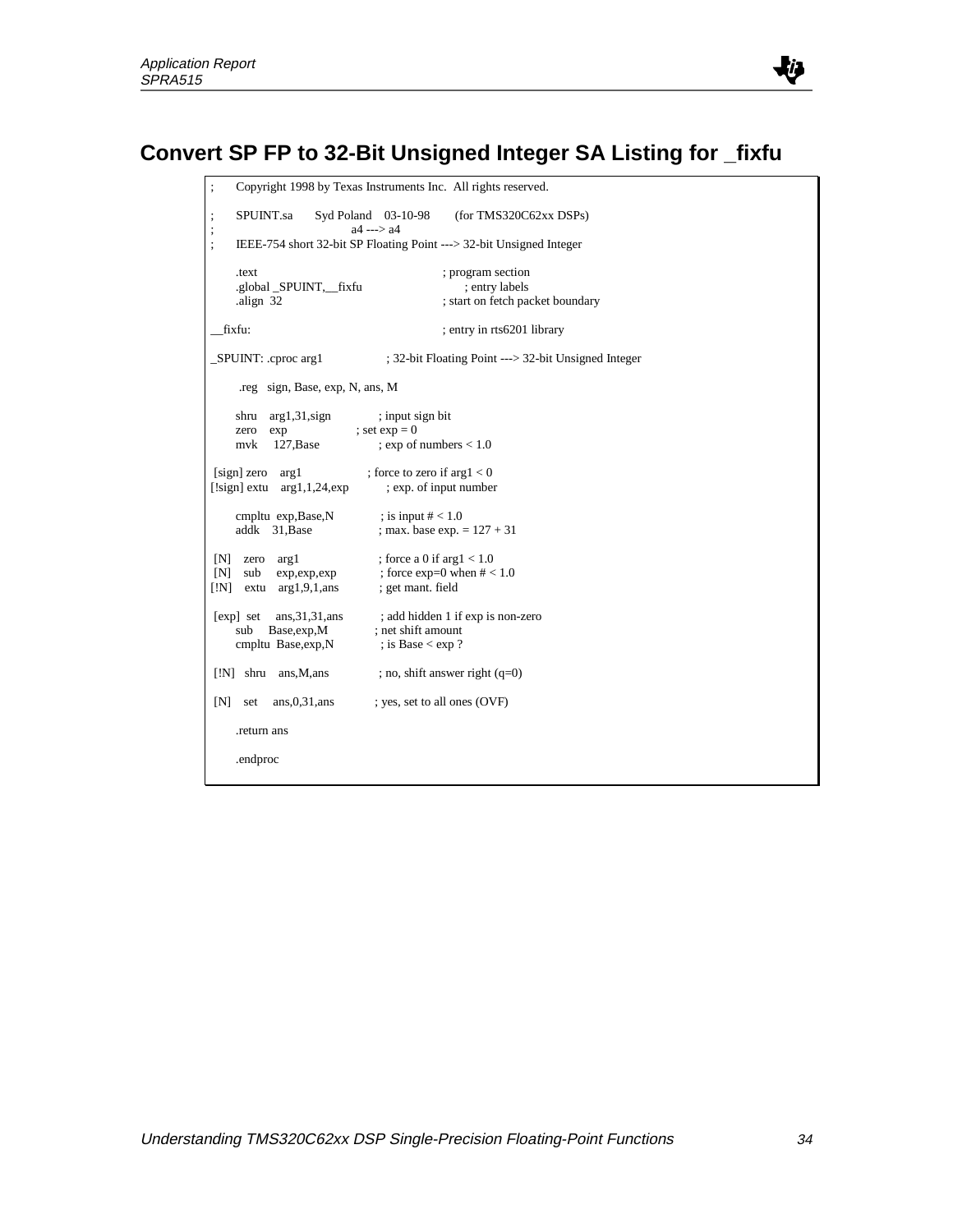

## **Convert SP FP to 40-Bit Unsigned Long Integer SA Listing for \_fixful**

; Copyright 1998 by Texas Instruments Inc. All rights reserved. ; SPULONG.sa Syd Poland  $03-11-98$  (for TMS320C62xx DSPs)<br> $a4$  --->  $a5: a4$  $a4$  --->  $a5:a4$ ; IEEE-754 short 32-bit SP Floating Point ---> 40-bit Unsigned Integer .text  $\qquad \qquad ; \text{ program section}$ .global \_SPULONG, \_fixful ; entry labels<br>align 32 ; start on fete ; start on fetch packet boundary \_\_fixful: ; entry in rts6201 library \_SPULONG .cproc arg1 ; 32-bit SP Floating Point ---> 40-bit Unsigned INT .reg sign,exp,Base,N,ones,ansH:ansL,M,VIII shru arg1,31,sign ; input sign bit<br>zero exp ; initialize exp zero exp ; initialize exp=0 mvk 127, Base : exp of numbers < 1.0 [sign] zero arg1 ; force to zero if arg1 < 0<br>[!sign] extu arg1,1,24,exp ; exp. of input number > 0  $arg1, 1, 24, exp$  ; exp. of input number > 0 cmpltu exp,Base,N ; is input # < 1.0<br>addk 39,Base : max.base exp. = 39, Base  $\begin{array}{ccc} 39, & 39 \\ -1, & 39 \end{array}$  ; max. base exp. = 127 + 39 mvk -1, ones ; generate reg = all 1s [N] zero arg1 ; force a 0 if arg1 < 1.0<br>
[N] sub exp, exp, exp ; force exp=0 when # < 1.0 [N] sub exp, exp, exp ; force exp=0 when # < 1.0 [ $|N|$  extu arg1,9,1,ansL ; get mant. field  $(|N| = 1.0)$ [exp] set ansL,31,31,ansL ; add hidden 1 if exp is non-0<br>sub Base,exp,M ; net shift amount sub Base, exp, M ; net shift amount cmpltu Base, exp, N ; is Base < exp ? shl ansH:ansL,8,ansH:ansL ; left justify # mvk 255,VIII ; 8 MS-bits = all 1s in 40-bits [!N] shru ansH:ansL,M,ansH:ansL ; no, shift answer right (q=0) [N] add ones, 0, ansL ; yes, set to all 1s (OVF) [N] add VIII,0,ansH ; yes, " 8-bits=1s .return ansH:ansL .endproc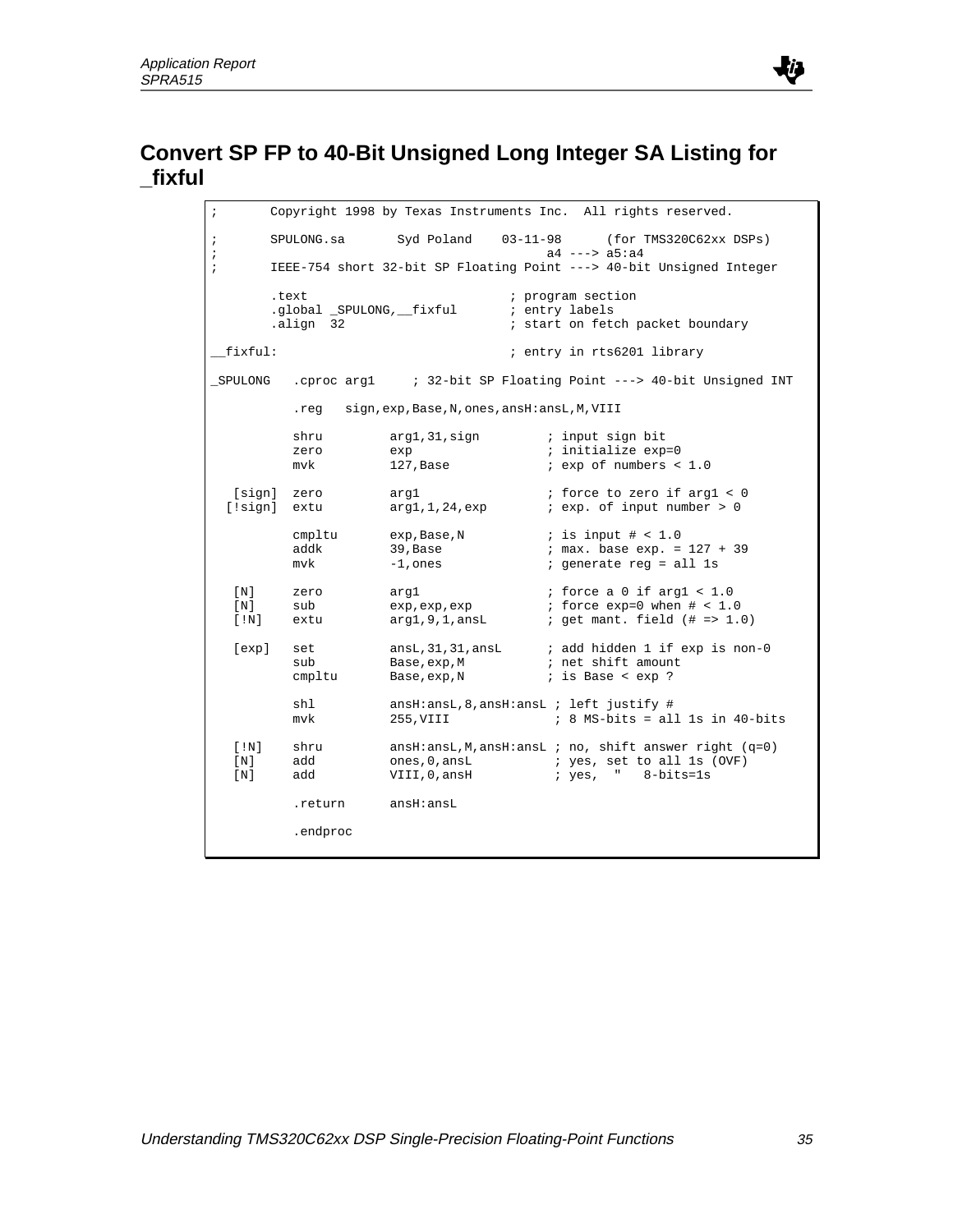

## **Convert 32-Bit Signed Integer to SP FP SA Listing for \_fltif**

; Copyright 1998 by Texas Instruments Inc. All rights reserved. ; INTSP.sa Syd Poland 03-07-98 (for TMS320C62xx DSPs) ; a 4  $--$  > a 4 ; 32-bit Signed Integer ---> 32-bit IEEE-754 SP Floating Point .text ; program section .text<br>.global \_INTSP,\_fltif<br>.align 32 ; start on fetch packet boundary \_\_fltif: ; entry in rts6201 library \_INTSP: .cproc arg1 ; Signed 32-bit Integer ---> 32-bit Floating Point .reg ans,sign,mant,exp,N,Base abs arg1, mant : absolute value of mantissa<br>clr arg1, 0, 30, sign : get input sign bit clr arg1,0,30, sign  $;$  i get input sign bit lmbd 1, mant, N  $\qquad$  ; # of leading sign bits<br>mvk 127+31, Base ; base exponent for INTE ; base exponent for INTEGER shl mant,N,ans ; normalize absolute mantissa<br>sub Base,N,exp ; output exponent for non-zero sub Base, N, exp  $\qquad \qquad ;$  output exponent for non-zero mant shl exp, 23, exp  $\qquad \qquad ;$  shift value to exponent field extu ans,1,9,ans ; shift to mantissa field<br>add sign,exp,exp ; combine sign and exponer ; combine sign and exponent fields [!mant] zero ans ; return zero answer if arg1 = 0 [mant] add exp,ans,ans (insert sign and exponent fields .return ans .endproc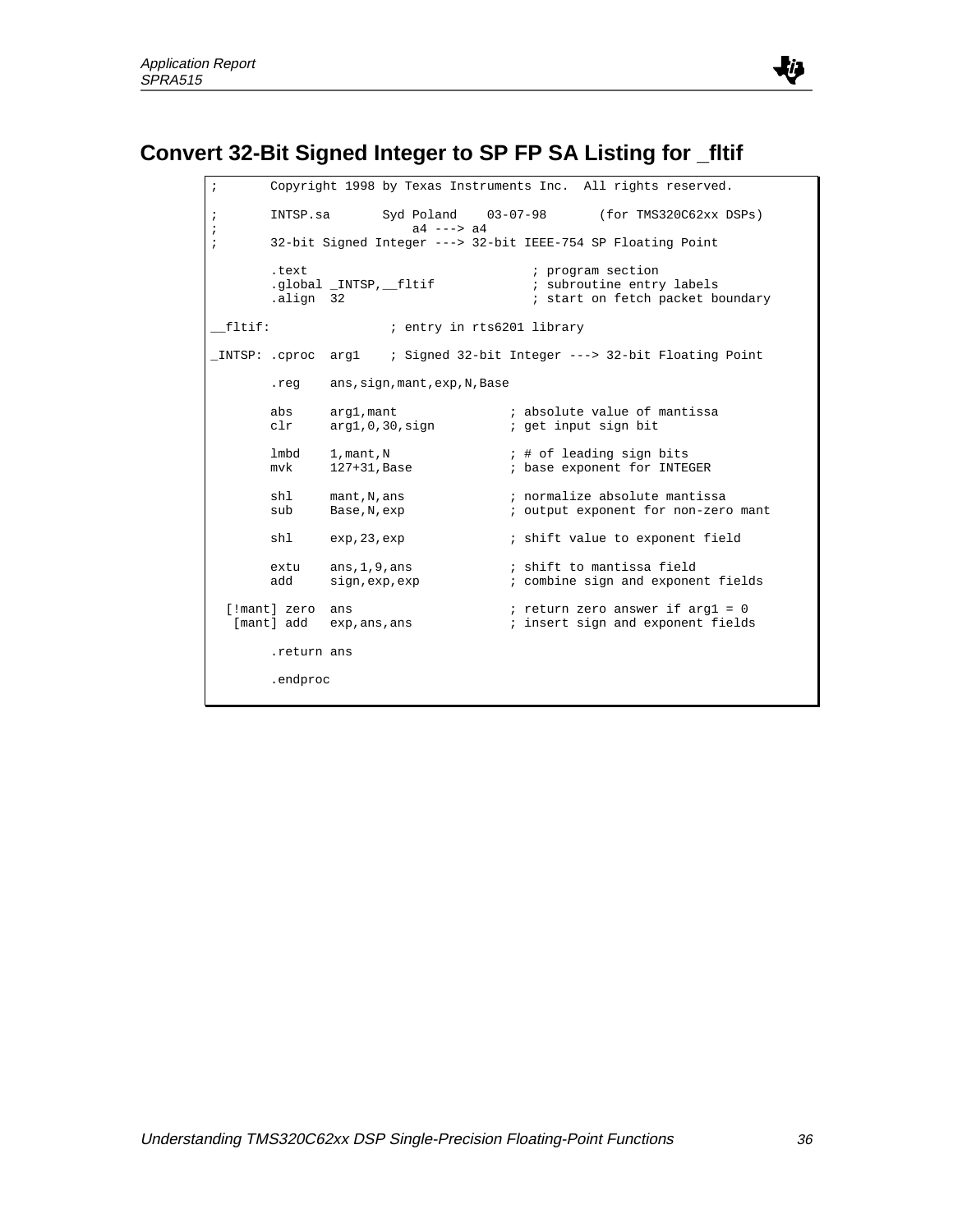

## **Convert 40-Bit Signed Integer to SP FP SA Listing for \_fltlif**

; Copyright 1998 by Texas Instruments Inc. All rights reserved. ; LONGSP.sa Syd Poland 03-07-98 (for TMS320C62xx DSPs) ;  $a\bar{5}:a\bar{4} \text{ --} > a\bar{4}$ ; 40-bit Signed LONG integer ---> IEEE-754 32-bit SP Floating-Point .global \_LONGSP,\_\_fltlif ; entry labels .align 32 : i start on fetch packet boundary .text  $\qquad \qquad ; \qquad \qquad$  program section \_\_fltlif: ; entry in rts6201 library \_LONGSP: .cproc hi1:low1 .reg sign,Base,N,exp,mant,ans extu hi1,24,31,sign ; copy sign bit abs hi1:low1,hi1:low1 ; get absolute value of arg1 mvk 127+38,Base  $\qquad \qquad$  ; base exponent for LONG INT shl sign, 31, sign  $\qquad$  ; move sign to sign field norm hil:low1, N ; # of leading sign bits sub Base, N, exp  $\qquad \qquad ;$  output exp for non-0 mant shl hil:low1,N,hil:low1 ; normalize mantissa shru hil:low1,15,hil:low1 ; shift to mantissa field shl exp, 23, exp  $\qquad$  ; shift value to exp field abs low1, mant  $\qquad \qquad ;$  absolute value of mantissa add sign,exp,exp ; combine sign and exp fields clr mant, 23, 31, ans ; clear sign and exp fields clr mant, 23, 31, ans  $\qquad i$  clear sign and exp fields [!mant] zero ans  $\qquad \qquad ;$  return zero if mantissa = 0 [mant] add exp, ans, ans  $\qquad$  ; insert sign and exp fields .return ans .endproc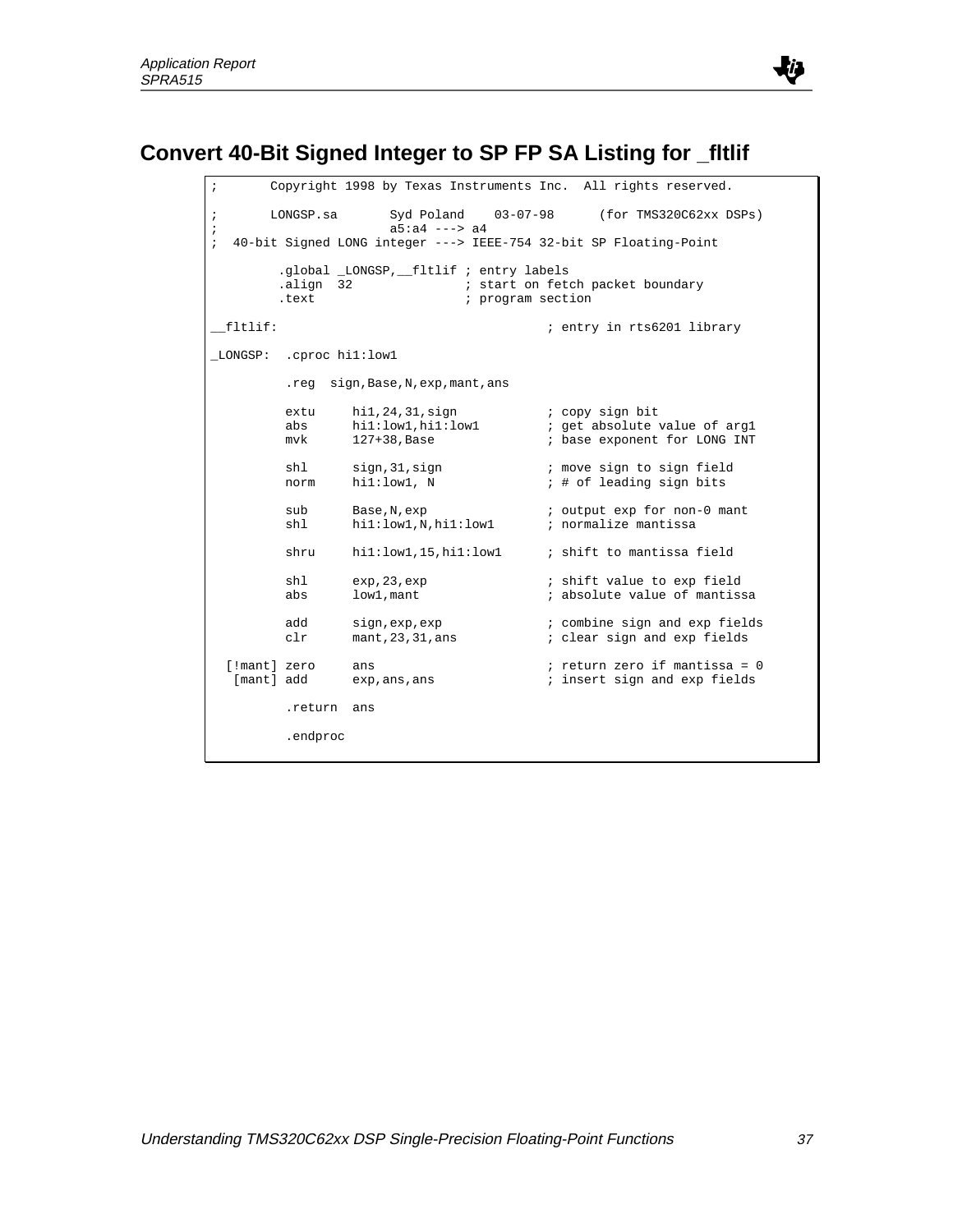

# **Convert 32-Bit Unsigned Integer to SP FP SA Listing for \_fltuf**

| $\cdot$                          |                                                                                                                                               |                                   |  | Copyright 1998 by Texas Instruments Inc. All rights reserved.                                          |  |  |  |
|----------------------------------|-----------------------------------------------------------------------------------------------------------------------------------------------|-----------------------------------|--|--------------------------------------------------------------------------------------------------------|--|--|--|
| $\ddot{i}$<br>$\cdot$<br>$\cdot$ | Syd Poland $03-07-98$ (for TMS320C62xx DSPs)<br>UINTSP.sa<br>$a4$ ---> $a4$<br>Unsigned 32-bit Integer ---> IEEE-754 32-bit SP Floating-Point |                                   |  |                                                                                                        |  |  |  |
|                                  | .global _UINTSP, _fltuf ; entry labels<br>.text<br>; program section<br>; start on fetch packet boundary<br>align 32.                         |                                   |  |                                                                                                        |  |  |  |
| fltuf:                           |                                                                                                                                               |                                   |  | ; entry in rts6201 library                                                                             |  |  |  |
|                                  |                                                                                                                                               |                                   |  | _UINTSP: .cproc arg1 ; Unsigned 32-bit Integer ---> 32-bit SP Floating-Point                           |  |  |  |
|                                  | .reg                                                                                                                                          | N, Base, ans, exp, mant           |  |                                                                                                        |  |  |  |
|                                  | lmbd                                                                                                                                          | 1,arg1,N                          |  | ; find leading bit = $1$                                                                               |  |  |  |
|                                  | mvk<br>shl                                                                                                                                    | 127+31,Base<br>arg1,N,ans         |  | ; base exponent for Unsigned INTEGER<br>; normalize mantissa                                           |  |  |  |
|                                  | sub<br>shru                                                                                                                                   | ans, 8, mant                      |  | Base, N, exp $\qquad \qquad$ ; output exponent for non-zero mant<br>; shift to IEEE-754 mantissa field |  |  |  |
|                                  | shl<br>clr                                                                                                                                    | exp, 23, exp<br>mant, 23, 31, ans |  | ; shift value to exponent field<br>; clear sign and exponent fields                                    |  |  |  |
| [mant] add<br>[!mant] zero       |                                                                                                                                               | exp, ans, ans<br>ans              |  | ; insert sign and exponent fields<br>; return zero answer if $arg1 = 0$                                |  |  |  |
|                                  | .return                                                                                                                                       | ans                               |  |                                                                                                        |  |  |  |
|                                  | .endproc                                                                                                                                      |                                   |  |                                                                                                        |  |  |  |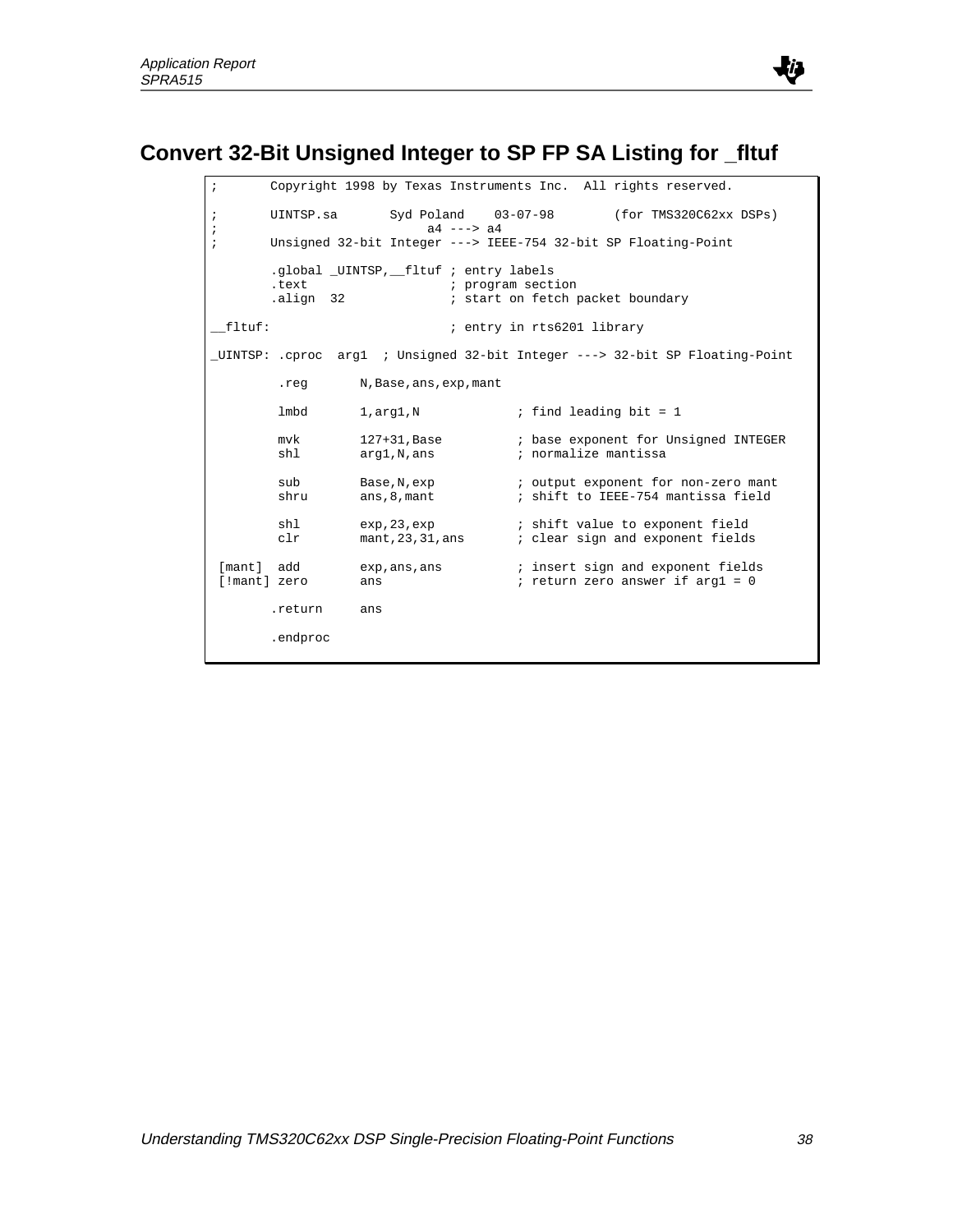

```
; Copyright 1998 by Texas Instruments inc. All rights reserved.
; ULONGSP.sa Syd Poland 03-07-98 (for TMS320C62xx DSPs)
; a5:a4 ---> a4
; 40-bit Unsigned LONG integer ---> 32-bit IEEE-754 SP Floating-Point
.text \qquad \qquad ; \text{ program section} .global _ULONGSP,__fltulf ; entry labels
       .align 32 i start on fetch packet boundary
__fltulf: ; entry in rts6201 library
_ULONGSP: .cproc hi1:arg1 ; Unsigned 40-bit Integer ---> 32-bit Floating Point
         .reg mant,exp,N,Base,ans,hi2:arg2
        shru hil: arg1, 1, hi2: arg2 ; force + sign bit
        norm hi2:arg2, N ; find 1st one
mvk 127+39, Base \qquad i base exponent for LONG INT (q=0)
 shl hi1:arg1, N, hi1:arg1 ; normalize mantissa
        sub Base, N, exp \qquad \qquad ; output exponent for non-zero mant
        shru hil:arg1, 16, hil:arg1 ; shift to mantissa field
        mv arg1, mant ; save mantissa for test<br>
shl exp, 23, exp ; shift value to exponent<br>
clr arg1, 23, 31, arg1 ; clear sign and exponent
shl exp, 23, exp \qquad \qquad ; shift value to exponent field
 clr arg1,23,31,arg1 ; clear sign and exponent fields
 [mant] add exp,arg1,ans ; insert sign and exponent fields
              ans \qquad \qquad ; return zero answer if mantissa = 0
          .return ans
          .endproc
```
IU.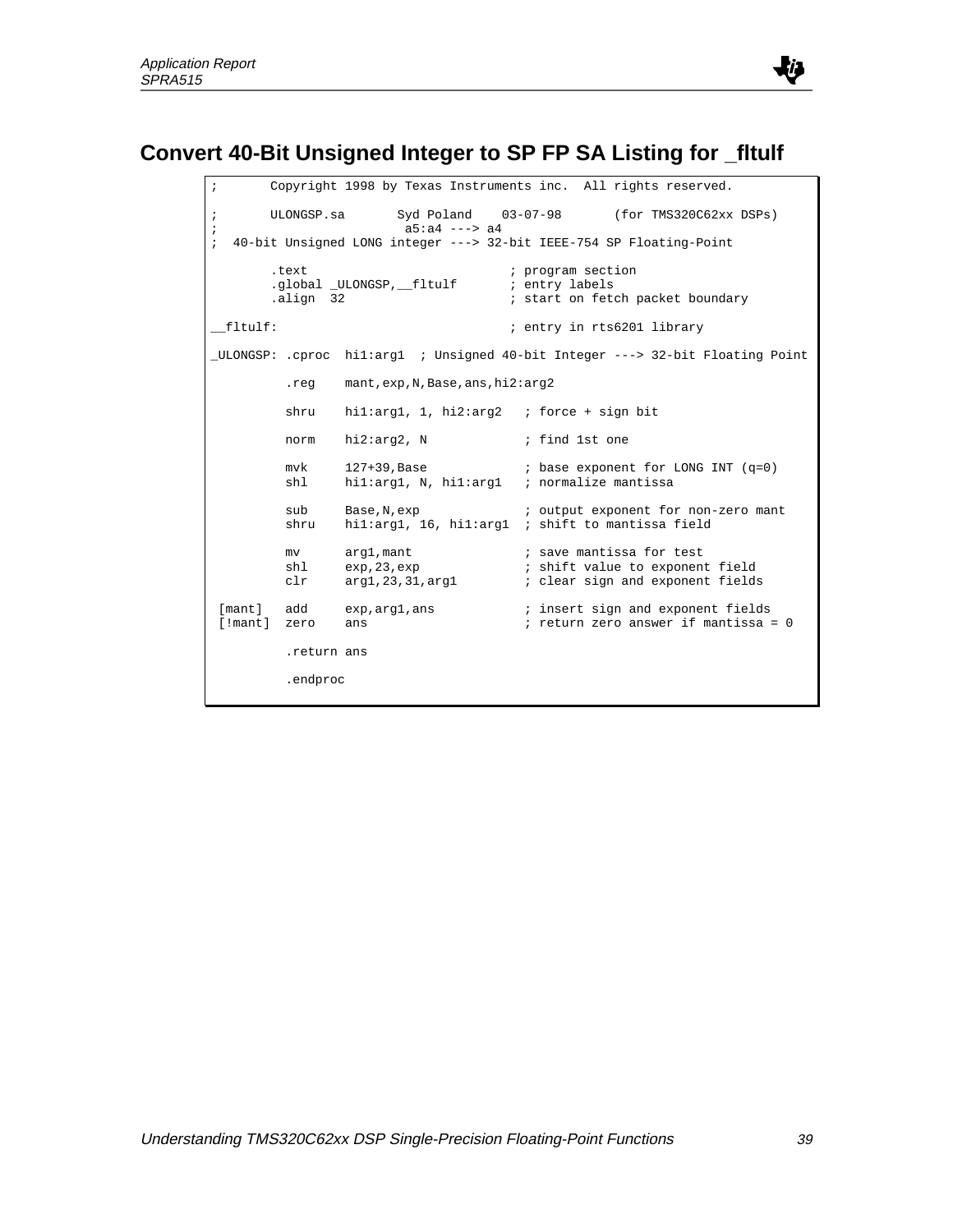

## **SP Floating Point Multiplication SA Listing for \_mpyf**

Copyright 1998 by Texas Instruments Inc. All rights reserved. ; SPMPY.sa Syd Poland 04-07-98 (for TMS320C62xx DSPs) ; a 4  $*$  b4 ---> a 4 ; 32-bit SP Floating Point Multiply ---> 32-bit SP Floating Point ; using IEEE-754-1985 format .text  $\qquad \qquad ; \qquad \qquad$  program memory .global \_SPMPY, \_mpyf ; entry labels<br>.align 32 ; Fetch Packet ; Fetch Packet boundary \_\_mpyf: ; entry in rts6201 library \_SPMPY: .cproc arg1, arg2 .reg ans,exp1,exp2,sign,mant1,mant2,Base,U,HH,HL,LH,LL,Big,OVF .reg Hi:Lo extu arg1,1,24, exp1 ; get arg1's exp.field extu arg2,1,24, exp2 ; get arg2's exp.field xor arg1,arg2,sign ; form output sign [exp1] extu arg1,9,9,mant1 ; get arg1's mant field if exp1 > 0 [exp2] extu arg2,9,9,mant2 ; get arg2's mant field if exp2 > 0 [!exp1] zero mant1 ; zero mant1 field if exp1=0 [!exp1] zero mant1 ; zero mant1 field if exp1=0<br>[!exp2] zero mant2 ; zero mant2 field if exp2=0 [!exp2] zero sign,0,sign ; zero output sign if exp2=0 [exp1] set mant1,23,23, mant1 ; add hidden 1 if  $exp1$  set mant2,23,23, mant2 ; add hidden 1 if  $exp2 > 0$  [exp2] set mant2,23,23,mant2 ; add hidden 1 if exp2 > 0 [!exp1] zero sign <br>add exp1,exp2,exp1 ; sum of 2 input exponents ; sum of 2 input exponents mvk 127, Base ; exponent bias mpyu mant1, mant2, LL ; low \* low (u\*u) mpyhu mant1,mant2,HH ; high \* high (u\*u) clr sign,0,30,sign ; keep only the output sign bit (31) mpyhlu mant1,mant2,HL ; high \* low (u\*u) mpyhlu mant2,mant1,LH ; low \* high (u\*u) [exp1] sub exp1,Base,exp1 ; remove extra bias of 127 if exp1>0 ; Max. exp permitted shru LL,16,LL ; L\*L >>u 16 shl HH,16,HH ; HH << 16 (orig.top halfword == 0)<br>cmpgt expl,Big,OVF ; check for overflow (expl > Big) cmpgt exp1,Big,OVF ; check for overflow (exp1 > Big) cmplt exp1,1,U ; check for underflow (exp1 < 1)  $\begin{array}{lllllllllll} \text{addu} & \text{LH}, \text{HL}, \text{HL}:\text{Lo} & \text{ } & \text{Hi}: \text{Lo} = \text{H*L} + \text{L*H} \\ \text{add} & \text{HH}, \text{LL}, \text{HH} & \text{ } & \text{ } & \text{HH} = \text{HH} << 16 \text{ } + \text{ LL} \text{ } \text{.} \end{array}$  add HH,LL,HH ; HH = HH<<16 + LL >>u 16  $\exp 1, 24, 1, \exp 1$  ; shift output 8-bit  $\exp$  to EXP field addu HH,Hi:Lo,Hi:Lo ; final sum of all 4 products zero mant1 ; force mant1 to all zeros shru Lo, 31, exp2 ; get MS-bit of final sum set mant1,0,22, mant1 ; set mant1 = all 1's (OVF)<br>mv Lo,ans ; move unshifted Lo to ans mv Lo, ans  $\qquad \qquad$  i move unshifted Lo to ans [!U] extu  $ans, 2, 9, ans$  ; output  $1 \leq man < 2$  (w/o hidden 1)<br>[!U] or  $sign, exp1, sign$  ; combine sign and exp fields sign, expl, sign ; combine sign and exp fields [exp2] shru Lo,8,mant2 ; shift right 1 bit (keep hidden 1  $i$  as an exp inc of 1) 2 <= mant < 4  $[exp2]$  mv mant2, ans ; move mant2 to ans if  $exp2 = 1$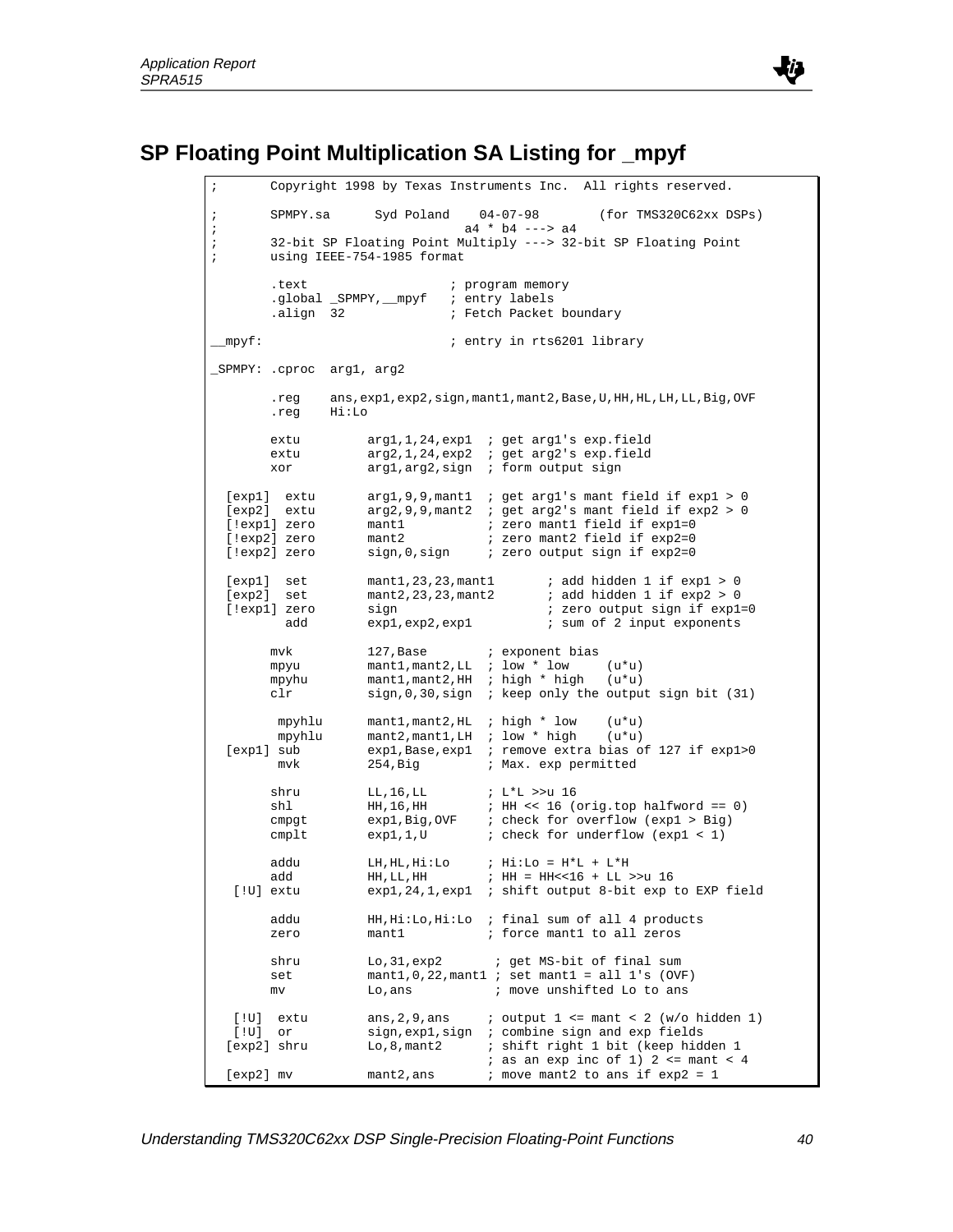

```
 [OVF] add mant1,0,ans ; set Max mant for OVF
[OVF] set sign,23,30, sign ; set max. exp for OVF, keep sign bit
[U] zero ans ; return 0 on UNDERFLOW
 [!U] add sign,ans,ans ; include ouput sign if no UNDERFLOW
      .return ans
      .endproc
```
## **SP FP Subtraction SA Listing for \_subf**

```
Copyright 1998 by Texas Instruments Inc. All rights reserved.
; SPSUB.sa Syd Poland 04-28-98 (for TMS320C62xx DSPs)
; a4 - b4 ---> a4
; 32-bit SP Floating Point Addition ---> 32-bit SP Floating Point
; or Subtraction a4 + b4 ---> a4
;
; using IEEE-754-1985 format
      .text \qquad \qquad ; \qquad \qquad program memory
       .global _SPADD,_SPSUB,__addf,__subf ; entry labels for ADD or SUB
       .align 32 i Fetch Packet boundary
i addf: i and j entry in rts6201 library
i_SPADD: i ans = arg1 + arg2 entry
       zero .D2 b5 ; zero mant2
;|| cmpeq .L2 b4,0,b2 ; is arg2 = 0 ?
; set .S2 b5,31,31,b5 ; set mant2 sign bit = 1
; [!b2] xor .L2 b4,b5,b4 ; invert non-0 arg2's sign bit
 __subf: ; entry in rts6201 library
_SPSUB: .cproc arg1, arg2 \qquad \qquad ; ans = arg1 - arg2 entry
        .reg ans,exp1,exp2,sign1,sign2,mant1,mant2
        .reg W,V,N,T,AZ,U,S,Z
      extu arg1,1,24, exp1 ; get arg1's exp.field
 extu arg2,1,24,exp2 ; get arg2's exp.field
 cmplt arg1,0,sign1 ; input sign1 < 0 ?
      cmplt arg2,0,sign2 ; input sign2 < 0 ?
 [exp1] extu arg1,9,9,mant1 ; get arg1's mant field if exp1 > 0<br>[exp2] extu arg2,9,9,mant2 ; get arg2's mant field if exp2 > 0
                arg(2,9,9,7), mant 2 ; get arg2's mant field if exp2 > 0
 [!exp1] zero mant1 ; zero mant1 field if exp1=0<br>[!exp2] zero mant2 ; zero mant2 field if exp2=0
                 mant2 \qquad ; zero mant2 field if exp2=0
        mpy Z, 0, Z ; force a zero
 [exp1] set mant1,23,23,mant1 ; add hidden 1 if exp1 > 0
 [exp2] set mant2,23,23,mant2 ; add hidden 1 if exp2 > 0
 [!exp1] zero sign1 i zero sign1 if exp1=0
 [!exp2] zero sign2 ; zero sign2 if exp2=0<br>sub exp1,exp2,W ; dif. of 2 input expo
        sub exp1, exp2, W ; dif. of 2 input exponents cmplt exp1, exp2, V ; exp1 < exp2 ?
                 exp1, exp2, V ; exp1 < exp2 ?
```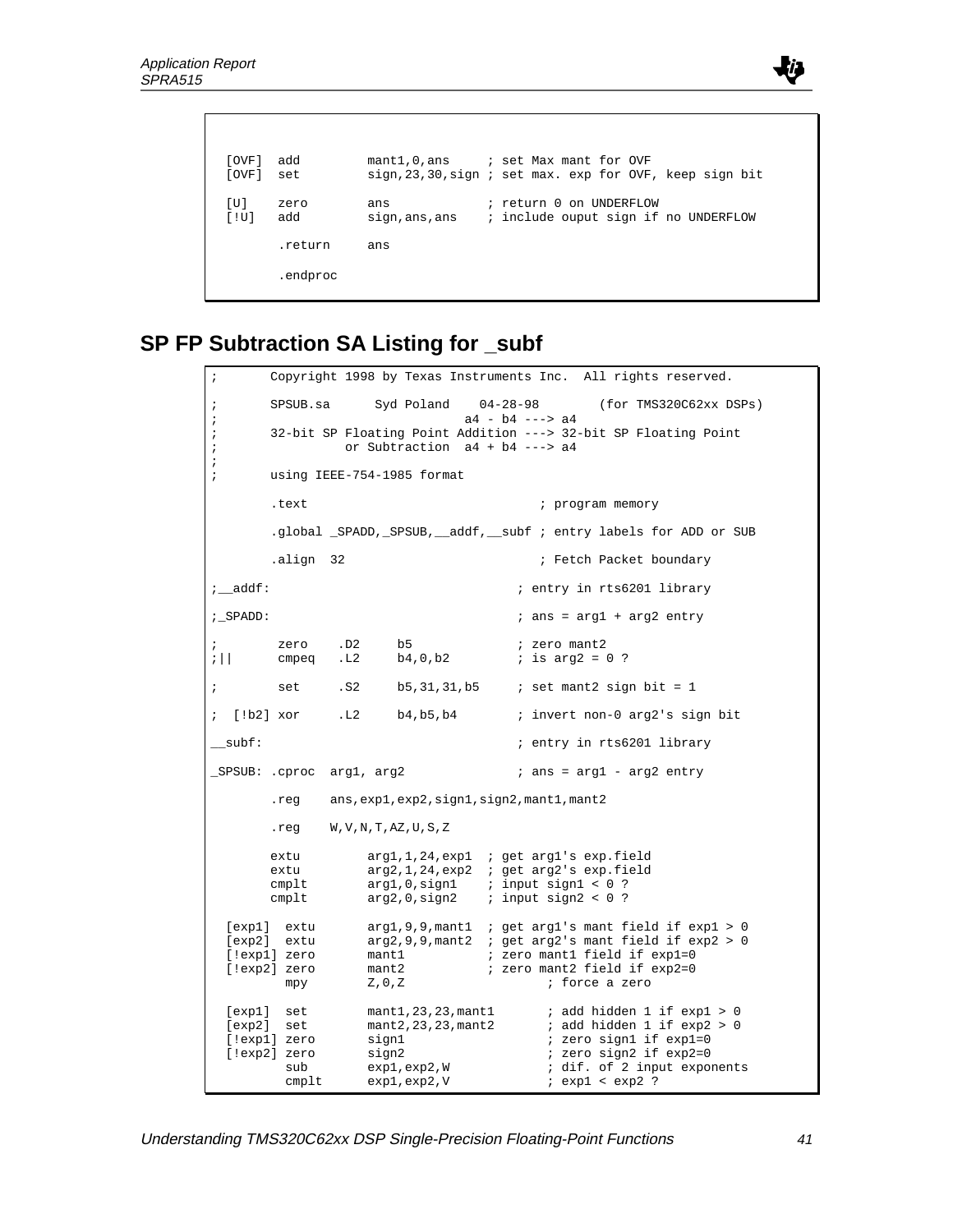

| $\lceil V \rceil$ | [sign1] sub        | $0$ , mant $1$ , mant $1$               | $:$ set mant1 = $-mant1$ ?                                              |
|-------------------|--------------------|-----------------------------------------|-------------------------------------------------------------------------|
|                   | [!sign2] sub       | Z, mant2, mant2                         | $i$ set mant2 = $-mant2$ ?                                              |
|                   | mv                 | exp2, exp1                              | ; move bigger exp2 to exp1                                              |
|                   | abs                | W, N                                    | ; get absolute N                                                        |
|                   | mvk                | 25, T                                   | $T = max$ . shift amount                                                |
| $[\nabla]$<br>[V] | cmpltu<br>mv<br>mv | N, T, T<br>mant1, mant2<br>mant2, mant1 | $i$ is $N < T$ (25) ?<br>; swap mant1 and mant2<br>$i$ if $exp2 > exp1$ |
| [T]               | shr                | mant2,N, mant2                          | ; shift mant2 right (N is OK)                                           |
| [!T]              | zero               | mant2                                   | ; zero mant2 (N is too big)                                             |
|                   | add                | mant1, mant2, ans                       | ; add 2 mantissas                                                       |
|                   | extu               | ans, 0, 31, signal                      | ; output sign                                                           |
|                   | abs                | ans, ans                                | ; get   mantissa                                                        |
|                   | addab              | exp1,7,exp1                             | ; expl adjust pre-norm                                                  |
|                   | mvk                | 254, mant 2                             | ; max. exp                                                              |
|                   | cmpeq              | ans, $0, AZ$                            | $:$ is ans = $0$ ?                                                      |
|                   | norm               | ans, W                                  | ; normalize count                                                       |
|                   | shl                | signal,31,S                             | ; shift to sign field                                                   |
|                   | shl                | ans, W, ans                             | ; normalize mantissa                                                    |
|                   | subab              | exp1,W,exp1                             | ; output exp w/norm N                                                   |
|                   | shru               | ans, 7, ans                             | ; shift to mantissa field                                               |
|                   | $cm$ plt           | exp1,1,U                                | $i$ exp < 1 (underflow) ?                                               |
|                   | cmpgt              | exp1, mant2, V                          | $i$ exp >254 (overflow) ?                                               |
| [AZ]              | clr                | ans, 23, 31, ans                        | ; keep only mant.field                                                  |
|                   | add                | AZ, 0, U                                | ; if ans=0, force U=1                                                   |
|                   | shl                | exp1, 23, exp1                          | ; shift to exp.field                                                    |
| [IV]              | add                | exp1, ans, ans                          | ; combine exp/mant fields                                               |
| [V]               | set                | ans, $0, 30$ , ans                      | ; set max exp/mant=all 1s                                               |
| [10]              | add                | ans, S, ans                             | ; include sign bit in answer                                            |
| [U]               | zero               | ans                                     | ; set to 0 on underflow                                                 |
|                   | .return ans        |                                         |                                                                         |
|                   | .endproc           |                                         |                                                                         |

#### **NOTE:**

This listing has the SP FP addition \_ \_addf instructions commented out. However, if space is primary and speed is secondary, remove the comments and reassemble; do not link in the separate add subroutine. This assumes subtraction dominates addition.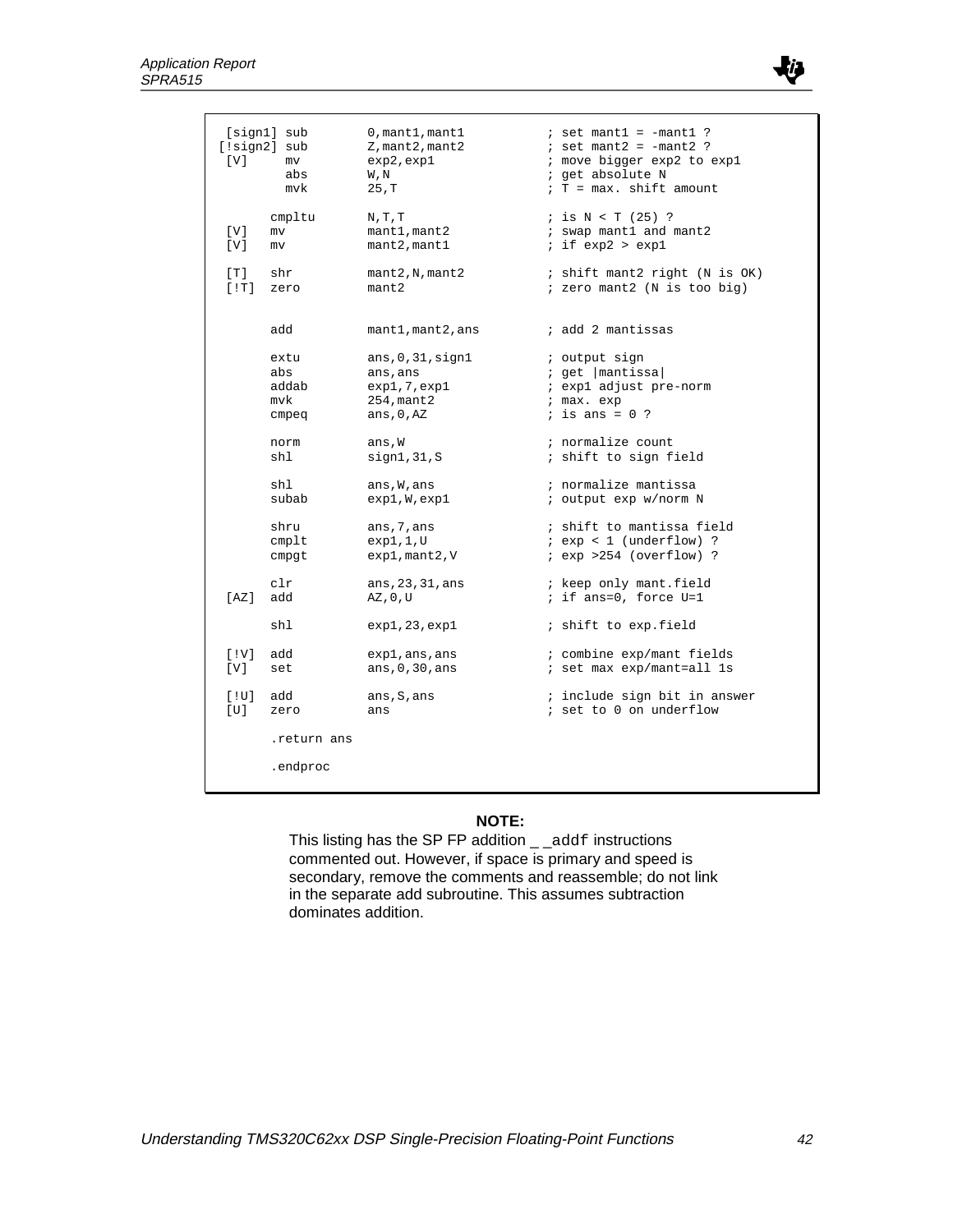

## **Performance**

This section presents two classes of measurements using Tools version 2.00:

- $\Box$  40-point dot product times
- $\Box$  12 functions sample execution times

## **40-Point Dot Product Cycle Times**

This table demonstrates the run-time-support libraries for the C6201 and C6701 as used in the 40-point dot product routine. The column labeled **SPFP ASM Cycles** uses the new single-precision floating-point routines in place of the run-time-support functions. The two chip times are normalized relative to the ASM times.

| C Opt. | <b>SPFP ASM</b><br><b>Cycles</b> | C rts6201<br>Vs<br>2.00 Cycles | 6201/A<br><b>SM</b><br>Ratio | C rts6701<br>Vs<br>2.00 Cycles | 6701/ASM<br>Ratio |
|--------|----------------------------------|--------------------------------|------------------------------|--------------------------------|-------------------|
| -03    | 1941                             | 7724                           | 3.98                         | 189                            | 0.10              |

#### **NOTE:**

The C67xx run-time-support library uses the hardware floating-point instructions when possible. These ratios do not consider the different clock rates—C6201 = 200 MHz and C6701 = 167 MHz. This translates into a cycle time of 5 and 6 nanoseconds, respectively, for the two chip families.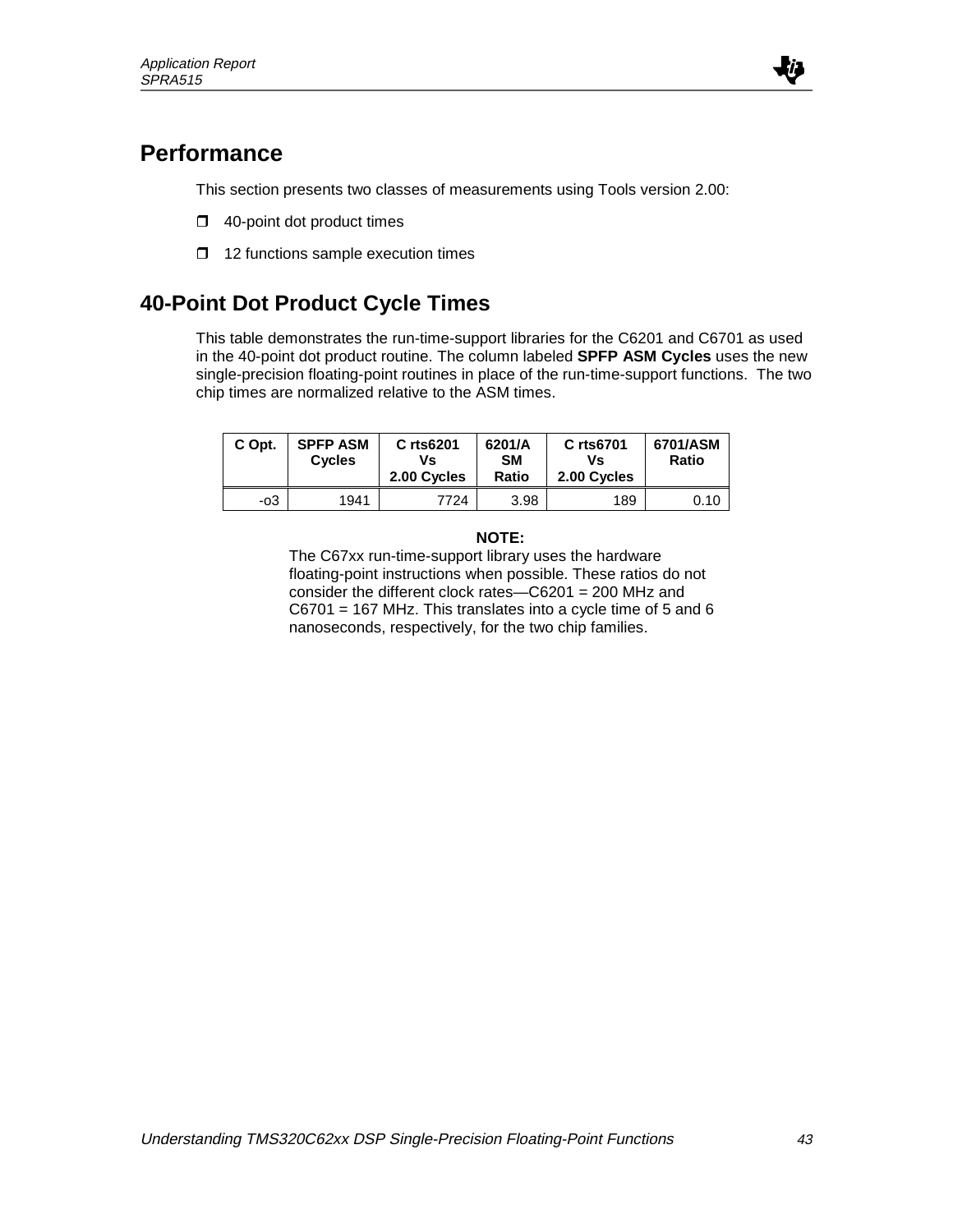

## **40-Point Dot Product C Source Listing**

```
/* Copyright 1998 by Texas Instruments Inc. All rights reserved. */
/* Prototype for DOTP.C (Dot Product) Syd Poland 06-11-98 */
float dotp(float *m, float *n, int count) ;
/* Declarations */
float a[40] = { 40,39,38,37,36,35,34,33,32,31,
                30,29,28,27,26,25,24,23,22,21,
                20,19,18,17,16,15,14,13,12,11,
 10, 9, 8, 7, 6, 5, 4, 3, 2, 1 } ;
float x[40] = \{ 1, 2, 3, 4, 5, 6, 7, 8, 9, 10, 11,12,13,14,15,16,17,18,19,20,
                21,22,23,24,25,26,27,28,29,30,
                31,32,33,34,35,36,37,38,39,40 } ;
float y = 0 ;
/* Main Code */
main()
{
 y = dotp(a, x, 40) ;
}
/* Dot Product function */
float dotp(float *m, float *n, int count)
{
  int i ;
  float sum = 0 ;
 for (i=0; i < count; i++)\{sum = sum + m[i] * n[i];
   }
  return(sum) ;
}
```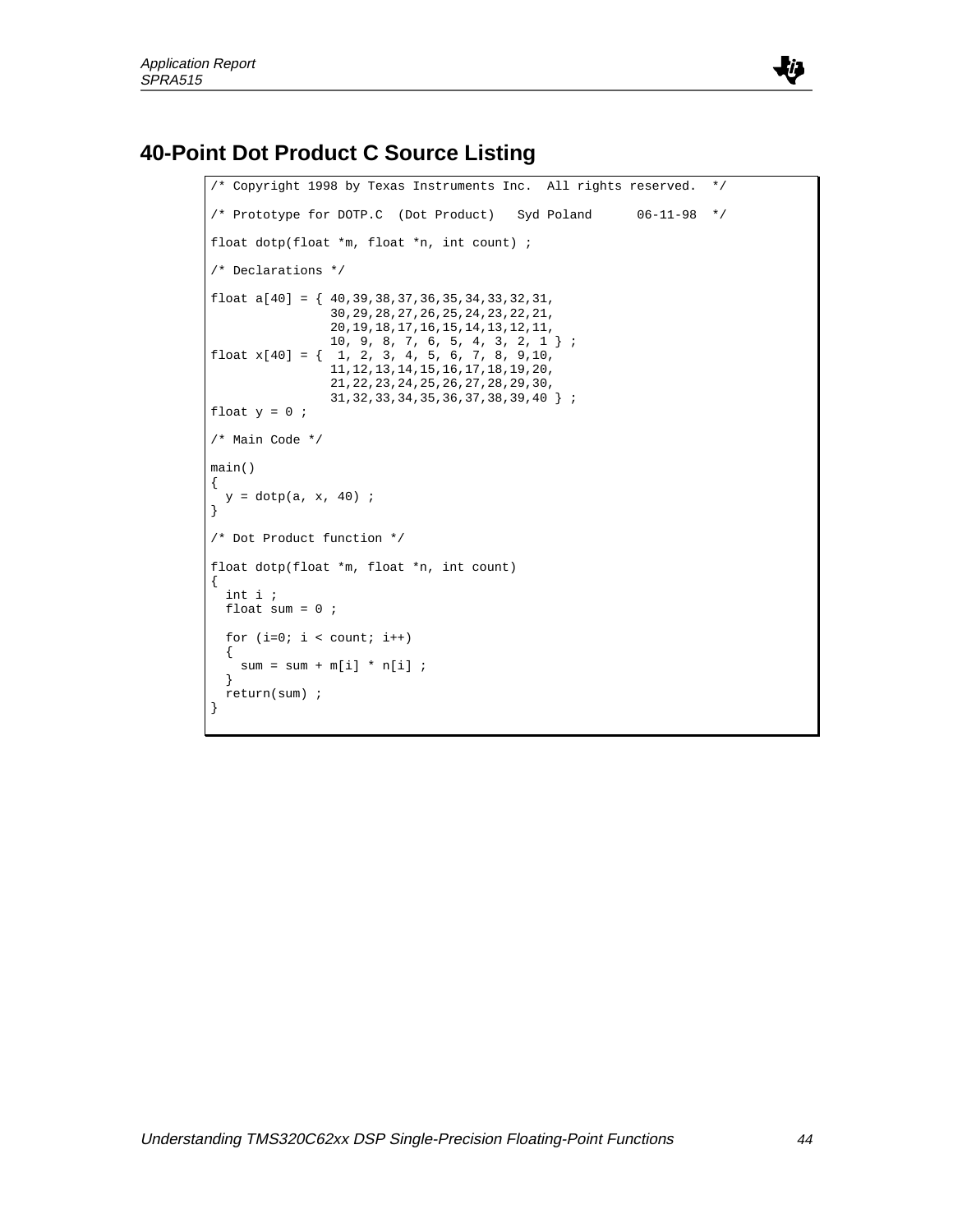

## **12 Functions Sample Execution Times**

This table demonstrates the run-time-support libraries for the C6201 Tools v 2.00 as used in the 12 functions test routine. The column labeled **ASM Cycles** uses the new singleprecision floating-point routines in place of the run-time-support functions. The chip times are normalized relative to the ASM times.

#### **NOTE:**

These times include the function call (6 cycles), the function execution and return, plus the main C program issuing a store answer to memory (2 or 3 cycles for 32 bits or 40 bits).

| <b>Test Code</b> | <b>ASM</b><br><b>Name</b> | rts<br><b>Name</b> | <b>ASM</b><br><b>Cycles</b> | rts6201<br>Vs<br>2.00 Cycles | rts6201/<br><b>ASM</b> |
|------------------|---------------------------|--------------------|-----------------------------|------------------------------|------------------------|
| $a = k$          | <b>INTSP</b>              | fltif              | 14                          | 32                           | 2.3                    |
| $b = uk$         | <b>UINTSP</b>             | fltuf              | 14                          | 27                           | 1.9                    |
| $= a$            | <b>SPINT</b>              | fixfi              | 15                          | 46                           | 3.1                    |
| $uj = b$         | <b>SPUINT</b>             | fixfu              | 15                          | 53                           | 3.5                    |
| $a = n$          | <b>LONGSP</b>             | fltlif             | 15                          | 42                           | 2.8                    |
| $b = un$         | <b>ULONGSP</b>            | fltulf             | 14                          | 35                           | 2.5                    |
| $m = a$          | <b>SPLONG</b>             | fixfli             | 16                          | 46                           | 2.9                    |
| $um = b$         | <b>SPULONG</b>            | fltful             | 16                          | 52                           | 3.3                    |
| $C = a + b$      | <b>SPADD</b>              | addf               | 22                          | 109                          | 5.0                    |
| $E = c - a$      | <b>SPSUB</b>              | _subf              | 22                          | 132                          | 6.0                    |
| $F = a * b$      | <b>SPMPY</b>              | _mpyf              | 21                          | 89                           | 4.2                    |
| $g = f/a$        | <b>SPDIV</b>              | _divf              | 50                          | 168                          | 3.4                    |
| Sum              |                           |                    | 234                         |                              |                        |
| Sum / 12         |                           |                    | 19.5                        | 69.3                         | 3.4                    |
| rts6201/ASM      |                           |                    |                             | 3.6                          |                        |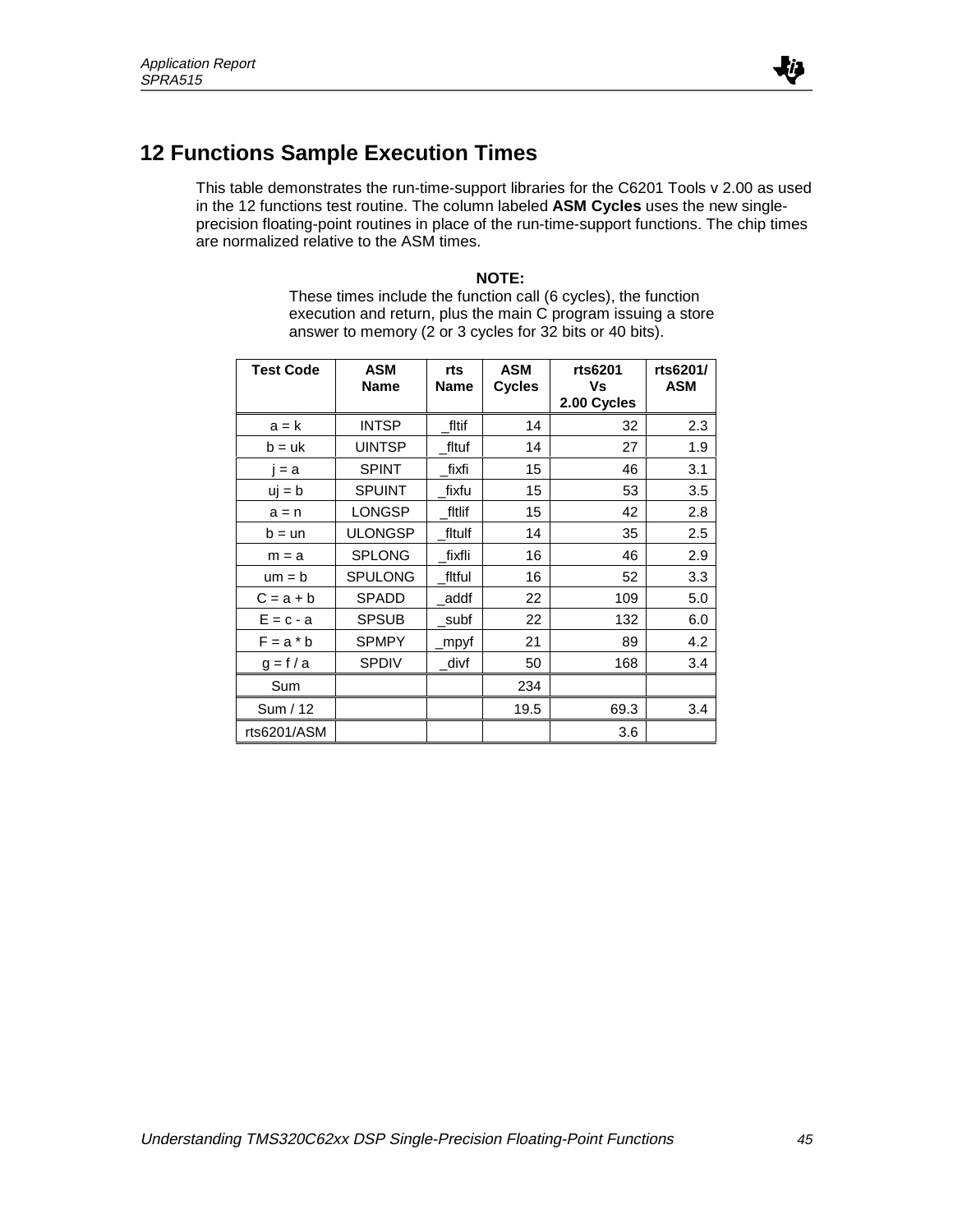### **TI Contact Numbers**

#### INTERNET

TI Semiconductor Home Page www.ti.com/sc TI Distributors www.ti.com/sc/docs/distmenu.htm PRODUCT INFORMATION CENTERS Americas Phone +1(972) 644-5580 Fax +1(972) 480-7800 Email sc-infomaster@ti.com Europe, Middle East, and Africa Phone Deutsch +49-(0) 8161 80 3311 English +44-(0) 1604 66 3399 Español +34-(0) 90 23 54 0 28 Francais +33-(0) 1-30 70 11 64 Italiano +33-(0) 1-30 70 11 67 Fax +44-(0) 1604 66 33 34 Email epic@ti.com Japan Phone International +81-3-3457-0972 Domestic 0120-81-0026 Fax International +81-3-3457-1259 Domestic 0120-81-0036 Email pic-japan@ti.com

Asia Phone International +886-2-23786800 Domestic Australia 1-800-881-011 TI Number -800-800-1450 China 10810 TI Number -800-800-1450 Hong Kong 800-96-1111 TI Number -800-800-1450 India 000-117 TI Number -800-800-1450 Indonesia 001-801-10 TI Number -800-800-1450 Korea 080-551-2804 Malaysia 1-800-800-011 TI Number -800-800-1450 New Zealand 000-911 TI Number -800-800-1450 Philippines 105-11 TI Number -800-800-1450 Singapore 800-0111-111 TI Number -800-800-1450 Taiwan 080-006800 Thailand 0019-991-1111 TI Number -800-800-1450 Fax 886-2-2378-6808 Email tiasia@ti.com

TI is a trademark of Texas Instruments Incorporated.

Other brands and names are the property of their respective owners.